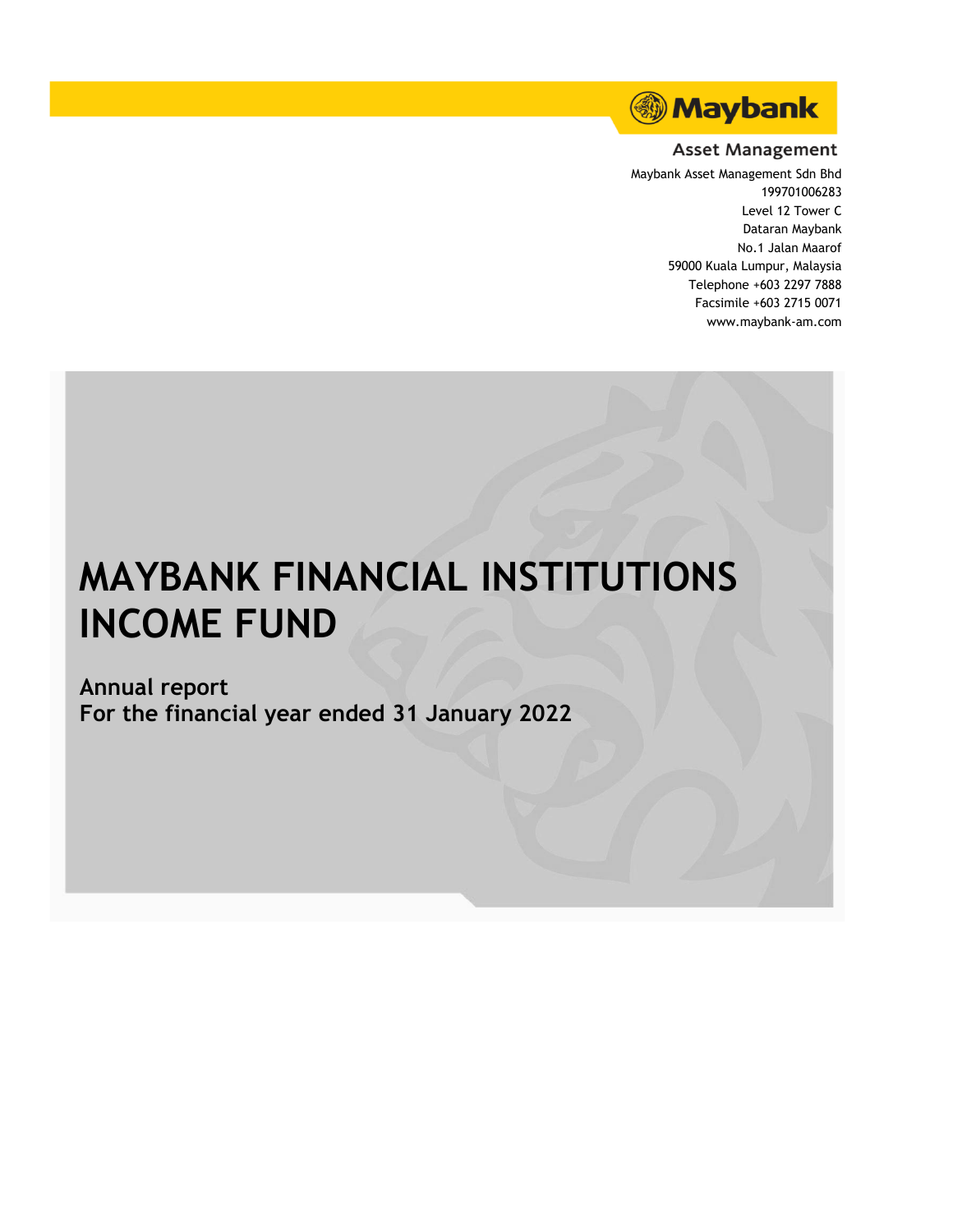#### **CORPORATE INFORMATION**

#### **MANAGER**

Level 12 Tower C Dataran Maybank No.1 Jalan Maarof 59000 Kuala Lumpur, Malaysia Telephone +603 2297 7888 Facsimile +603 2715 0071 www.maybank-am.com Maybank Asset Management Sdn Bhd (199701006283 (421779-M))

#### **TRUSTEE**

PB Trustee Services Berhad (196801000374 (7968-T)) 17th Floor, Menara Public Bank 146, Jalan Ampang 50450 Kuala Lumpur Telephone +603 2176 6651 Facsimile +603 2164 3285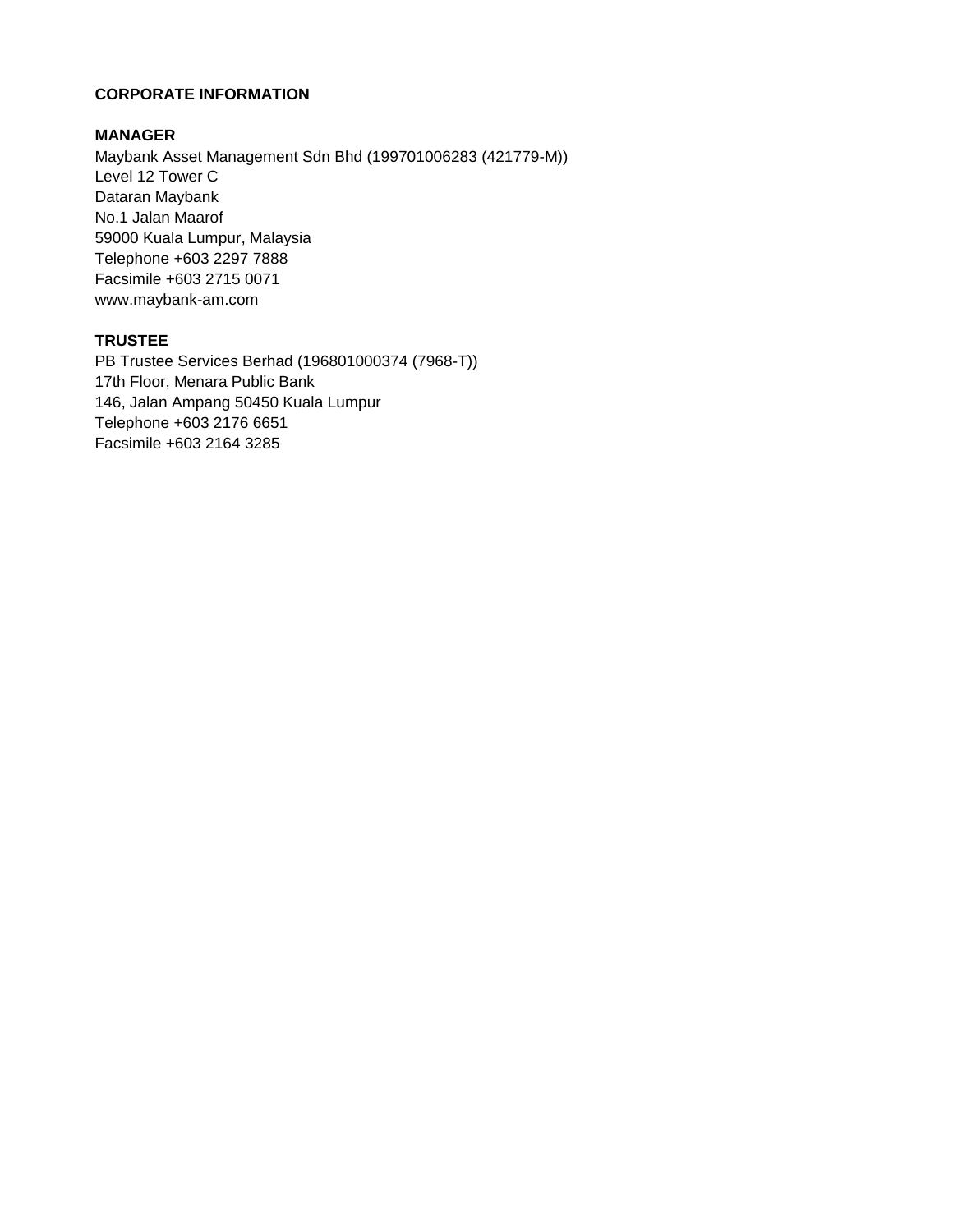| <b>CONTENT</b>                    | <b>PAGE</b> |
|-----------------------------------|-------------|
| Manager's report                  | $1 - 4$     |
| Trustee's report                  | 5           |
| <b>Statement by Manager</b>       | 6           |
| Independent auditors' report      | $7 - 10$    |
| Statement of comprehensive income | 11          |
| Statement of financial position   | 12          |
| Statement of changes in equity    | 13          |
| Statement of cash flows           | 14          |
| Notes to the financial statements | $15 - 43$   |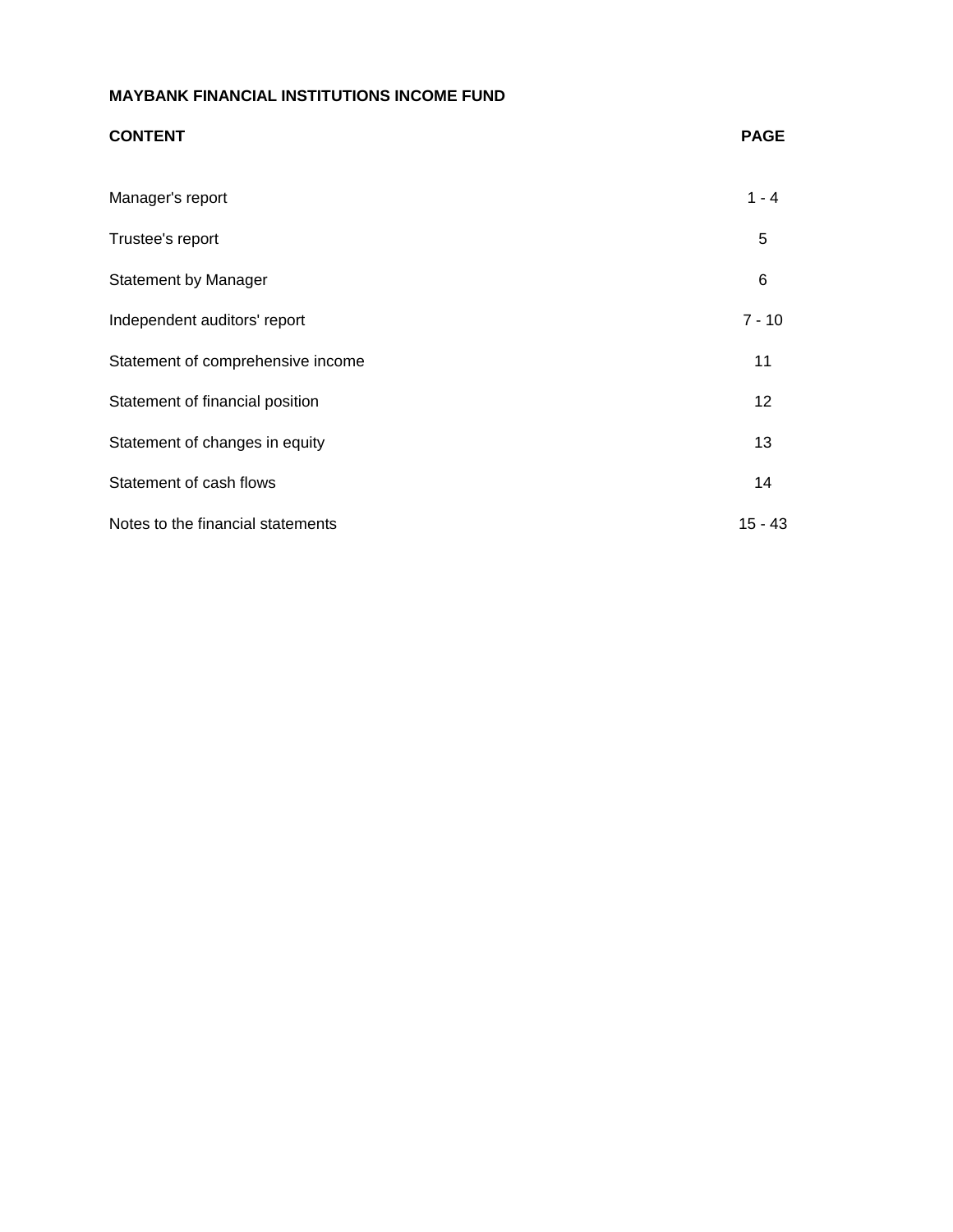**Manager's report For the financial year ended 31 January 2022**

#### **A. Fund Information**

- **1. Name of Fund** Maybank Financial Institutions Income Fund ("Fund")
- **2. Type of Fund** Income
- **3. Category of Fund** Wholesale fixed income fund
- **4. Duration of Fund** The Fund is an open-ended fund
- **5. Fund launch date** 17 December 2009
- **6. Fund's investment objective** The objective of the Fund is to achieve regular income stream which is deriving from the portfolio.

#### **7. Fund distribution policy**

The Fund intends to distribute income, if any, at least half-yearly on best effort basis. However, the Manager reserves the right not to distribute income, at its absolute discretion.

#### **8. Fund's performance benchmark**

12-month Maybank fixed deposit rate.

#### **9. Fund's investment policy and principal investment strategy**

The Fund seeks to achieve its objective by investing up to 95% of its Net Asset Value ("NAV") in bonds issued by financial institutions and/or bank guaranteed bonds.

The Fund will also invest between 5% to 100% of the Fund's NAV in fixed deposits and/or money market instruments.

The Fund will be actively managed by investing in a diversified portfolio of bonds issued by financial institutions and/or bank guaranteed bonds and/or money market instruments and fixed deposits. The active management of the Fund aims to provide steady returns.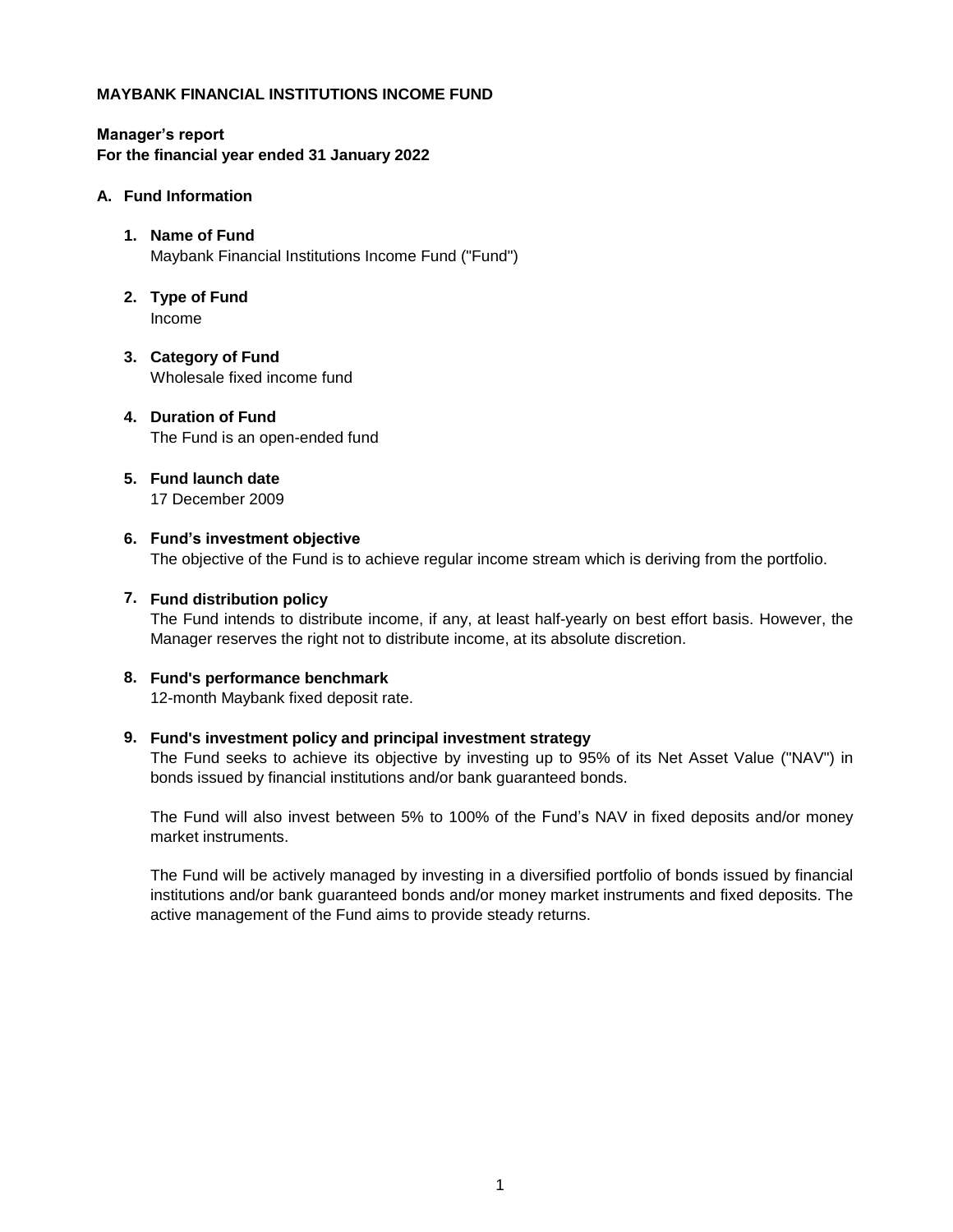#### **Manager's report For the financial year ended 31 January 2022 (cont'd)**

#### **B. Performance Review**

Returns of the Fund and its benchmark for the financial year ended 31 January 2022 are as follows:

| <b>Period</b>                      | The Fund<br>% | <b>Benchmark</b><br>$\frac{6}{2}$ |
|------------------------------------|---------------|-----------------------------------|
| 1 February 2021 to 31 January 2022 | 79            | 1.85                              |

Performance of the Fund for the financial year ended 31 January 2022:



*Investors are reminded that past performance of the Fund is not necessarily indicative of its future performance and that unit prices and investment returns may fluctuate.*

The fund has achieved its investment objective by continue paying distribution on a consistent basis to investors.

The Fund generated a total return of 1.79% for the full-year review, underperforming the benchmark of 1.85% over the corresponding period. The underperformance was due to sharp sell-off in local government bonds on the back of higher United States Treasury ("UST") yields and government supply pressure due to persistent budget deficit. Optimism on global growth and stronger inflation expectations also dampened sentiment for local bond market.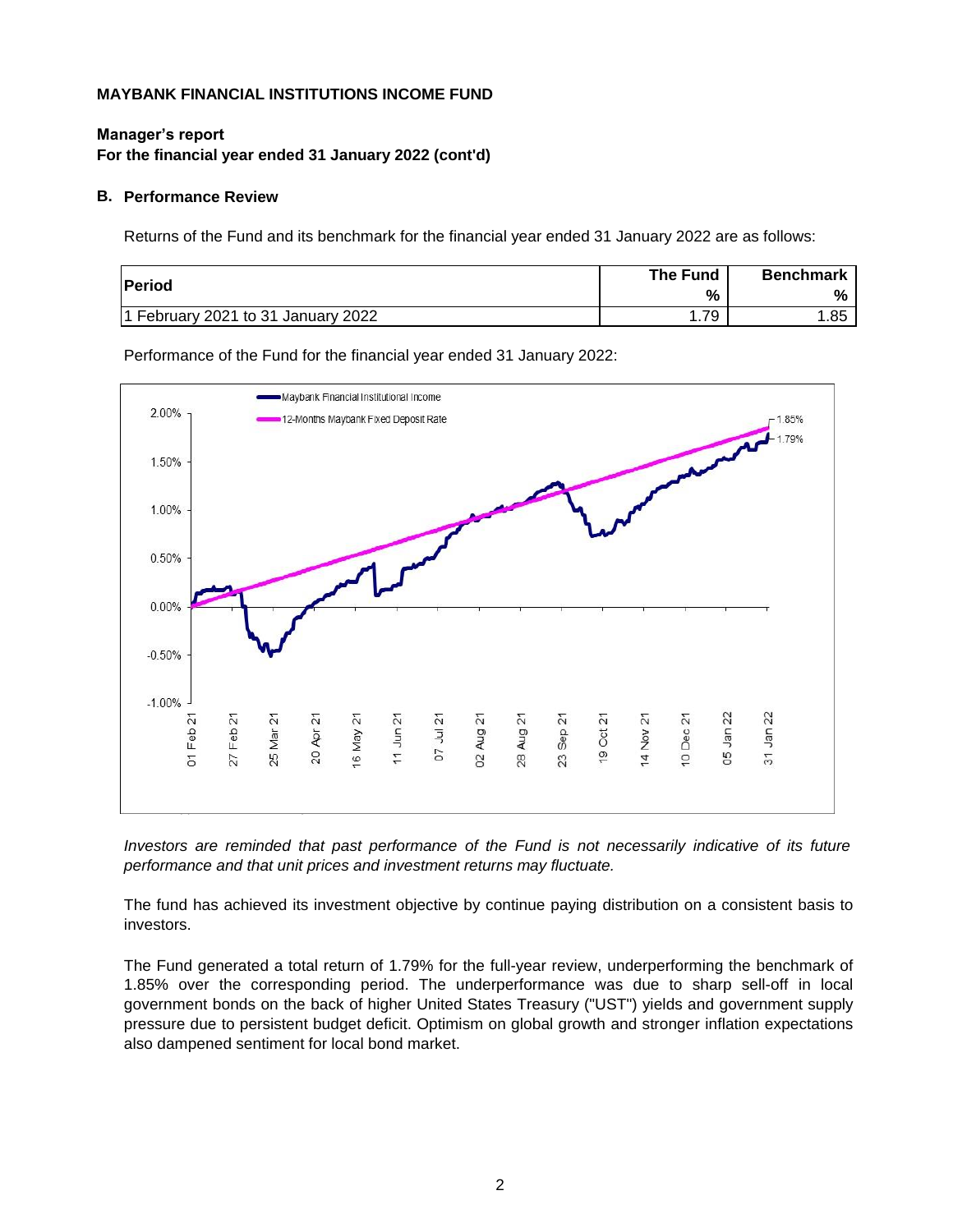#### **Manager's report For the financial year ended 31 January 2022 (cont'd)**

#### **C. Market Review**

2021 marks an incredibly volatile year for fixed income investors and particularly for local bond market, which posted its first negative total return in more than a decade. Hopes for strong economic rebound and reflation plays were met with bouts of new Coronavirus disease 2019 ("COVID-19") variants in 2021, namely Delta and Omicron variants, dashing hopes for a smooth and speedy economy recovery. The on and off social/economic restriction measures imposed by government to curb the spread of virus also disrupt the normal operations of real economy, resulting significant supply chain disruption and the ensuing bottleneck-induced inflation. Of note, the largely accommodative monetary policies and huge fiscal spending have played a part to enable the financial excesses to continue in certain parts of the risky assets and could be a major risk for 2022 when central banks are reducing the "easy money" policy and less tolerance for high inflation expectations.

From the monetary policy angle, Bank Negara Malaysia ("BNM") had stayed pat over its 6 monetary policy meetings in 2021, maintaining 1.75% overnight policy rate throughout 2021. BNM had also indicated in all its 6 policy meetings that the current monetary stance is appropriate and accommodative. On the other hands, United States ("US") Federal Reserve is a lot more hawkish and aggressive towards end of 2021, suggesting a policy rate liftoff in 2022 is imminent, after starting to roll back parts of its quantitative easing ("QE") measures by trimming its bond purchases in 2021, paving way for ultimate interest rate liftoff.

On fiscal policy, government had rolled out RM150 billion stimulus package in end June 2021 (PEMULIH), in addition to RM260 billion economic stimulus package (PRIHATIN), RM35 billion PENJANA, RM15 billion PERMAI, RM20 billion PEMERKASA and more recently PEMERKASA+ RM40 billion assistance package to cushion the economic impact. The higher fiscal spending may lead to budget deficit reaching 6.5 - 7.0% of gross domestic product in 2021, against 6.2% recorded in 2020. During recent budget 2022, government has guided the deficit will shrink to 6.0% of gross domestic product ("GDP").

Foreign holdings of Malaysian Ringgit ("MYR") sovereign rose in January 2022, rising by RM3.5 billion, albeit slower than December 2021's RM6.1 billion inflow. This is very commendable given the broadly higher rates environment globally and stronger United States Dollar ("USD"). Total foreign bond holdings rose to RM260.0 billion (Dec: RM256.6 billion), highest in record and bringing year-to-date ("YTD") net inflow to RM3.5 billion (2021: RM33.6 billion). Foreign share of government bonds (Malaysian Government Securities ("MGS") + Government Investment Issue ("GII")) for January 2022 rose to 26.0% (Dec:25.9%). Despite risks of QE tapering and higher interest rates expectations, foreign fund continued to come to local bonds. Meanwhile, MYR was 0.5% month-on-month ("MOM") weaker in January 2022, on the back of broadly higher USD and weaker investors' risk appetite towards risky assets.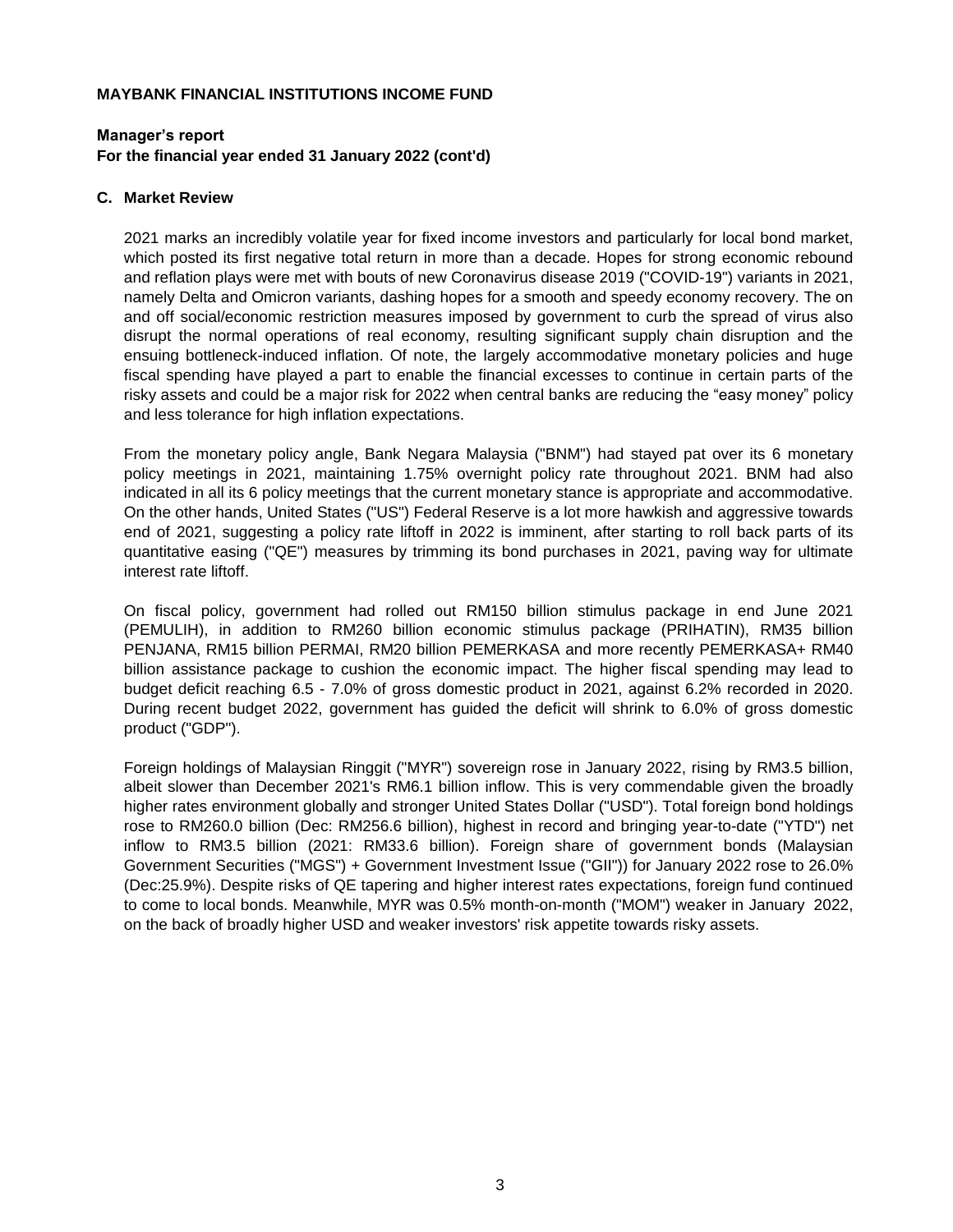#### **Manager's report For the financial year ended 31 January 2022 (cont'd)**

#### **D. Market Outlook & Investment Strategy**

For Malaysia fixed income, our investment thesis for economic recovery and reflation trades will continue in 2022, i.e. to seek value from high quality corporate bonds in the primary and secondary market and remain slightly negative on having long duration. We foresee that Malaysia will keep its Overnight Policy Rate ("OPR") level at 1.75% for 1Q2022 as economic recovery progresses steadily, and as an insurance to protect against potential negative surprises from new COVID-19 variants and other unforeseen headwinds. BNM is likely to make the first interest rate hike in the 2H2022. Risky assets and commodities are expected to do well in 2022, but it will be countered by potential liquidity withdrawal from central banks and high inflation rate.

Having mentioned the negative duration stance, given the flush liquidity in the banking system, this will continue to lend support to the local bond market as yield pickup remains decent as compared to the low yielding fixed deposits and money market funds. We will continue to trade opportunistically and realize profit, and also look into new primary issuances that offer higher yields to boost fund performance.

#### **F. Asset Allocation**

|                                                                  | 2022        |        | 2021        |        |
|------------------------------------------------------------------|-------------|--------|-------------|--------|
| <b>Asset allocation</b>                                          | <b>RM</b>   | $\%$   | RM          | $\%$   |
| Unquoted fixed income                                            | 193,210,737 | 89.49  | 160,724,113 | 89.79  |
| Cash, deposits with licensed<br>financial institutions and other |             |        |             |        |
| net assets                                                       | 22,683,831  | 10.51  | 18,270,982  | 10.21  |
| <b>Total NAV</b>                                                 | 215,894,568 | 100.00 | 178,995,095 | 100.00 |

The comparison of the Fund's asset allocation as at 31 January 2022 and 31 January 2021 are as follows:

#### **G. Soft Commissions and Rebates**

The Manager and its delegates will not retain any form of soft commissions or rebates from or otherwise share in any commission with any broker in consideration for directing dealings in the investments of the Fund unless the soft commissions received are retained in the form of goods and services such as financial wire services and stock quotations system incidental to investment management of the Fund. All dealings with brokers are executed on best available terms.

During the financial year under review, the Manager and its delegates did not receive any rebates from the brokers or dealers but have retained soft commissions in the form of goods and services such as research materials and advisory services that assist in decision making process relating to the investment of the Fund (i.e. research materials, data and quotation services, computer hardware and software incidental to the investment management of the Fund and investment advisory services) which were of demonstrable benefits to the unitholders.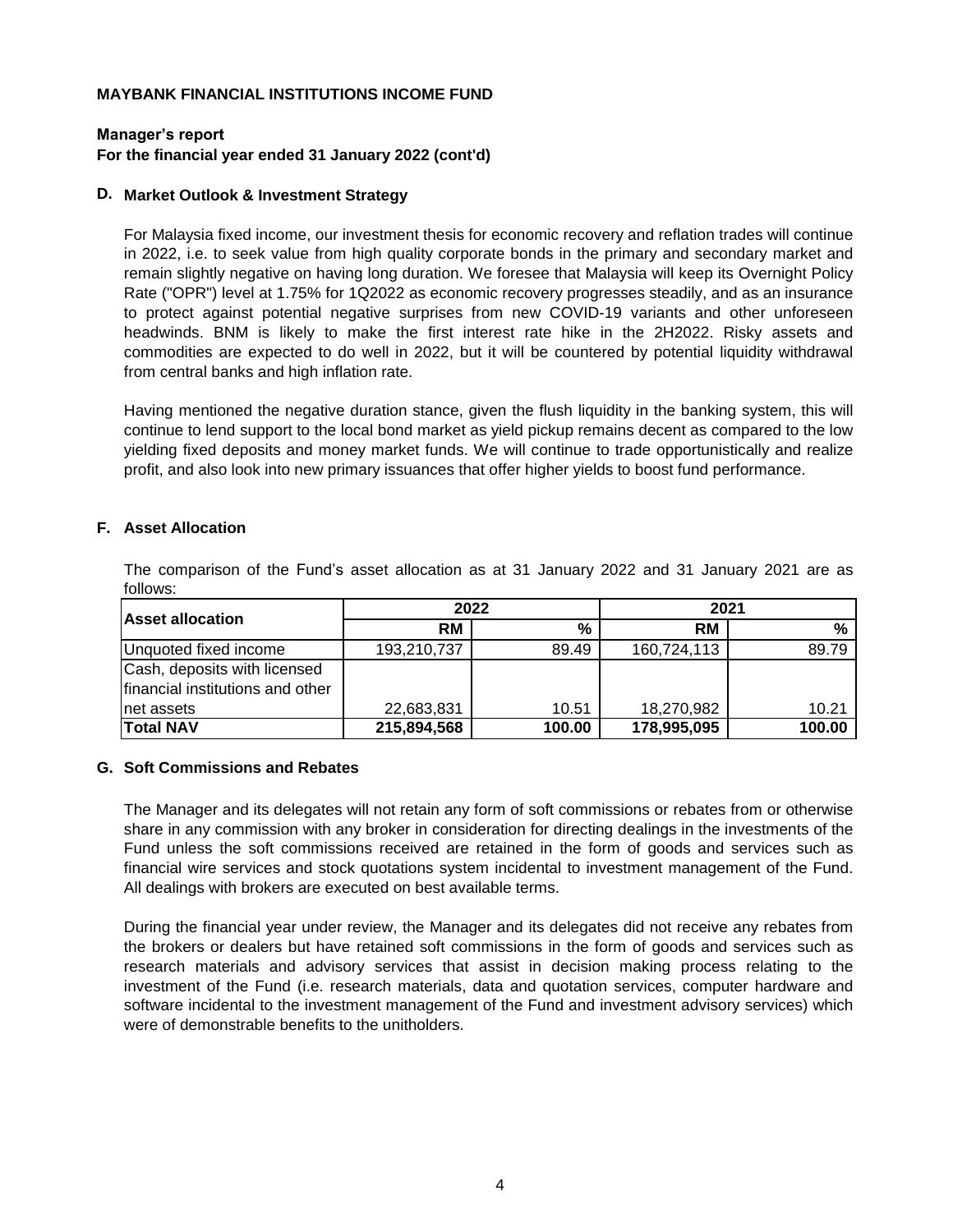#### **TRUSTEE'S REPORT**

#### **MAYBANK FINANCIAL INSTITUTIONS INCOME FUND FOR THE FINANCIAL YEAR ENDED 31 JANUARY 2022 TO THE UNITHOLDERS OF**

We have acted as Trustee of Maybank Financial Institutions Income Fund (the "Fund") for the financial year ended 31 January 2022. In our opinion and to the best of our knowledge, Maybank Asset Management Sdn Bhd (the "Manager") has operated and managed the Fund in accordance with the following:

- (a) Limitations imposed on the investment powers of the Manager and the Trustee under the Deeds, the Securities Commission's Guidelines on Unlisted Capital Market Products under the Lodge and Launch Framework, the Capital Markets and Services Act 2007 and other applicable laws;
- (b) Valuation/pricing of the Fund has been carried out in accordance with the Deeds and relevant regulatory requirements;
- (c) Creation and cancellation of units have been carried out in accordance with the Deeds and relevant regulatory requirements; and
- (d) The distributions to the unitholders during the financial year ended 31 January 2022 are consistent with the objectives of the Fund.

For and on behalf of **PB Trustee Services Berhad**

**Cheah Kuan Yoon**  Chief Executive Officer

Kuala Lumpur, Malaysia 15 March 2022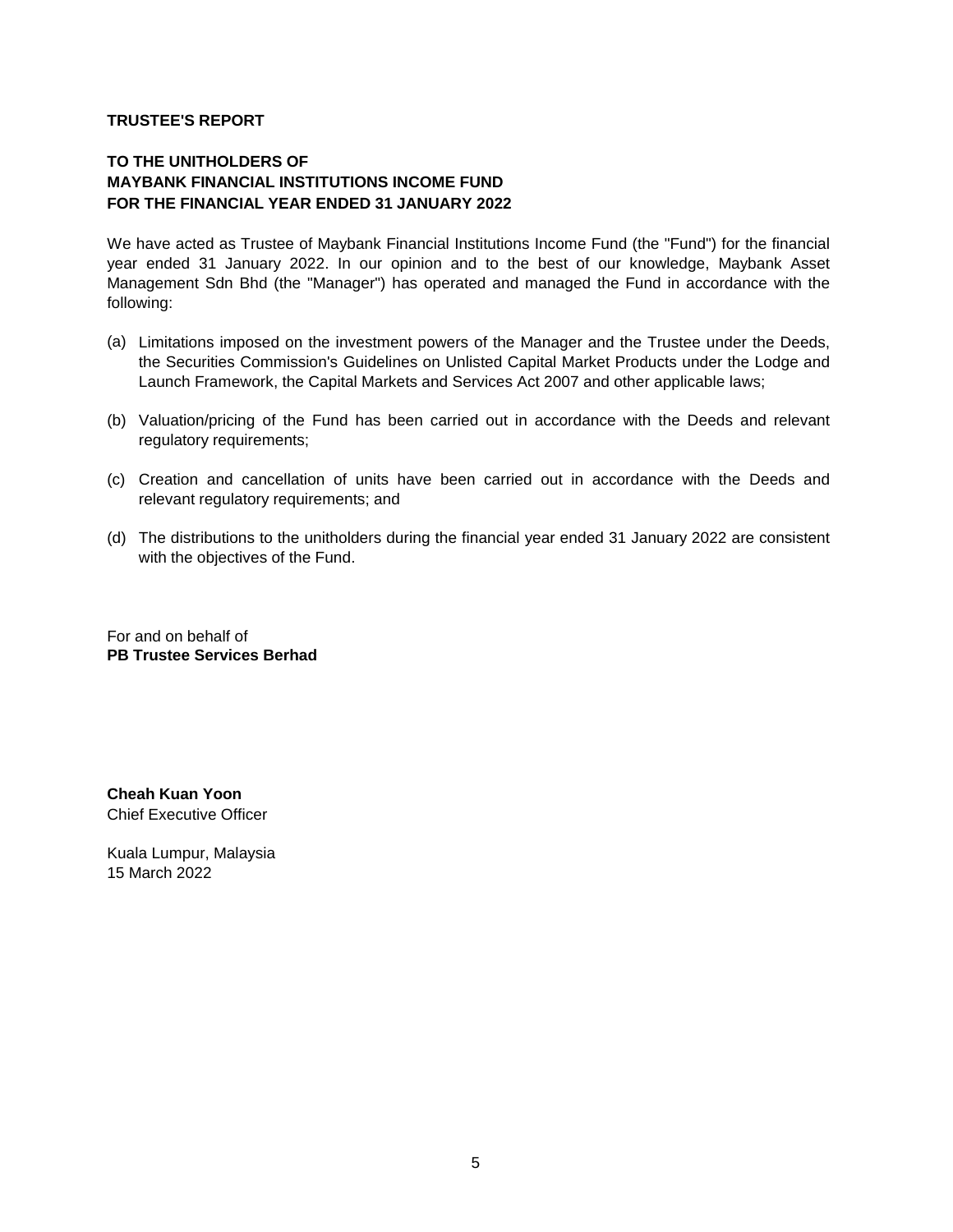#### **STATEMENT BY MANAGER**

#### **TO THE UNITHOLDERS OF MAYBANK FINANCIAL INSTITUTIONS INCOME FUND FOR THE FINANCIAL YEAR ENDED 31 JANUARY 2022**

We, Dato' Idris Bin Kechot and Ahmad Najib Bin Nazlan, being two of the Directors of Maybank Asset Management Sdn Bhd (the "Manager"), do hereby state that, in the opinion of the Manager, the accompanying financial statements are drawn up in accordance with Malaysian Financial Reporting Standards and International Financial Reporting Standards so as to give a true and fair view of the financial position of Maybank Financial Institutions Income Fund as at 31 January 2022 and of its results, changes in equity and cash flows for the financial year then ended and comply with the requirements of the Deeds.

For and on behalf of the Manager

Chairman Director

**Dato' Idris Bin Kechot Ahmad Najib Bin Nazlan**

Kuala Lumpur, Malaysia 15 March 2022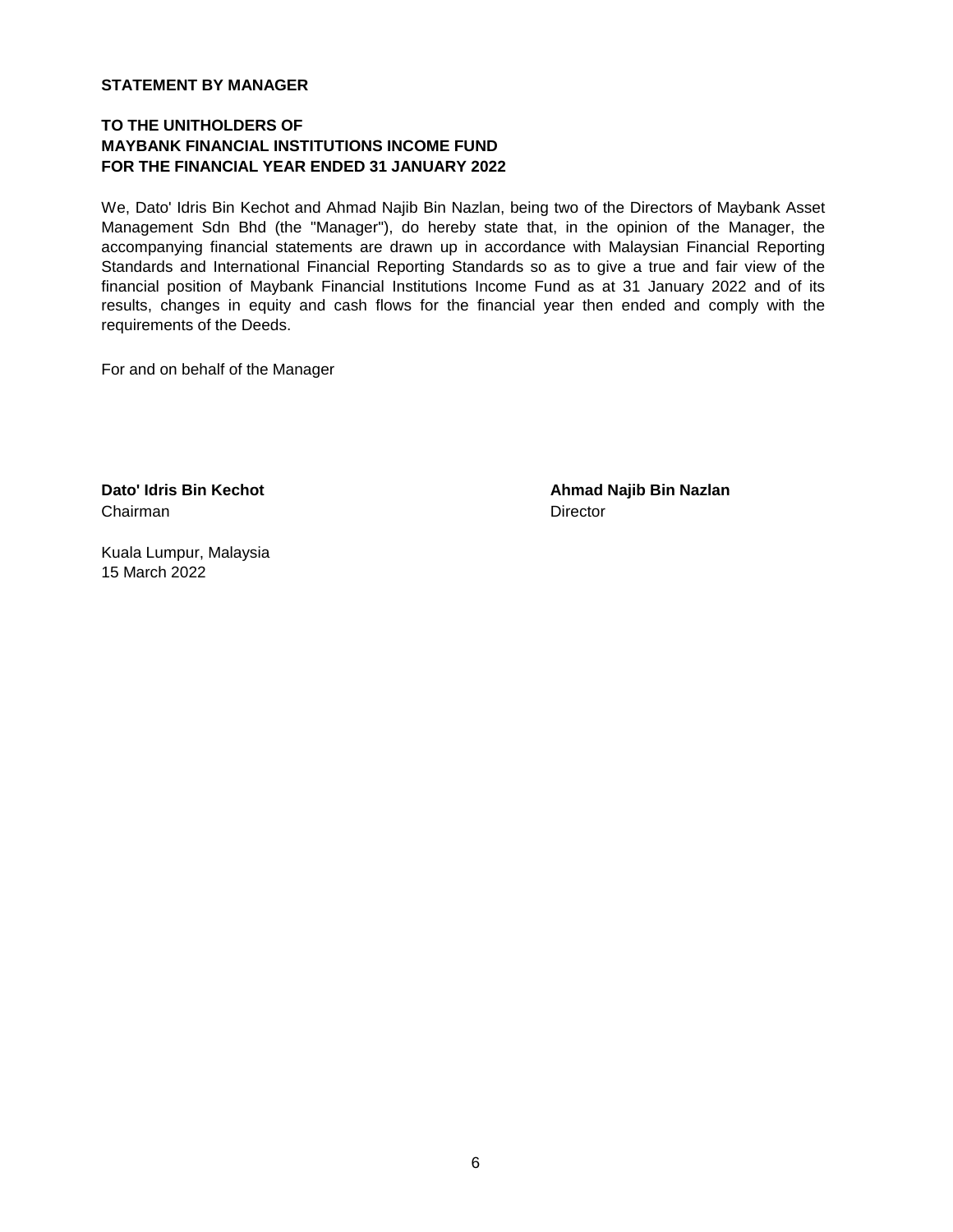#### **Independent auditors' report to the Unitholders of Maybank Financial Institutions Income Fund**

#### **Report on the audit of the financial statements**

#### *Opinion*

We have audited the financial statements of Maybank Financial Institutions Income Fund (the "Fund"), which comprise the statement of financial position as at 31 January 2022 of the Fund, and statement of comprehensive income, statement of changes in equity and statement of cash flows of the Fund for the year then ended, and notes to the financial statements, including a summary of significant accounting policies and other explanatory information, as set out on pages 11 to 43.

In our opinion, the accompanying financial statements give a true and fair view of the financial position of the Fund as at 31 January 2022, and of its financial performance and cash flows for the year then ended in accordance with Malaysian Financial Reporting Standards and International Financial Reporting Standards.

#### *Basis for opinion*

We conducted our audit in accordance with approved standards on auditing in Malaysia and International Standards on Auditing. Our responsibilities under those standards are further described in the *Auditors' responsibilities for the audit of the financial statements* section of our report. We believe that the audit evidence we have obtained is sufficient and appropriate to provide a basis for our audit opinion.

#### *Independence and other ethical responsibilities*

We are independent of the Fund in accordance with the By-Laws (on Professional Ethics, Conduct and Practice) of the Malaysian Institute of Accountants ("By-Laws") and the International Code of Ethics for Professional Accountants (including International Independence Standards) ("IESBA Code"), and we have fulfilled our other ethical responsibilities in accordance with the By-Laws and the IESBA Code.

#### *Information other than the financial statements and auditors' report thereon*

Maybank Asset Management Sdn Bhd ("the Manager") is responsible for the other information. The other information comprises the information included in the annual report of the Fund, but does not include the financial statements of the Fund and our auditors' report thereon.

Our opinion on the financial statements of the Fund does not cover the other information and we do not express any form of assurance conclusion thereon.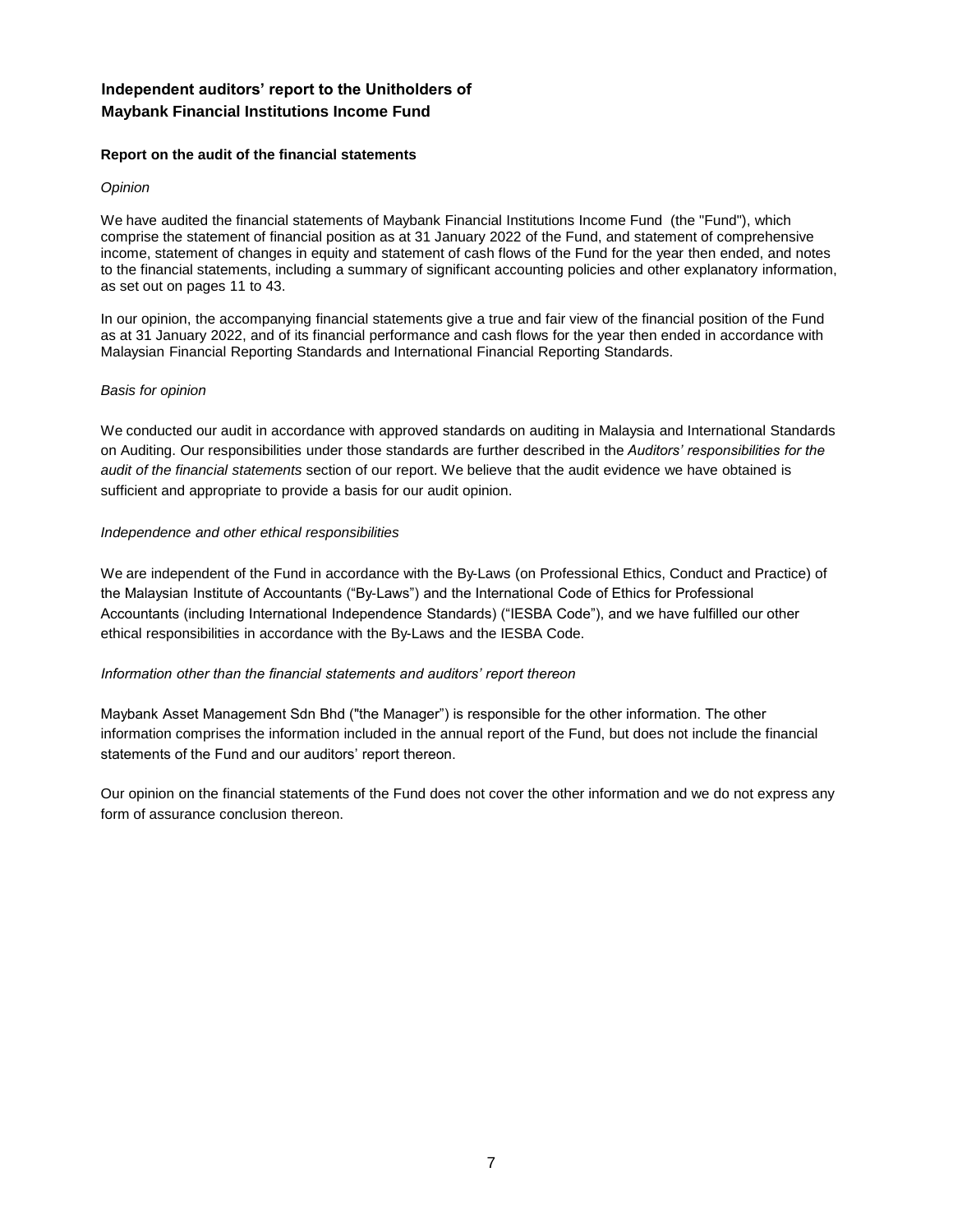#### **Independent auditors' report to the Unitholders of Maybank Financial Institutions Income Fund (cont'd)**

#### *Information other than the financial statements and auditors' report thereon (cont'd)*

In connection with our audit of the financial statements of the Fund, our responsibility is to read the other information and, in doing so, consider whether the other information is materially inconsistent with the financial statements of the Fund or our knowledge obtained in the audit or otherwise appears to be materially misstated.

If, based on the work we have performed, we conclude that there is a material misstatement of this other information, we are required to report that fact. We have nothing to report in this regard.

#### *Responsibilities of the Manager and Trustee for the financial statements*

The Manager is responsible for the preparation of financial statements of the Fund that give a true and fair view in accordance with Malaysian Financial Reporting Standards and International Financial Reporting Standards. The Manager is also responsible for such internal control as the Manager determines is necessary to enable the preparation of financial statements of the Fund that are free from material misstatement, whether due to fraud or error.

In preparing the financial statements of the Fund, the Manager is responsible for assessing the Fund's ability to continue as a going concern, disclosing, as applicable, matters related to going concern and using the going concern basis of accounting unless the Manager either intends to liquidate the Fund or to cease operations, or have no realistic alternative but to do so.

The Trustee is responsible for overseeing the Fund's financial reporting process. The Trustee is also responsible for ensuring that the Manager maintains proper accounting and other records as are necessary to enable true and fair presentation of these financial statements.

#### *Auditors' responsibilities for the audit of the financial statements*

Our objectives are to obtain reasonable assurance about whether the financial statements of the Fund as a whole are free from material misstatement, whether due to fraud or error, and to issue an auditors' report that includes our opinion. Reasonable assurance is a high level of assurance, but is not a guarantee that an audit conducted in accordance with approved standards on auditing in Malaysia and International Standards on Auditing will always detect a material misstatement when it exists. Misstatements can arise from fraud or error and are considered material if, individually or in the aggregate, they could reasonably be expected to influence the economic decisions of users taken on the basis of these financial statements.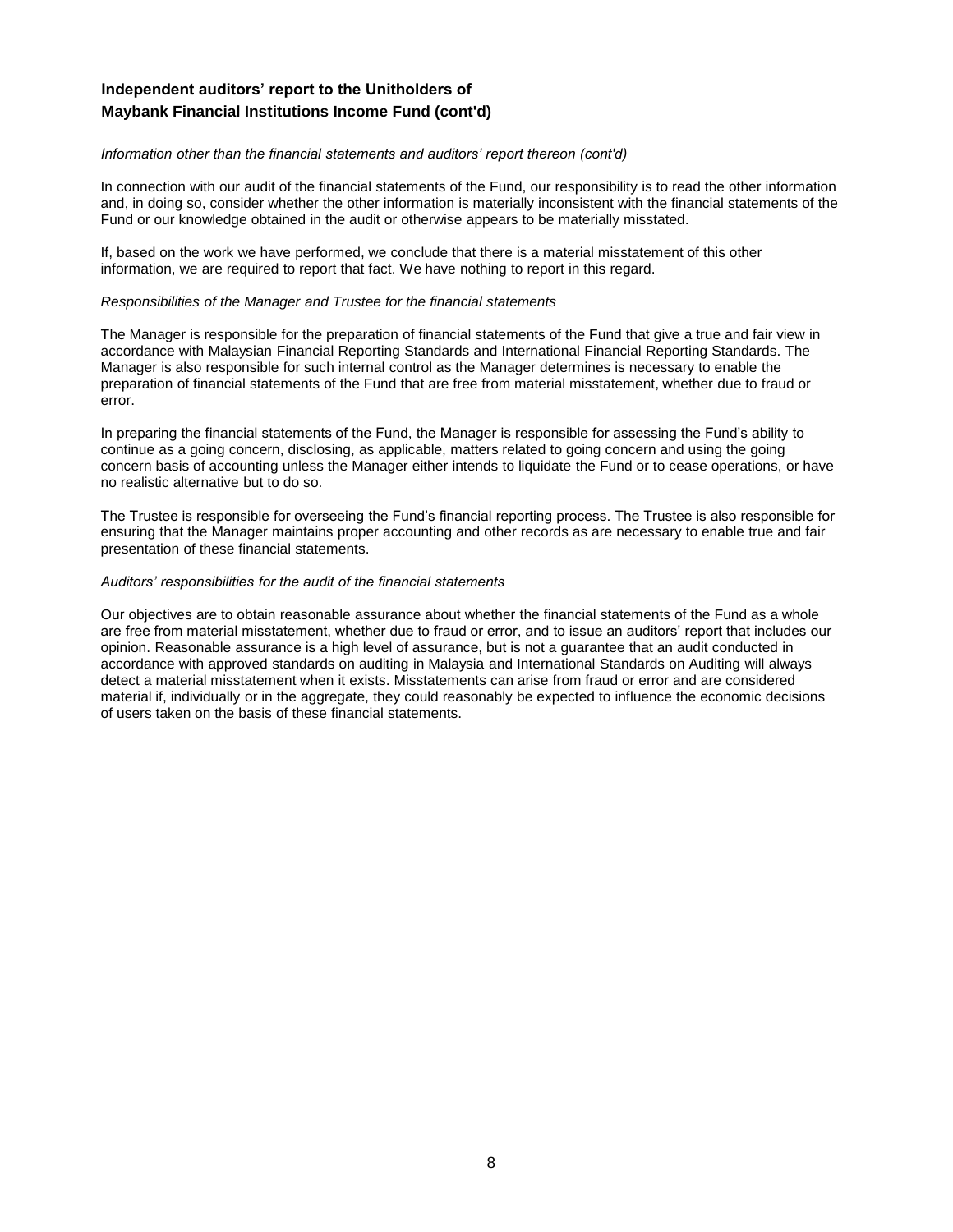#### **Independent auditors' report to the Unitholders of Maybank Financial Institutions Income Fund (cont'd)**

#### *Auditors' responsibilities for the audit of the financial statements (cont'd)*

As part of an audit in accordance with approved standards on auditing in Malaysia and International Standards on Auditing, we exercise professional judgement and maintain professional skepticism throughout the audit. We also:

- Identify and assess the risks of material misstatement of the financial statements of the Fund, whether due to fraud or error, design and perform audit procedures responsive to those risks, and obtain audit evidence that is sufficient and appropriate to provide a basis for our opinion. The risk of not detecting a material misstatement resulting from fraud is higher than for one resulting from error, as fraud may involve collusion, forgery, intentional omissions, misrepresentations, or the override of internal control.
- Obtain an understanding of internal control relevant to the audit in order to design audit procedures that are appropriate in the circumstances, but not for the purpose of expressing an opinion on the effectiveness of the Fund's internal control.
- Evaluate the appropriateness of accounting policies used and the reasonableness of accounting estimates and related disclosures made by the Manager.
- Conclude on the appropriateness of the Manager's use of the going concern basis of accounting and, based on the audit evidence obtained, whether a material uncertainty exists related to events or conditions that may cast significant doubt on the Fund's ability to continue as a going concern. If we conclude that a material uncertainty exists, we are required to draw attention in our auditors' report to the related disclosures in the financial statements of the Fund or, if such disclosures are inadequate, to modify our opinion. Our conclusions are based on the audit evidence obtained up to the date of our auditors' report. However, future events or conditions may cause the Fund to cease to continue as a going concern.
- Evaluate the overall presentation, structure and content of the financial statements of the Fund, including the disclosures, and whether the financial statements of the Fund represent the underlying transactions and events in a manner that achieves fair presentation.

We communicate with the Manager regarding, among other matters, the planned scope and timing of the audit and significant audit findings, including any significant deficiencies in internal control that we identify during our audit.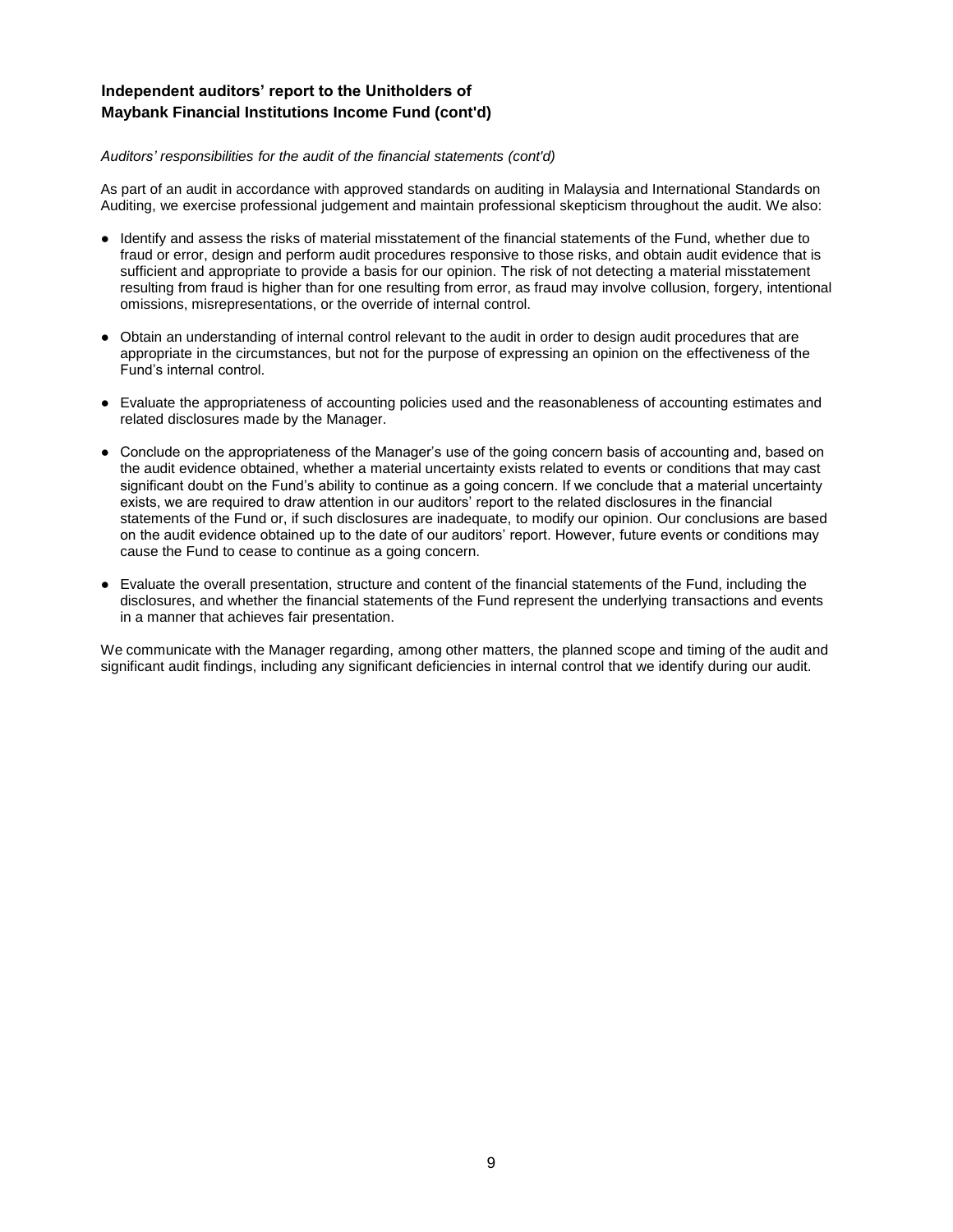#### **Independent auditors' report to the Unitholders of Maybank Financial Institutions Income Fund (cont'd)**

#### **Other matters**

This report is made solely to the Unit Holders of the Fund, as a body, in accordance with the Guidelines on Unlisted Capital Market Products Under the Lodge and Launch Framework issued by the Securities Commission Malaysia and for no other purpose. We do not assume responsibility to any other person for the content of this report.

Ernst & Young PLT The Contract of the Contract of the Yeo Beng Yean 202006000003 (LLP0022760-LCA) & AF 0039 03013/10/2022 J Chartered Accountants Chartered Accountant

Kuala Lumpur, Malaysia 15 March 2022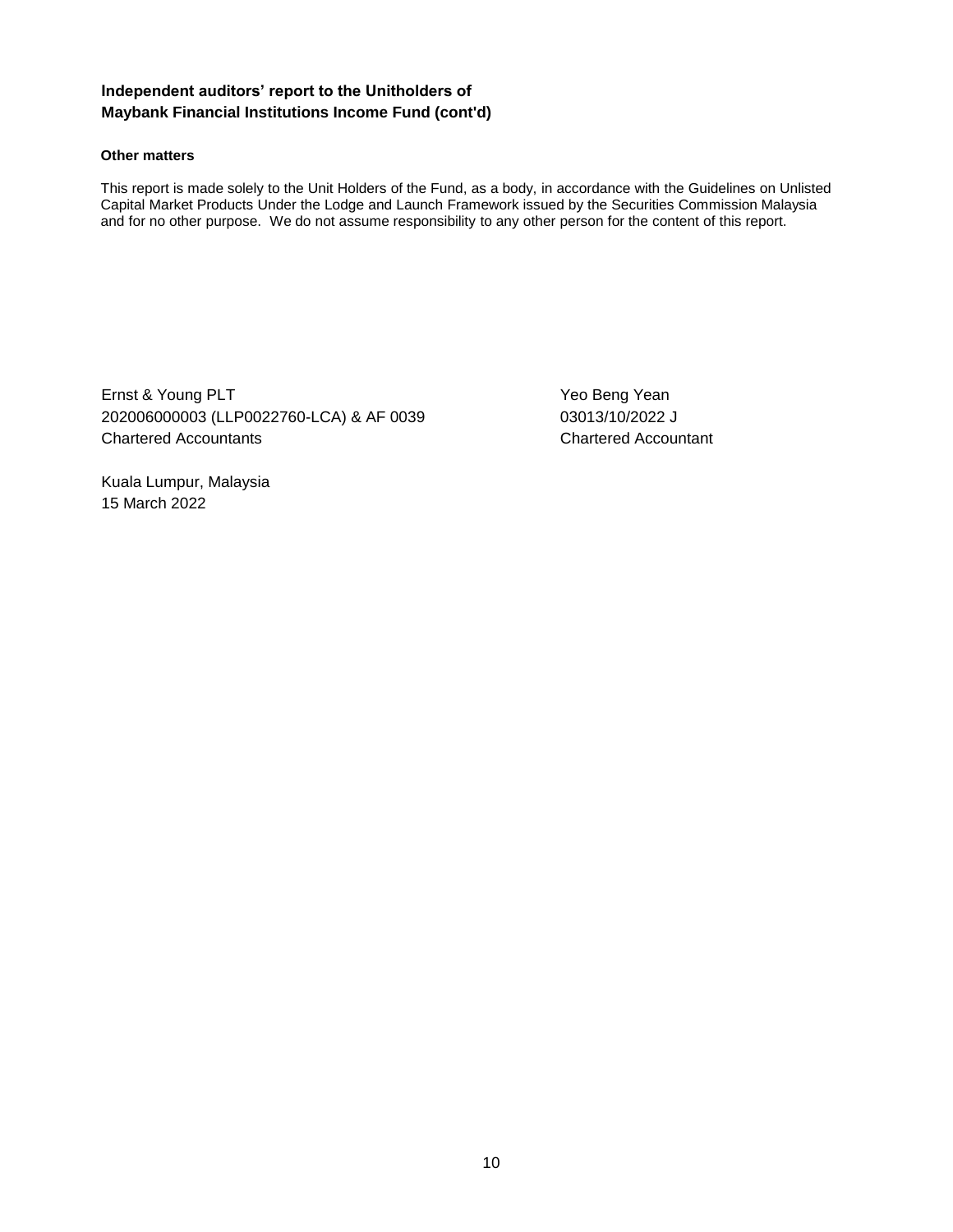### **STATEMENT OF COMPREHENSIVE INCOME FOR THE FINANCIAL YEAR ENDED 31 JANUARY 2022**

|                                                                                       |             | 2022             | 2021              |
|---------------------------------------------------------------------------------------|-------------|------------------|-------------------|
|                                                                                       | <b>Note</b> | <b>RM</b>        | <b>RM</b>         |
| <b>INVESTMENT INCOME</b>                                                              |             |                  |                   |
| Interest income                                                                       | 3           | 8,289,857        | 7,497,128         |
| Net (loss)/gain on financial asset at fair value<br>through profit and loss ("FVTPL") |             |                  |                   |
| - Realised gain                                                                       |             | 695,830          | 126,135           |
| - Unrealised (loss)/gain                                                              |             | (4,661,294)      | 1,361,166         |
|                                                                                       |             | 4,324,393        | 8,984,429         |
| <b>EXPENSES</b>                                                                       |             |                  |                   |
| Manager's fee                                                                         | 4           | 698,550          | 623,393           |
| Trustee's fee                                                                         | 5           | 99,793           | 89,056            |
| Auditors' remuneration                                                                |             | 8,588            | 8,800             |
| Tax agent's fee                                                                       |             | 4,318            | 3,900             |
| Administrative expenses                                                               |             | 1,952            | 6,361             |
|                                                                                       |             | 813,201          | 731,510           |
| Net income before taxation                                                            |             | 3,511,192        | 8,252,919         |
| Taxation                                                                              | 6           |                  |                   |
| Net income after taxation, and total                                                  |             |                  |                   |
| comprehensive income for the financial year                                           |             | 3,511,192        | 8,252,919         |
| Net income after taxation is made up of<br>the following:                             |             |                  |                   |
| Net unrealised (loss)/income                                                          |             | (4,661,294)      | 1,361,166         |
| Net realised income                                                                   |             | 8,172,486        | 6,891,753         |
|                                                                                       |             | 3,511,192        | 8,252,919         |
| Distributions for the financial year:                                                 |             |                  |                   |
| Net distributions                                                                     | 12          | 7,314,692        | 9,520,876         |
| Gross/net distribution per unit (sen)                                                 | 12          | 3.70             | 5.70              |
|                                                                                       |             |                  | 27 February 2020, |
|                                                                                       |             | 28 July 2021 and | 28 July 2020 and  |
| Distribution dates (ex-date)                                                          | 12          | 27 January 2022  | 26 January 2021   |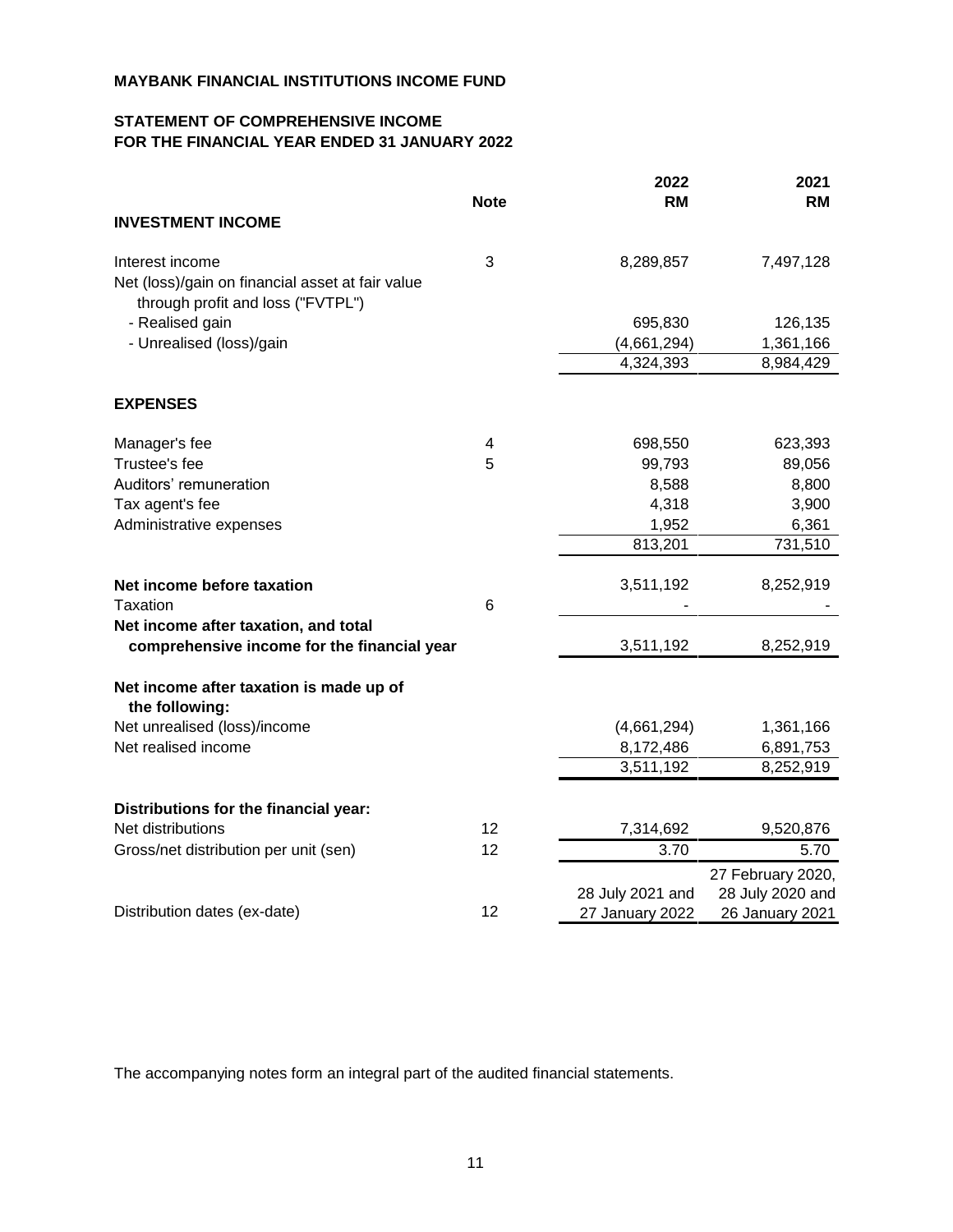#### **STATEMENT OF FINANCIAL POSITION AS AT 31 JANUARY 2022**

|                                               |               | 2022        | 2021        |
|-----------------------------------------------|---------------|-------------|-------------|
|                                               | <b>Note</b>   | <b>RM</b>   | <b>RM</b>   |
| <b>ASSETS</b>                                 |               |             |             |
| Financial assets at FVTPL                     | 7             | 193,210,737 | 160,724,113 |
| Deposit with a licensed financial institution | 8             | 20,520,000  | 16,323,000  |
| Interest income receivable                    |               | 2,107,946   | 1,935,084   |
| Cash at bank                                  |               | 148,629     | 379,293     |
| <b>TOTAL ASSETS</b>                           |               | 215,987,312 | 179,361,490 |
| <b>LIABILITIES</b>                            |               |             |             |
| Amount due to Manager                         | 9             | 64,077      | 337,881     |
| Amount due to Trustee                         | 10            | 9,154       | 7,521       |
| Other payables and accruals                   |               | 19,513      | 20,993      |
| <b>TOTAL LIABILITIES</b>                      |               | 92,744      | 366,395     |
| NET ASSET VALUE ("NAV") OF THE FUND           |               | 215,894,568 | 178,995,095 |
| <b>EQUITY</b>                                 |               |             |             |
| Unitholders' capital                          | 11(a)         | 210,807,452 | 171,025,375 |
| Retained earnings                             | $11(b)$ & (c) | 5,087,116   | 7,969,720   |
| <b>NET ASSETS ATTRIBUTABLE TO</b>             |               |             |             |
| <b>UNITHOLDERS</b>                            |               | 215,894,568 | 178,995,095 |
| <b>NUMBER OF UNITS IN CIRCULATION</b>         |               |             |             |
| (UNIT)                                        | 11(a)         | 209,965,095 | 170,902,195 |
| <b>NAV PER UNIT (RM)</b>                      |               | 1.0282      | 1.0474      |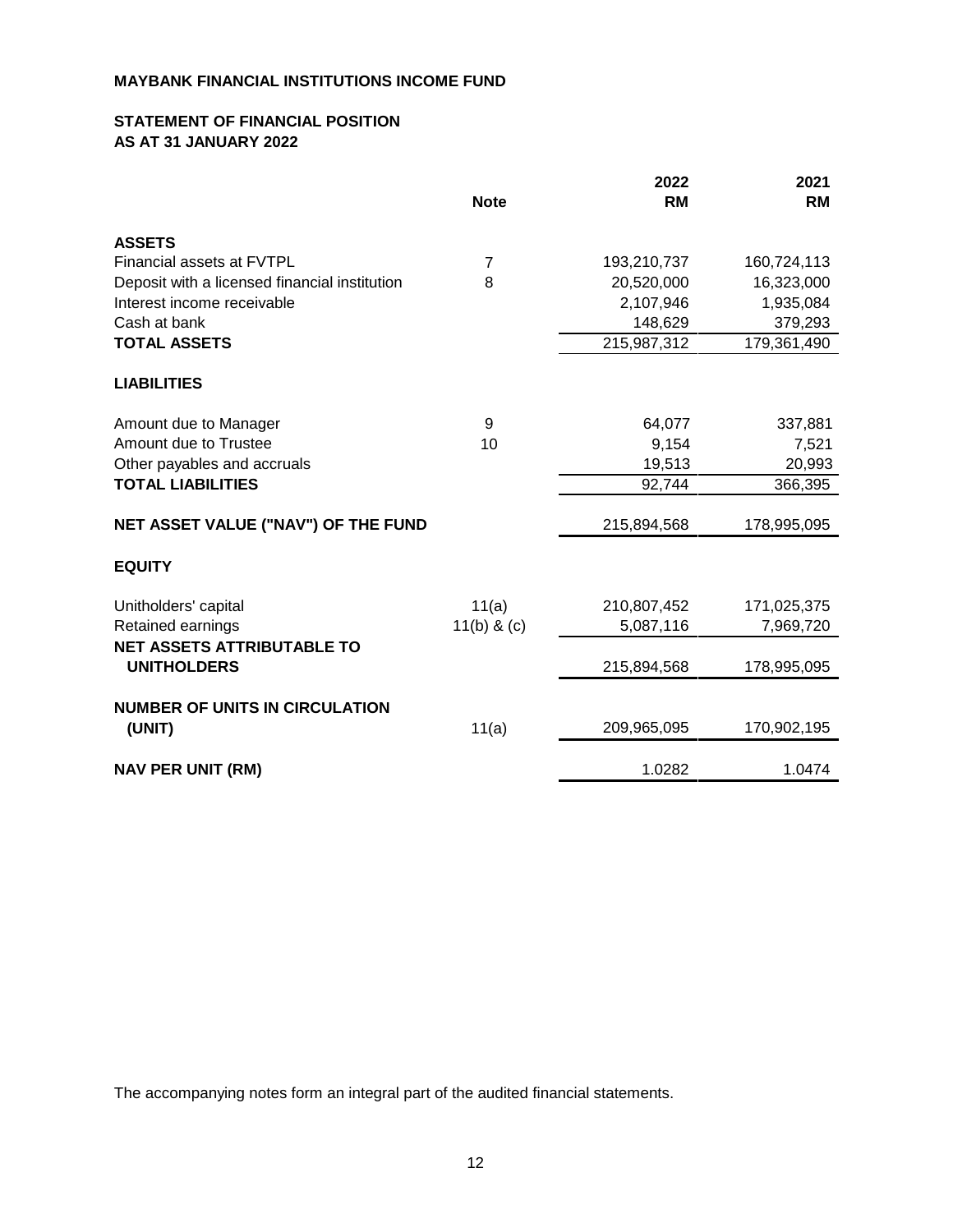#### **STATEMENT OF CHANGES IN EQUITY FOR THE FINANCIAL YEAR ENDED 31 JANUARY 2022**

|                                    | Unitholders'<br>capital<br>Note $11(a)$<br><b>RM</b> | <b>Retained</b><br>earnings<br>Note 11(b)<br>and $11(c)$<br><b>RM</b> | <b>Total</b><br>equity<br><b>RM</b> |
|------------------------------------|------------------------------------------------------|-----------------------------------------------------------------------|-------------------------------------|
| At 1 February 2021                 | 171,025,375                                          | 7,969,720                                                             | 178,995,095                         |
| Total comprehensive income for the |                                                      |                                                                       |                                     |
| financial year                     |                                                      | 3,511,192                                                             | 3,511,192                           |
| Creation of units                  | 35,132,456                                           |                                                                       | 35, 132, 456                        |
| Reinvestment of units              | 6,513,556                                            |                                                                       | 6,513,556                           |
| Cancellation of units              | (943, 039)                                           |                                                                       | (943,039)                           |
| Distributions (Note 12)            | (920, 896)                                           | (6,393,796)                                                           | (7, 314, 692)                       |
| At 31 January 2022                 | 210,807,452                                          | 5,087,116                                                             | 215,894,568                         |
| At 1 February 2020                 | 169,892,469                                          | 9,509,673                                                             | 179,402,142                         |
| Total comprehensive income for the |                                                      |                                                                       |                                     |
| financial year                     |                                                      | 8,252,919                                                             | 8,252,919                           |
| Creation of units                  | 11,984,756                                           |                                                                       | 11,984,756                          |
| Reinvestment of units              | 2,698,573                                            |                                                                       | 2,698,573                           |
| Cancellation of units              | (13,822,419)                                         |                                                                       | (13,822,419)                        |
| Distributions (Note 12)            | 271,996                                              | (9,792,872)                                                           | (9,520,876)                         |
| At 31 January 2021                 | 171,025,375                                          | 7,969,720                                                             | 178,995,095                         |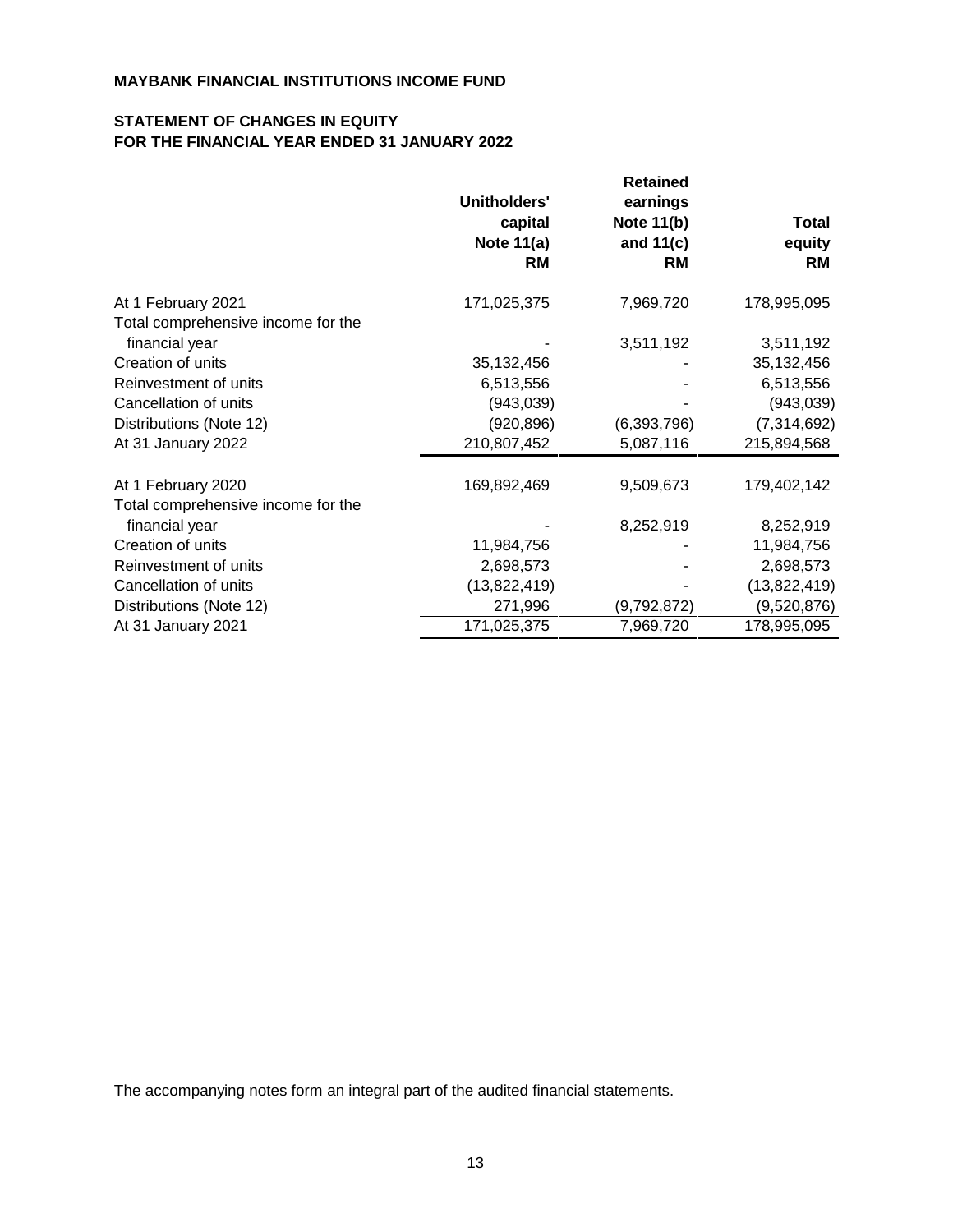#### **STATEMENT OF CASH FLOWS FOR THE FINANCIAL YEAR ENDED 31 JANUARY 2022**

|                                                                                                 | 2022<br><b>RM</b> | 2021<br><b>RM</b> |
|-------------------------------------------------------------------------------------------------|-------------------|-------------------|
| <b>CASH FLOWS FROM OPERATING AND INVESTING</b><br><b>ACTIVITIES</b>                             |                   |                   |
| Net payments for purchase of financial assets at FVTPL<br>Net proceeds from sale and redemption | (86, 303, 780)    | (30, 394, 044)    |
| of financial assets at FVTPL                                                                    | 49,073,516        | 25,316,840        |
| Interest income received                                                                        | 8,895,169         | 8,003,803         |
| Manager's fee paid                                                                              | (687, 117)        | (623, 852)        |
| Trustee's fee paid                                                                              | (98, 160)         | (89, 121)         |
| Payment of other fees and expenses                                                              | (16, 338)         | (13, 452)         |
| Net cash (used in)/generated from                                                               |                   |                   |
| operating and investing activities                                                              | (29, 136, 710)    | 2,200,174         |
| <b>CASH FLOWS FROM FINANCING ACTIVITIES</b>                                                     |                   |                   |
| Cash received from units created                                                                | 35,132,458        | 11,984,756        |
| Cash paid on units cancelled                                                                    | (1,228,276)       | (13,537,181)      |
| Distributions to unitholders                                                                    | (801, 136)        | (6,822,303)       |
| Net cash generated from/(used in) financing activities                                          | 33,103,046        | (8,374,728)       |
| <b>NET CHANGE IN CASH AND CASH</b>                                                              |                   |                   |
| <b>EQUIVALENTS FOR THE FINANCIAL YEAR</b>                                                       | 3,966,336         | (6, 174, 554)     |
| CASH AND CASH EQUIVALENTS AT THE BEGINNING                                                      |                   |                   |
| OF THE FINANCIAL YEAR                                                                           | 16,702,293        | 22,876,847        |
| CASH AND CASH EQUIVALENTS AT THE END OF<br>THE FINANCIAL YEAR                                   | 20,668,629        | 16,702,293        |
|                                                                                                 |                   |                   |
| Cash and cash equivalents comprise:                                                             |                   |                   |
| Cash at bank                                                                                    | 148,629           | 379,293           |
| Deposits with licensed financial institution                                                    |                   |                   |
| with maturity of less than 3 months (Note 8)                                                    | 20,520,000        | 16,323,000        |
|                                                                                                 | 20,668,629        | 16,702,293        |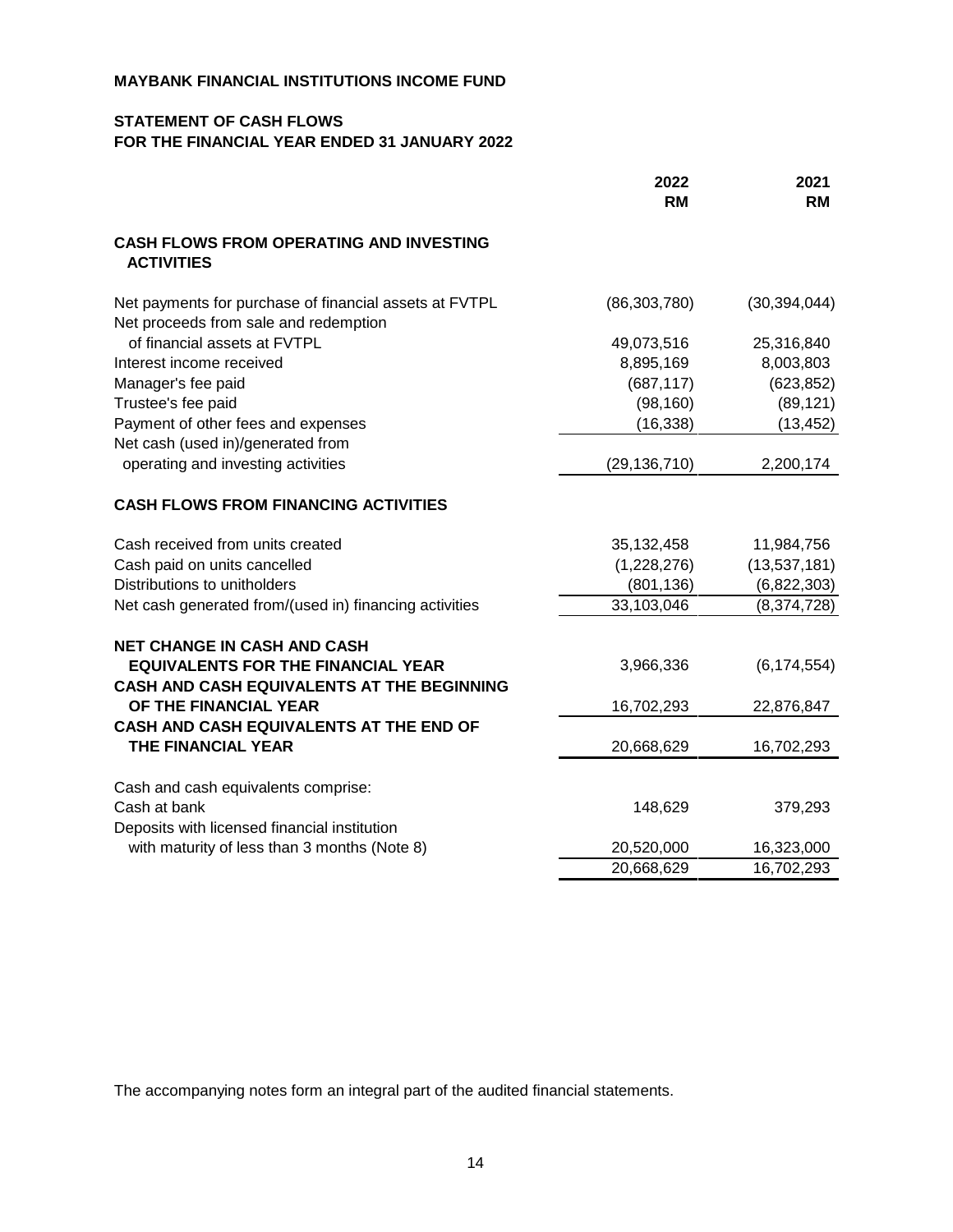#### **NOTES TO THE FINANCIAL STATEMENTS FOR THE FINANCIAL YEAR ENDED 31 JANUARY 2022**

#### **1. THE FUND, THE MANAGER AND THEIR PRINCIPAL ACTIVITIES**

Maybank Financial Institutions Income Fund (the "Fund") was constituted pursuant to the execution of a Deed dated 5 November 2009, First Supplementary Deed dated 08 October 2012, and a Second Supplementary Deed dated 30 March 2015 between the Manager, Maybank Asset Management Sdn Bhd ("MAM") and the Trustee, PB Trustee Services Berhad. The Deed and Supplemental Deeds are collectively referred to as 'Deeds'.

The principal activity of the Fund is to invest up to 95% of its net asset value ("NAV") in bonds issued by financial institutions and/or bank guaranteed bonds. The remaining balance will be invested in fixed deposits and/or money market instruments.

The Manager of the Fund is MAM, a company incorporated in Malaysia. It is a holder of the Capital Markets Services Licence ("CMSL") with fund management as its regulated activity under the Capital Markets and Services Act 2007 ("CMSA"). The principal place of business of MAM is at Level 12, Tower C, Dataran Maybank, No. 1 Jalan Maarof, 59000 Kuala Lumpur, Malaysia. MAM is a subsidiary of Maybank Asset Management Group Berhad ("MAMG"), which in turn is a subsidiary of Malayan Banking Berhad ("MBB").

The financial statements were authorised for issue by the Board of Directors ("the Directors") of the Manager in accordance with a resolution of the Directors on 15 March 2022.

#### **2. SUMMARY OF SIGNIFICANT ACCOUNTING POLICIES**

#### **2.1 Basis of preparation**

The financial statements of the Fund have been prepared in accordance with Malaysian Financial Reporting Standards ("MFRS") as issued by the Malaysian Accounting Standards Board ("MASB"), International Financial Reporting Standards ("IFRS") as issued by the International Accounting Standards Board ("IASB"), the Deeds and any regulatory requirements.

The Fund has adopted the MFRS, Amendments to Standards and Interpretations Committee ("IC") interpretation which have become effective during the financial year ended 31 January 2022. The adoption of the new pronouncements did not result in any material impact to the financial statements.

The financial statements have been prepared on a historical cost basis except as disclosed in the accounting policies in Note 2.3 to Note 2.14 to the financial statements.

The financial statements are presented in Ringgit Malaysia ("RM").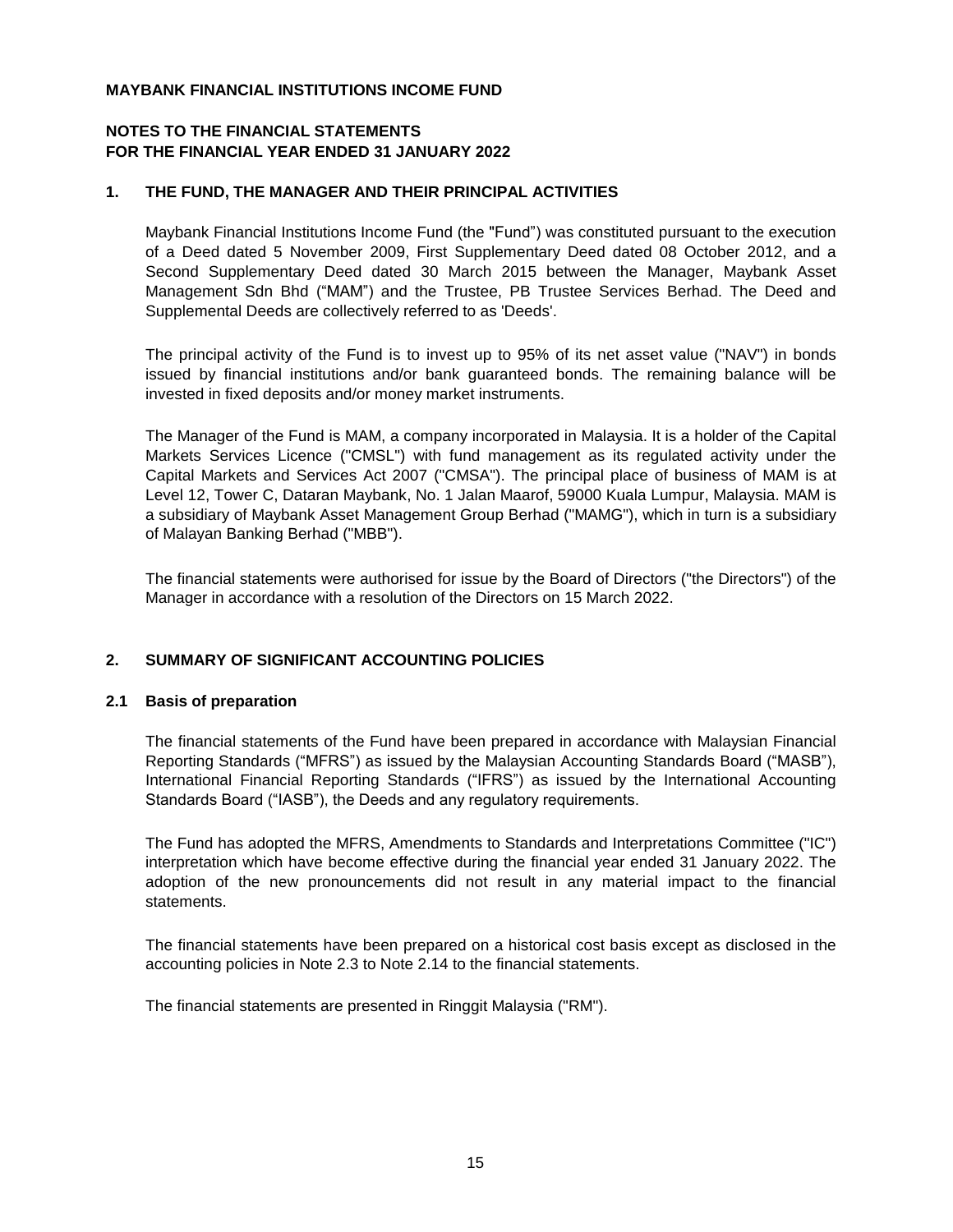#### **2. SUMMARY OF SIGNIFICANT ACCOUNTING POLICIES (CONT'D)**

#### **2.2 Standards, amendments and interpretations issued but not yet effective**

The following are Standards and Amendments to Standards and Interpretations issued by the MASB, but not yet effective, up to the date of issuance of the Fund's financial statements. The Fund intends to adopt the relevant standards, if applicable, when they become effective.

| <b>Description</b>                                                        | <b>Effective for</b><br>annual periods<br>beginning on<br>or after |
|---------------------------------------------------------------------------|--------------------------------------------------------------------|
| Amendment to MFRS 16: Covid-19 - Related Rent Concessions                 |                                                                    |
| beyond 30 June 2021                                                       | 1 April 2021                                                       |
| Amendments to MFRS 3: Reference to the Conceptual Framework               | 1 January 2022                                                     |
| Amendments to MFRS 116: Proceeds before Intended Use                      | 1 January 2022                                                     |
| Amendments to MFRS 137: Onerous Contracts - Cost of Fulfilling a Contract | 1 January 2022                                                     |
| Annual Improvements to MFRS Standards 2018-2020 Cycle                     | 1 January 2022                                                     |
| <b>MFRS 17: Insurance Contracts</b>                                       | 1 January 2023                                                     |
| Amendments to MFRS 101: Classification of Liabilities as                  |                                                                    |
| <b>Current or Non-current</b>                                             | 1 January 2023                                                     |
| Amendments to MFRS 108: Definition of Accounting Estimates                | 1 January 2023                                                     |
| Amendments to MFRS 101: Disclosure of Accounting Policies                 | 1 January 2023                                                     |
| Amendments to MFRS 112: Deferred Tax related to Assets and Liabilities    |                                                                    |
| arising from a Single Transaction                                         | 1 January 2023                                                     |
| Amendments to MFRS 10 and MFRS 128: Sale or Contribution                  |                                                                    |
| of Assets between an Investor and its Associate or Joint Venture          | Deferred                                                           |
|                                                                           |                                                                    |

The Fund expects that the adoption of the above standards and amendments to standards will not have any material impact on the financial statements in the period of initial application.

#### **2.3 Financial instruments**

Financial assets and financial liabilities are recognised when the Fund becomes a party to the contractual provision of the instrument.

Financial assets and financial liabilities are initially measured at fair value. Transaction costs that are directly attributable to the acquisition or issue of financial assets and financial liabilities (other than financial assets and financial liabilities at fair value through profit or loss) are added to or deducted from the fair value of the financial assets or financial liabilities, as appropriate, on initial recognition. Transaction costs directly attributable to the acquisition of financial assets and financial liabilities at fair value through profit or loss are recognised immediately in profit or loss.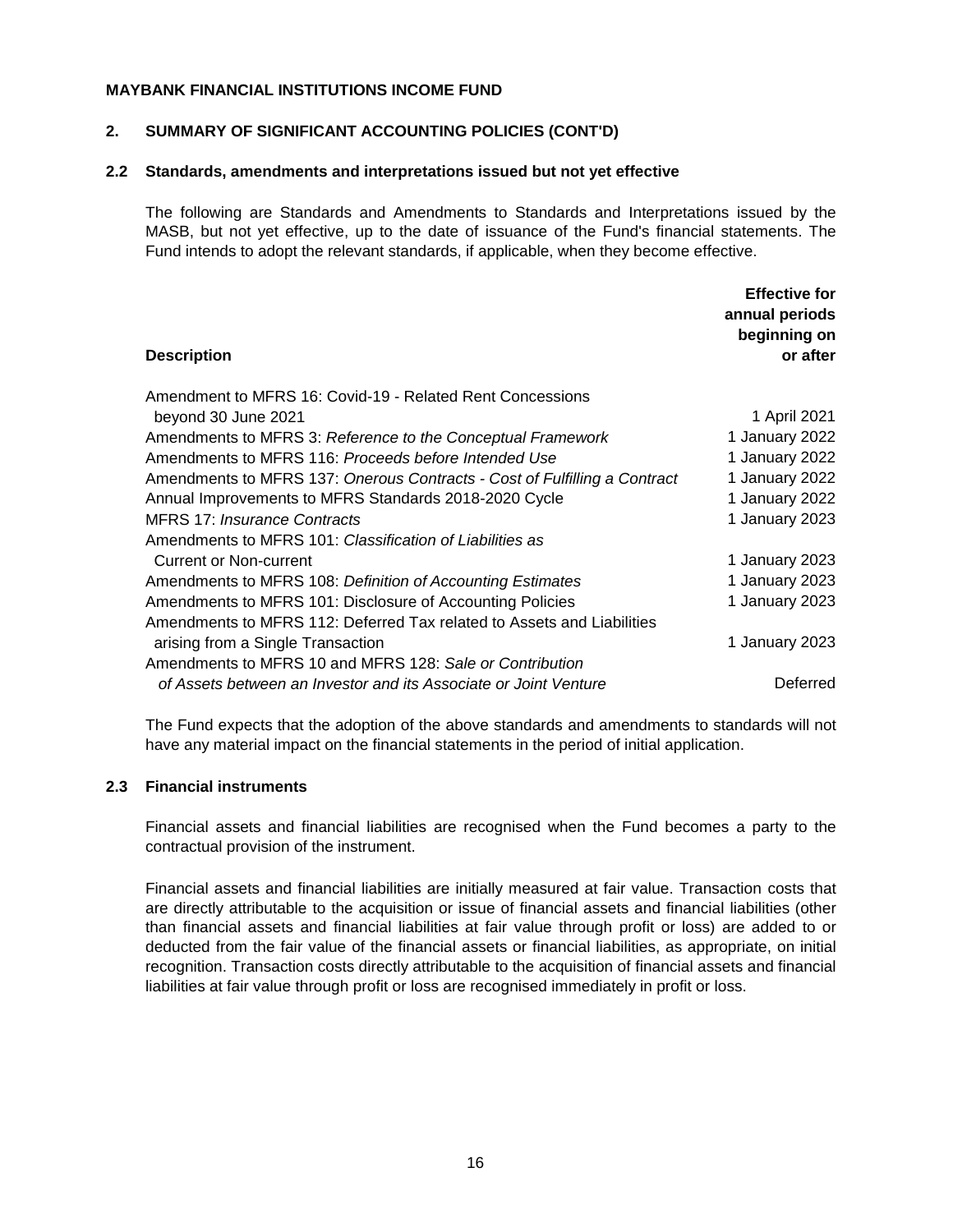#### **2. SUMMARY OF SIGNIFICANT ACCOUNTING POLICIES (CONT'D)**

#### **2.4 Financial assets**

All regular way purchases or sales of financial assets are recognised and derecognised on a trade date basis. Regular way purchases or sales are purchases or sales of financial assets that require delivery of assets within the time frame established by regulation or convention in the market place.

All recognised financial assets are subsequently measured in their entirety at amortised cost or fair value, depending on the classification of the assets.

#### **(i) Financial assets at amortised cost**

The Fund classifies cash and cash equivalents, and interest income receivables as financial assets at amortised cost. These assets are subsequently measured using the effective interest rate ("EIR") method and are subject to impairment. The EIR is a method of calculating the amortised cost of financial asset and of allocating and recognising the interest income in profit or loss of the relevant period.

Unless designated as at FVTPL on initial recognition, debt instruments that meet the following conditions are subsequently measured at amortised cost less impairment loss:

- the assets are held within a business model whose objectives is to hold assets in order to collect contractual cash flows; and
- the contractual terms of the instrument give rise on specified dates to cash flows that are solely payments of principal and interest on the principal amount outstanding.

Debt instruments that do not meet the criteria above are classified as either fair value through other comprehensive income ("FVTOCI") or FVTPL.

#### **(ii) Financial assets at FVTPL**

Investments in unquoted fixed income securities are classified as FVTPL, unless the Fund designates an investment that is not held for trading as FVTOCI on initial recognition.

A financial asset is recognised at FVTPL if:

- it has been acquired principally for the purpose of selling it in the near term; or
- on initial recognition it is part of the portfolio of identified financial instruments that the Fund manages together and has evidence of a recent actual pattern of short-term profittaking; or
- it is a derivative that is not designated and effective as a hedging instruments or a financial guarantee.

Debt instruments that do not meet the amortised cost or FVTOCI criteria are measured at FVTPL. In addition, debt instruments that meet the amortised cost criteria but are designated as at FVTPL are measured at FVTPL. A debt instrument may be designated as at FVTPL upon initial recognition if such designation eliminates or significantly reduces a measurement or recognition inconsistency that would arise from measuring assets or liabilities or recognising the gains and losses on them on different bases.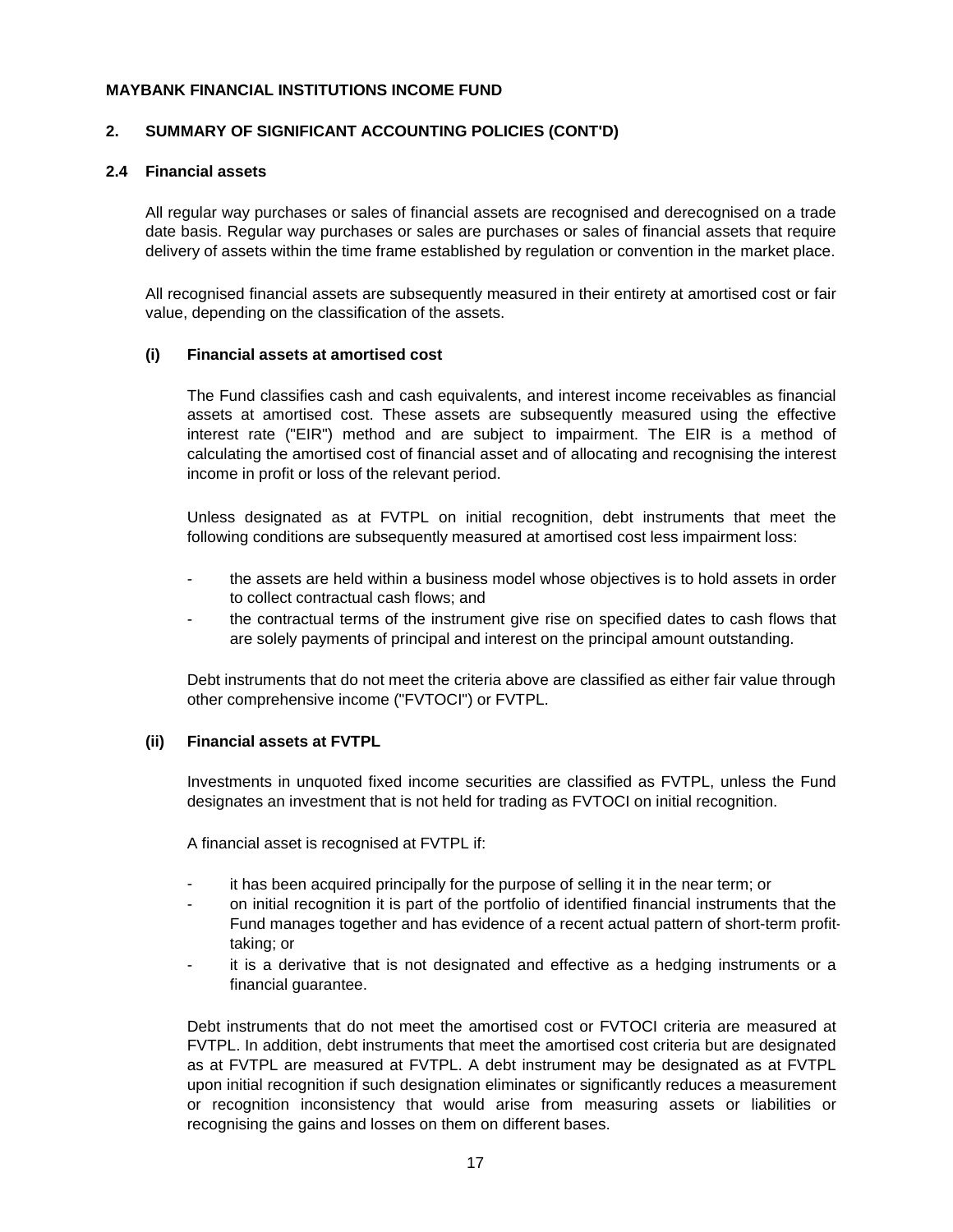#### **2. SUMMARY OF SIGNIFICANT ACCOUNTING POLICIES (CONT'D)**

#### **2.4 Financial assets (cont'd)**

#### **(ii) Financial assets at FVTPL (cont'd)**

Debt instruments are reclassified from amortised cost to FVTPL when the business model is changed such that the amortised cost criteria are no longer met. Reclassification of debt instruments that are designated as at FVTPL on initial recognition is not allowed.

Financial assets at FVTPL are measured at fair value at the end of each reporting period, with any gains or losses arising on remeasurement recognised in profit or loss.

Interest income on debt instruments as at FVTPL is disclosed separately in the profit or loss.

The carrying cost of unquoted fixed income securities denominated in RM are revalued on a daily basis based on fair value prices quoted by Bond Pricing Agency ("BPA") registered with the Securities Commission Malaysia ("SC"). Where such quotations are not available or where the Manager is of the view that the price quoted by the BPA for a specific unquoted fixed income securities differs from the market price by more than 20 basis points, the Manager may use the market price, provided that the Manager:

- records its basis for using a non-BPA price;
- obtain necessary internal approvals to the use of non-BPA price; and
- keeps an audit trail of all decisions and basis for adopting the market yield.

Changes in the fair value of FVTPL investments are recognised in 'unrealised gain on FVTPL investments' in profit and loss. Accumulated unrealised gains or losses are reclassified to 'realised gain/(loss) on FVTPL investments' in profit or loss when the associated assets are sold.

#### **(iii) Impairment**

Credit losses are recognised based on the 'Expected Credit Loss' ("ECL") model. The Fund recognises loss allowances for ECL on financial instruments that are not measured at FVTPL. The impairment model does not apply to equity investments.

ECL is a probability-weighted estimate of credit losses. It is measured as follows:

- Financial assets that are not credit-impaired at the reporting date: As the present value of all cash shortfalls (i.e. the difference between the cash flows due to the entity in accordance with the contract and the cash flows that the Fund expects to receive);
- Financial assets that are credit-impaired at the reporting date: As the difference between the gross carrying amount and the present value of estimated future cash flows.

At each reporting date, the Fund assesses whether financial assets carried at amortised cost are credit-impaired. A financial asset is 'credit-impaired' when one or more events that have a detrimental impact on the estimated future cash flows of the financial asset have occurred.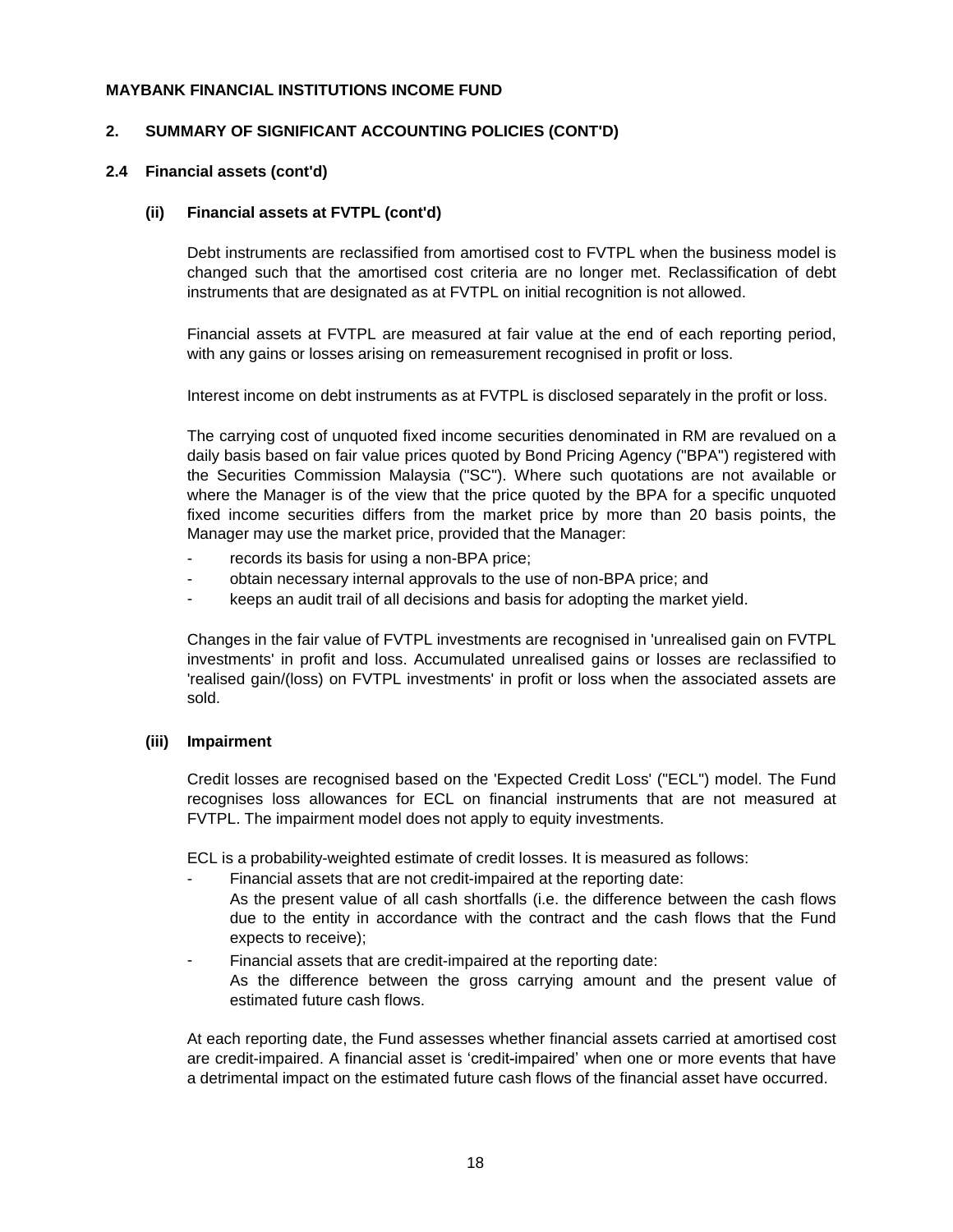#### **2. SUMMARY OF SIGNIFICANT ACCOUNTING POLICIES (CONT'D)**

#### **2.4 Financial assets (cont'd)**

#### **(iii) Impairment (cont'd)**

Evidence that a financial asset is credit-impaired includes the following observable data:

- Significant financial difficulty of the issuer or counterparty;
- Significant downgrade in credit rating of the instrument by a rating agency;
- A breach of contract such as a default or past due event; or
- The disappearance of an active market for a security because of financial difficulties.

For balances with short-term nature, full impairment will be recognised on uncollected balances after the grace period.

#### **(iv) Derecognition**

The Fund derecognises a financial asset only when the contractual rights to the cash flows from the asset expire, or when it transfers the financial asset and substantially all the risks and rewards of ownership of the asset to another entity. If the Fund neither transfers nor retains substantially all the risks and rewards of ownership and continues to control the transferred asset, the Fund recognises its retained profit in the asset and an associated liability for amounts it may have to pay. If the Fund retains substantially all the risks and rewards of ownership of a transferred financial asset, the Fund continues to recognise the financial asset and also recognises a collateralised borrowing for the proceeds received.

On derecognition of financial asset classified as FVTPL, the cumulative unrealised gain or loss previously recognised is transferred to realised gain or loss on disposal in profit or loss.

On derecognition of financial asset at amortised cost, gains and losses are recognised in profit or loss when the asset is derecognised, modified or impaired.

#### **2.5 Financial liabilities**

#### **(i) Classification**

Financial liabilities are classified according to the substance of the contractual arrangements entered into and the definitions of a financial liability.

The Fund classifies amount due to Manager, amount due to Trustee, other payables and accruals as financial liabilities.

#### **(ii) Recognition and measurement**

The Fund's financial liabilities are recognised initially at fair value plus directly attributable transaction costs and subsequently measured at amortised cost using the effective interest rate method.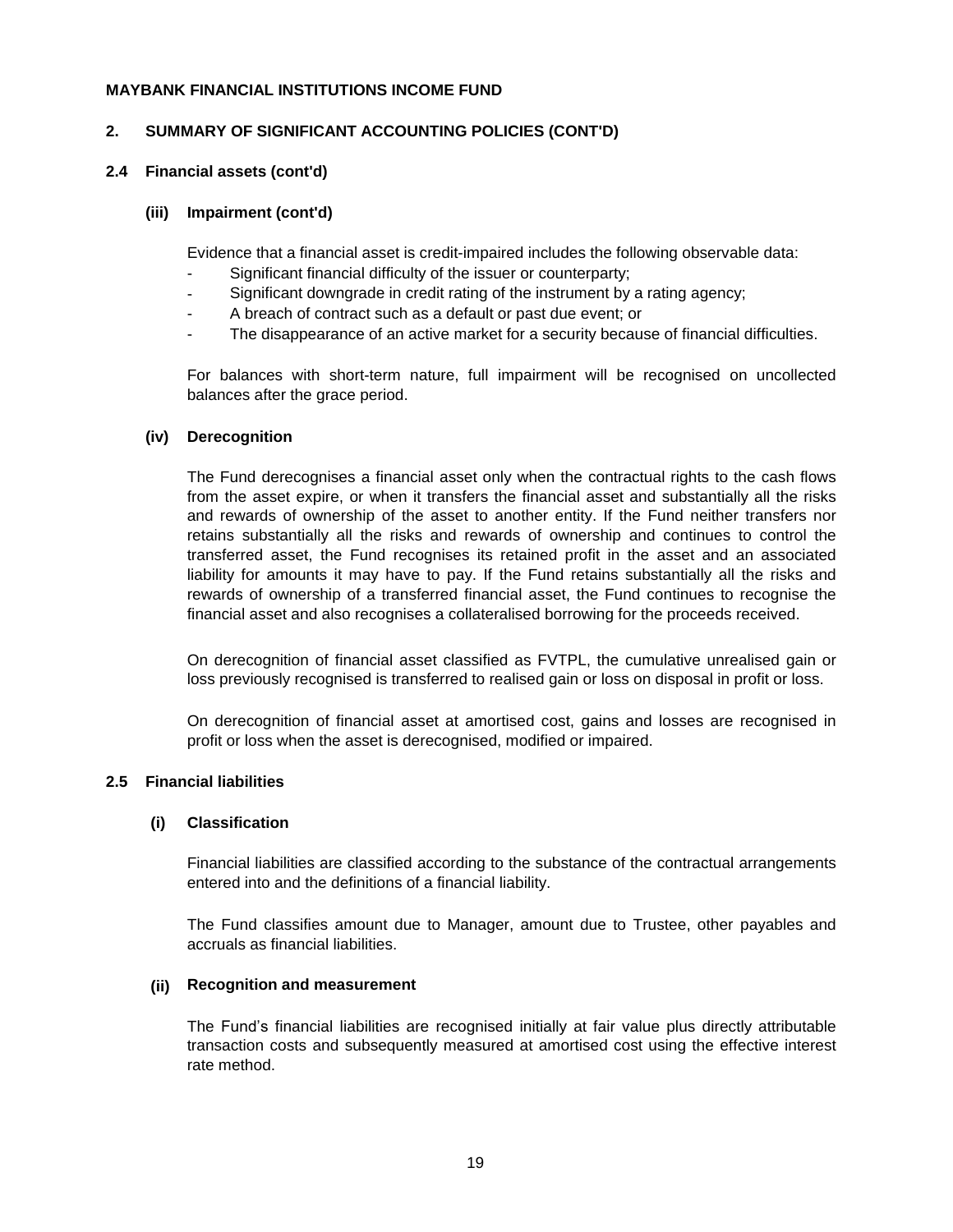#### **2. SUMMARY OF SIGNIFICANT ACCOUNTING POLICIES (CONT'D)**

#### **2.5 Financial liabilities (cont'd)**

#### **(iii) Derecognition of financial liabilities**

A financial liability is derecognised when the obligation under the liability is extinguished. Gains and losses are recognised in profit or loss when the liabilities are derecognised, and through the amortisation process.

#### **2.6 Fair value measurement**

Fair value is the price that would be received to sell an asset or paid to transfer a liability in an orderly transaction between market participants at the measurement date. The fair value measurement is based on the presumption that the transaction to sell the asset or transfer the liability takes place either:

- (i) In the principal market for the asset or liability; or
- (ii) In the absence of a principal market, in the most advantageous market for the asset or liability.

The principal or the most advantageous market must be accessible by the Fund.

The fair value of an asset or a liability is measured using the assumptions that the market participants would use when pricing the asset or liability, assuming that the market participants act in their economic best interest.

A fair value measurement of a non-financial asset takes into account a market participant's ability to generate economic benefits by using the asset in its highest and best use or by selling it to another market participant that would use the asset in its highest and best use.

All assets and liabilities for which fair value is measured or disclosed in the financial statements are categorised within the fair value hierarchy, described as follows, based on the lowest level input that is significant to the fair value measurement as a whole:

- (i) Level 1 Quoted (unadjusted) market prices in active markets for identical assets or liabilities.
- (ii) Level 2 Valuation techniques for which the lowest level input that is significant to the fair value measurement is directly or indirectly observable.
- (iii) Level 3 Valuation techniques for which the lowest level input that is significant to the fair value measurement is unobservable.

For assets and liabilities that are recognised in the financial statements on a recurring basis, the Fund determines whether transfers have occurred between levels in the hierarchy by re-assessing categorisation (based on the lowest level input that is significant to the fair value measurement as a whole) at the end of each reporting date.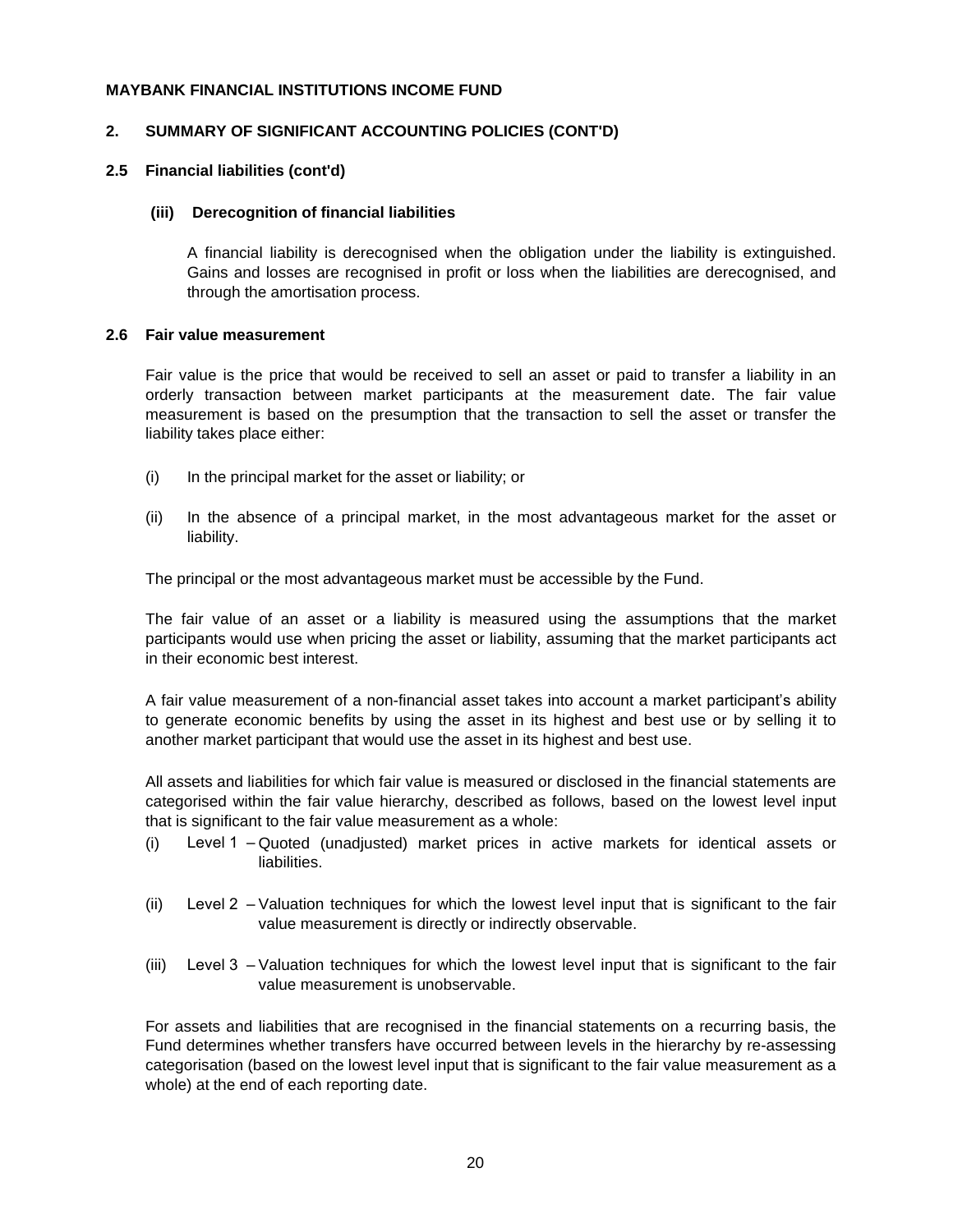#### **2. SUMMARY OF SIGNIFICANT ACCOUNTING POLICIES (CONT'D)**

#### **2.6 Fair value measurement (cont'd)**

For the purpose of fair value disclosures, the Fund has determined classes of assets and liabilities on the basis of the nature, characteristics and risks of the asset or liability and the level of the fair value hierarchy as explained above.

#### **2.7 Functional and presentation currency**

The financial statements of the Fund are measured using the currency of the primary economic environment in which the Fund operates (the "functional currency"). The financial statements are presented in Ringgit Malaysia, which is also the Fund's functional currency.

#### **2.8 Unitholders' capital**

The unitholders' contributions to the Fund meet the criteria to be classified as equity instruments under MFRS 132 *Financial Instruments: Presentation* . Those criteria include:

- (i) the units entitle the holder to a proportionate share of the Fund's NAV;
- (ii) the units are the most subordinated class and class features are identical;
- (iii) there is no contractual obligations to deliver cash or another financial asset other than the obligation on the Fund to repurchase; and
- (iv) the total expected cash flows from the units over its life are based substantially on the profit or loss of the Fund.

The outstanding units are carried at the redemption amount that is payable at each financial year if unitholder exercises the right to put the unit back to the Fund. Units are created and cancelled at prices based on the Fund's NAV per unit at the time of creation or cancellation. The Fund's NAV per unit is calculated by dividing the net assets attributable to unitholders with the total number of outstanding units.

Distribution equalisation represents the average distributable amount included in the creation and cancellation prices of units. This amount is either refunded to unitholders by way of distribution and/or adjusted accordingly when units are cancelled.

#### **2.9 Distributions**

Any distribution to the Fund's unitholders is accounted for as a deduction from realised reserves except where distribution is sourced out of distribution equalisation which is accounted for as a deduction from unitholders' capital. A proposed distribution is recognised as a liability in the financial year in which it is approved. Distribution is either reinvested or paid in cash to the unitholders on the income payment date. Reinvestment of units is based on the NAV per unit on the income payment date which is also the time of creation.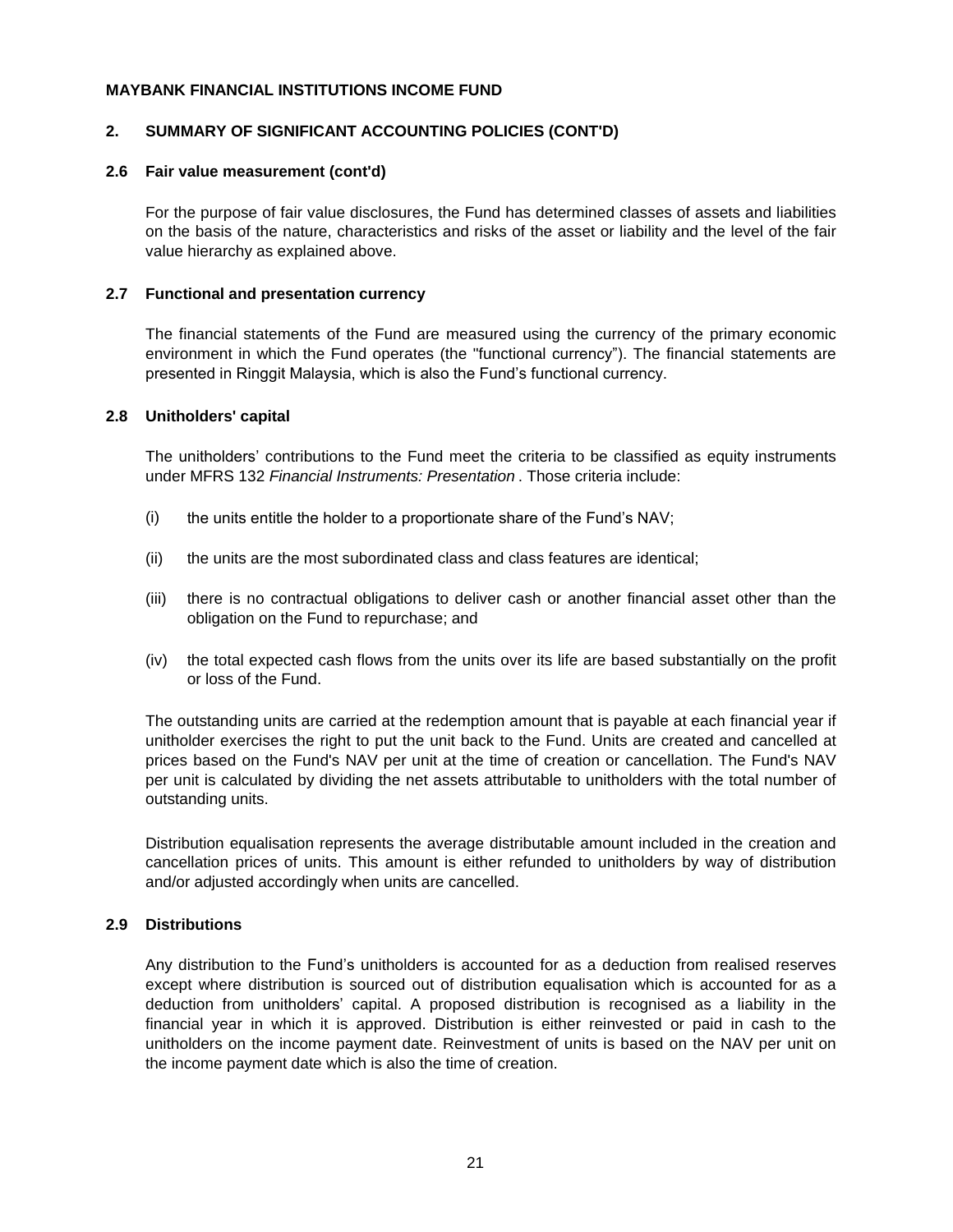#### **2. SUMMARY OF SIGNIFICANT ACCOUNTING POLICIES (CONT'D)**

#### **2.10 Cash and cash equivalents**

Cash and cash equivalents comprise cash at bank and deposits with licensed financial institutions with original maturity of three (3) months or less which have an insignificant risk of changes in value.

#### **2.11 Revenue / Income**

Income is measured at the fair value of consideration received or receivable.

Interest income from unquoted fixed income securities includes amortisation of premium and accretion of discount, and is recognised using the effective interest rate method.

Realised gain or loss on disposal of unquoted fixed income securities is accounted for as the difference between the net disposal proceeds and the carrying amount of the investments, determined on cost adjusted for accretion of discount or amortisation or premium.

Other revenue is generally recognised when the Fund satisfies a performance obligations by transferring a promised good or service or an asset to a customer. An asset is transferred when (or as) the customer obtains control of that asset.

#### **2.12 Taxation**

Current tax assets and liabilities are measured at the amount expected to be recovered from or paid to the tax authorities. The tax rates and tax laws used to compute the amount are those that are enacted or substantively enacted by the reporting date.

Current taxes are recognised in profit or loss, except to the extent that the tax relates to items recognised outside profit or loss, either in other comprehensive income or directly in equity.

Current tax expense is determined according to Malaysian tax laws at the current tax rate based upon the taxable profit earned during the financial year.

No deferred tax is recognised as no temporary differences have been identified.

#### **2.13 Segment reporting**

Operating segments are reported in a manner consistent with the internal reporting used by the chief operating decision-maker. The chief operating decision-maker is responsible for allocating resources and assessing performance of the operating segments.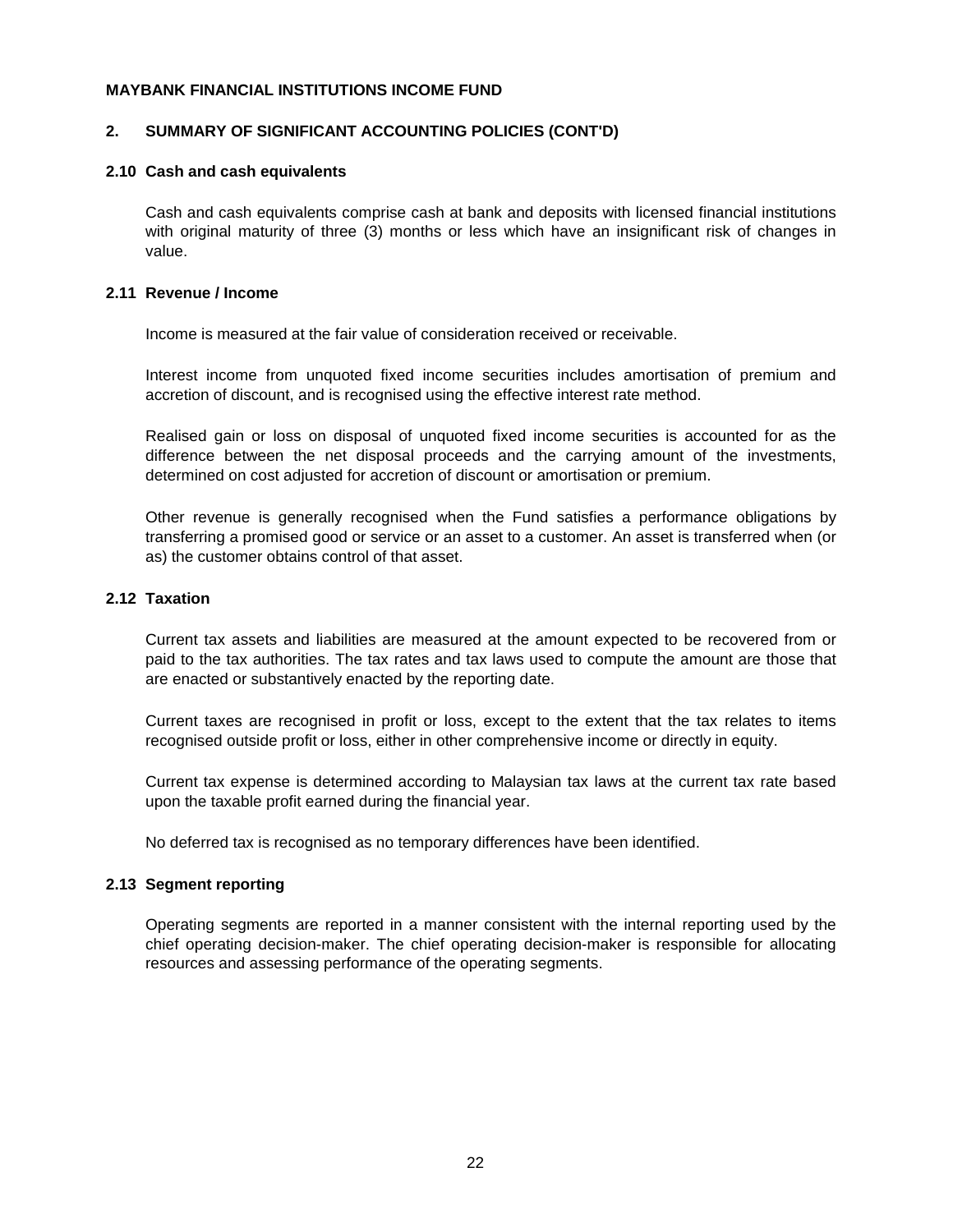#### **2. SUMMARY OF SIGNIFICANT ACCOUNTING POLICIES (CONT'D)**

#### **2.14 Critical accounting estimates and judgements**

The preparation of the Fund's financial statements requires the Manager to make judgements, estimates and assumption that affect the reported amounts of revenues, expenses, assets and liabilities and the disclosure of contingent liabilities at the reporting date. However, uncertainty about these assumptions and estimates could result in outcomes that require a material adjustment to the carrying amount of the asset or liability in the future.

No major judgement have been made by the Manager in applying the Fund's accounting policies. There are no key assumptions concerning the future and other key sources of estimation uncertainty at the reporting date, that have a significant risk of causing a material adjustment to the carrying amounts of assets and liabilities.

#### **3. INTEREST INCOME**

|                                                                                                                | 2022<br><b>RM</b> | 2021<br><b>RM</b> |
|----------------------------------------------------------------------------------------------------------------|-------------------|-------------------|
| Interest income from unquoted fixed income securities<br>Interest income from deposits with licensed financial | 8,451,756         | 7.742.413         |
| institutions                                                                                                   | 308,162           | 330.431           |
| Amortisation of premium, net of accretion of discount                                                          | (470, 061)        | (575, 716)        |
|                                                                                                                | 8,289,857         | 7,497,128         |

#### **4. MANAGER'S FEE**

The Manager's fee was computed on a daily basis at 0.35% per annum ("p.a.") (2021: 0.35% p.a.) of the NAV of the Fund before deducting the Manager's fee and Trustee's fees for that particular day.

#### **5. TRUSTEE'S FEE**

The Trustee's fee is computed on a daily basis at 0.05% (2021: 0.05% p.a.) of the NAV of the Fund before deducting the Manager's fee and Trustee's fees for that particular day, subject to a minimum fee of RM18,000 p.a.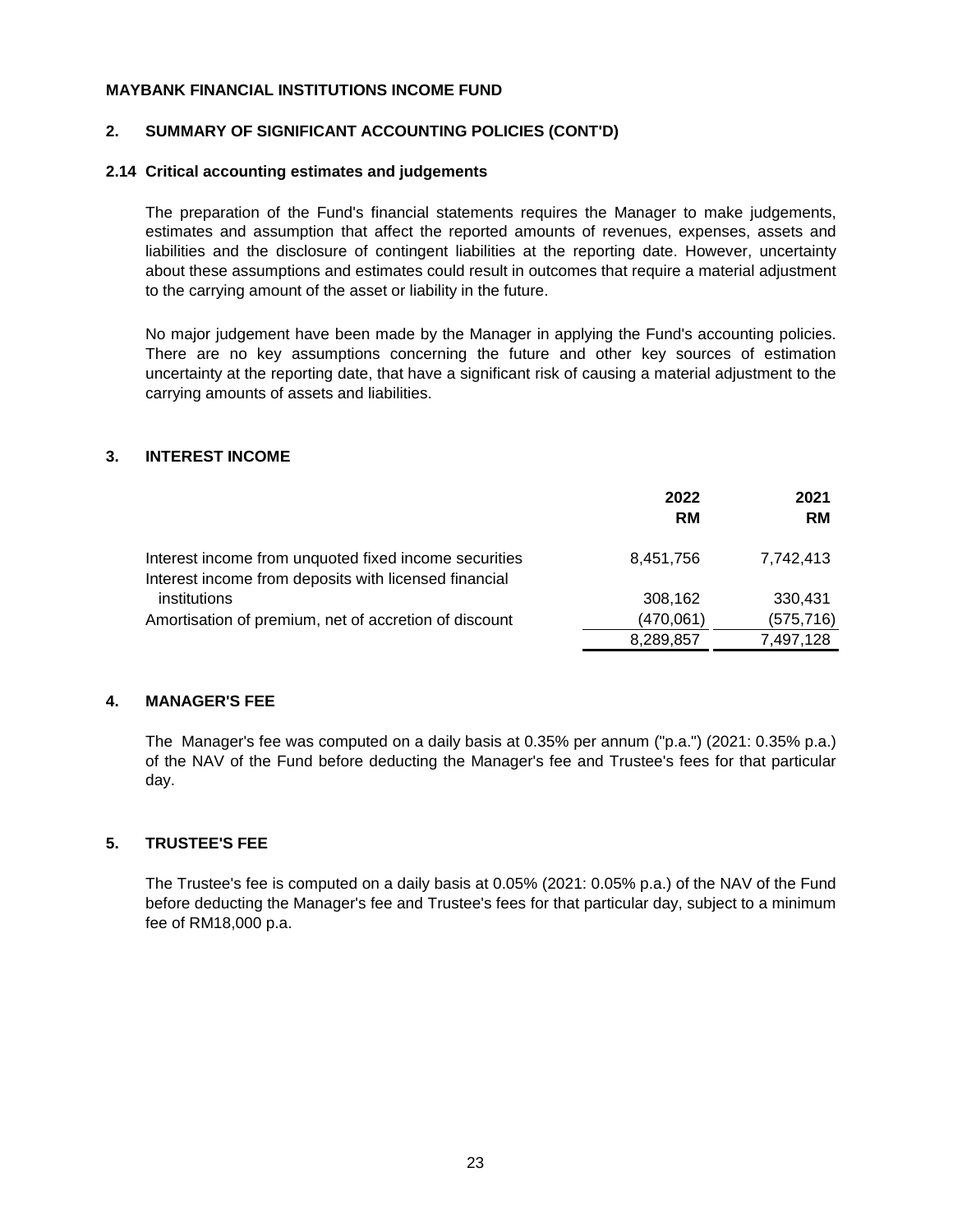#### **6. TAXATION**

Income tax is calculated at the Malaysian statutory tax rate of 24% (2021: 24%) of the estimated assessable income for the financial year.

The tax charge for the financial year is in relation to the taxable income earned by the Fund after deducting tax allowable expenses. In accordance with Schedule 6 of the Income Tax Act 1967, the interest income earned by the Fund from investment is exempted from tax.

A reconciliation of income tax expense applicable to net income before taxation at the statutory income tax rate to income tax expense at the effective income tax rate is as follows:

|                                                                                 | 2022<br><b>RM</b>        | 2021<br><b>RM</b>          |
|---------------------------------------------------------------------------------|--------------------------|----------------------------|
| Net income before taxation                                                      | 3,511,192                | 8,252,919                  |
| Tax at Malaysian statutory rate of 24% (2021: 24%)<br>Income not subject to tax | 842,686<br>(2, 156, 565) | 1,980,701<br>(2, 156, 263) |
| Loss not deductible for tax purposes                                            | 1,118,711                |                            |
| Expenses not deductible for tax purposes                                        | 195,168                  | 175,562                    |
| Tax expense for the financial year                                              |                          |                            |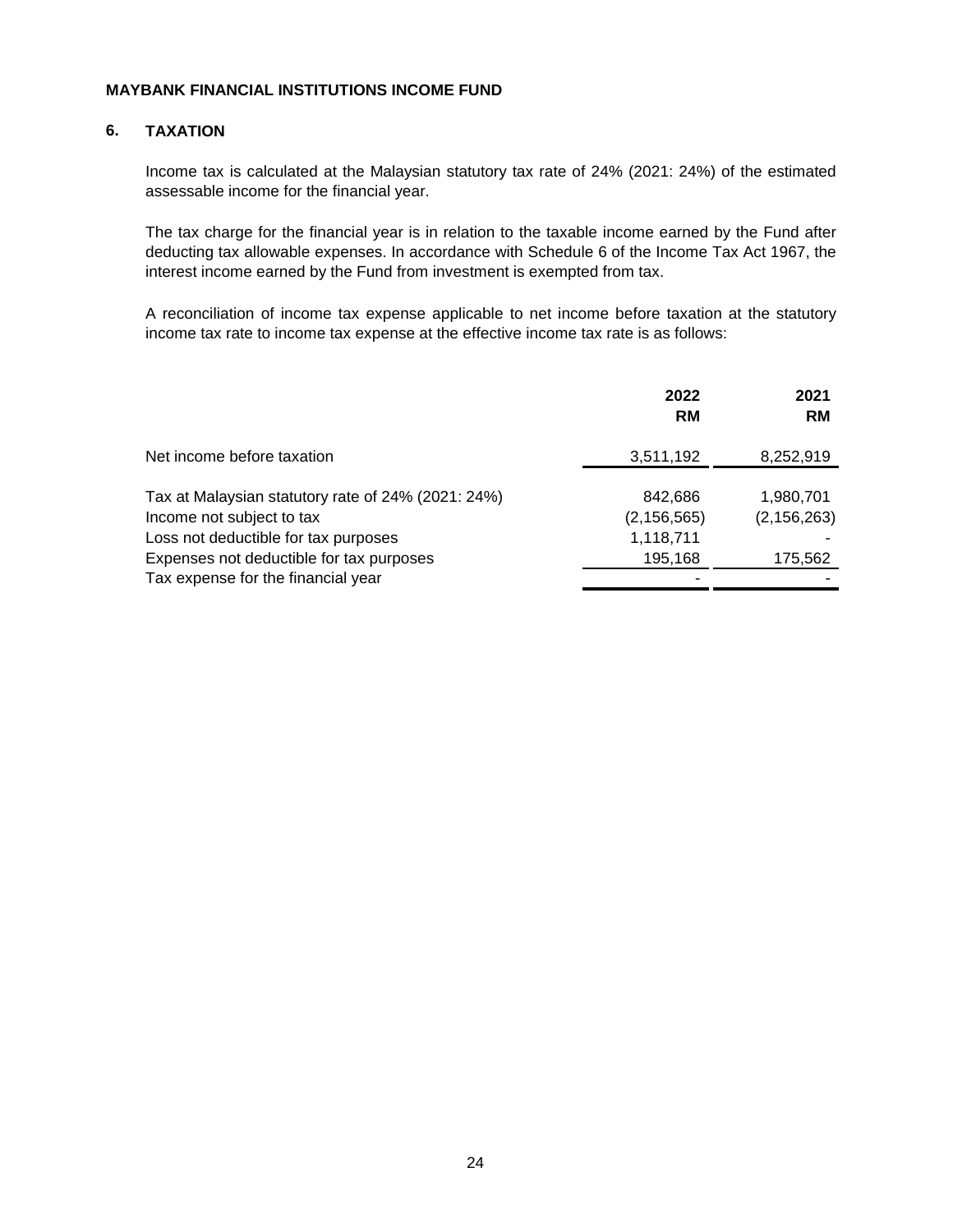#### **7. FINANCIAL ASSETS AT FVTPL**

|                                                                          |                                       |                                       | 2022<br><b>RM</b>                     | 2021<br><b>RM</b>                   |
|--------------------------------------------------------------------------|---------------------------------------|---------------------------------------|---------------------------------------|-------------------------------------|
| Unquoted fixed income securities                                         |                                       |                                       | 193,210,737                           | 160,724,113                         |
| <b>Name of issuer</b>                                                    | Quantity<br>Unit                      | Aggregate<br>cost<br><b>RM</b>        | <b>Market</b><br>value<br><b>RM</b>   | Percentage<br>of<br><b>NAV</b><br>% |
| 2022                                                                     |                                       |                                       |                                       |                                     |
| <b>Unquoted fixed income</b><br>securities                               |                                       |                                       |                                       |                                     |
| <b>AEON Credit Senior Sukuk</b><br>- 3.80% / 10.02.2027                  | 5,000,000                             | 5,000,078                             | 4,934,600                             | 2.29                                |
| Affin Bank Bhd<br>$-5.45\%$ / 05.02.2027<br>- 5.80% / 31.07.2023         | 9,500,000<br>5,000,000<br>14,500,000  | 9,500,264<br>5,005,995<br>14,506,259  | 9,501,425<br>5,146,550<br>14,647,975  | 4.40<br>2.38<br>6.78                |
| Affin Islamic Bank Bhd<br>- 5.05% / 23.10.2028<br>- 5.65% / 18.10.2023   | 8,400,000<br>10,000,000<br>18,400,000 | 8,407,073<br>10,025,519<br>18,432,592 | 8,581,272<br>10,298,400<br>18,879,672 | 3.97<br>4.77<br>8.74                |
| <b>Alliance Bank Bhd</b><br>- 4.05% / 26.10.2035<br>- 3.80% / 27.10.2032 | 10,000,000<br>5,000,000<br>15,000,000 | 9,977,877<br>5,037,249<br>15,015,126  | 9,679,600<br>4,897,100<br>14,576,700  | 4.48<br>2.27<br>6.75                |
| Ambank Islamic Bhd<br>- 4.88% / 18.10.2028                               | 10,000,000                            | 10,049,422                            | 10,204,400                            | 4.73                                |
| Bank Islam Malaysia Berhad<br>- 4.10% / 12.11.2031                       | 10,000,000                            | 9,999,486                             | 10,021,400                            | 4.64                                |
| <b>Bank Muamalat Bhd</b><br>- 4.50% / 13.06.2031                         | 15,000,000                            | 14,999,274                            | 15,004,500                            | 6.95                                |
| <b>CIMB Group Holdings</b><br><b>Bhd</b><br>- 4.88% / Perpetual          | 10,000,000                            | 9,999,672                             | 10,284,900                            | 4.76                                |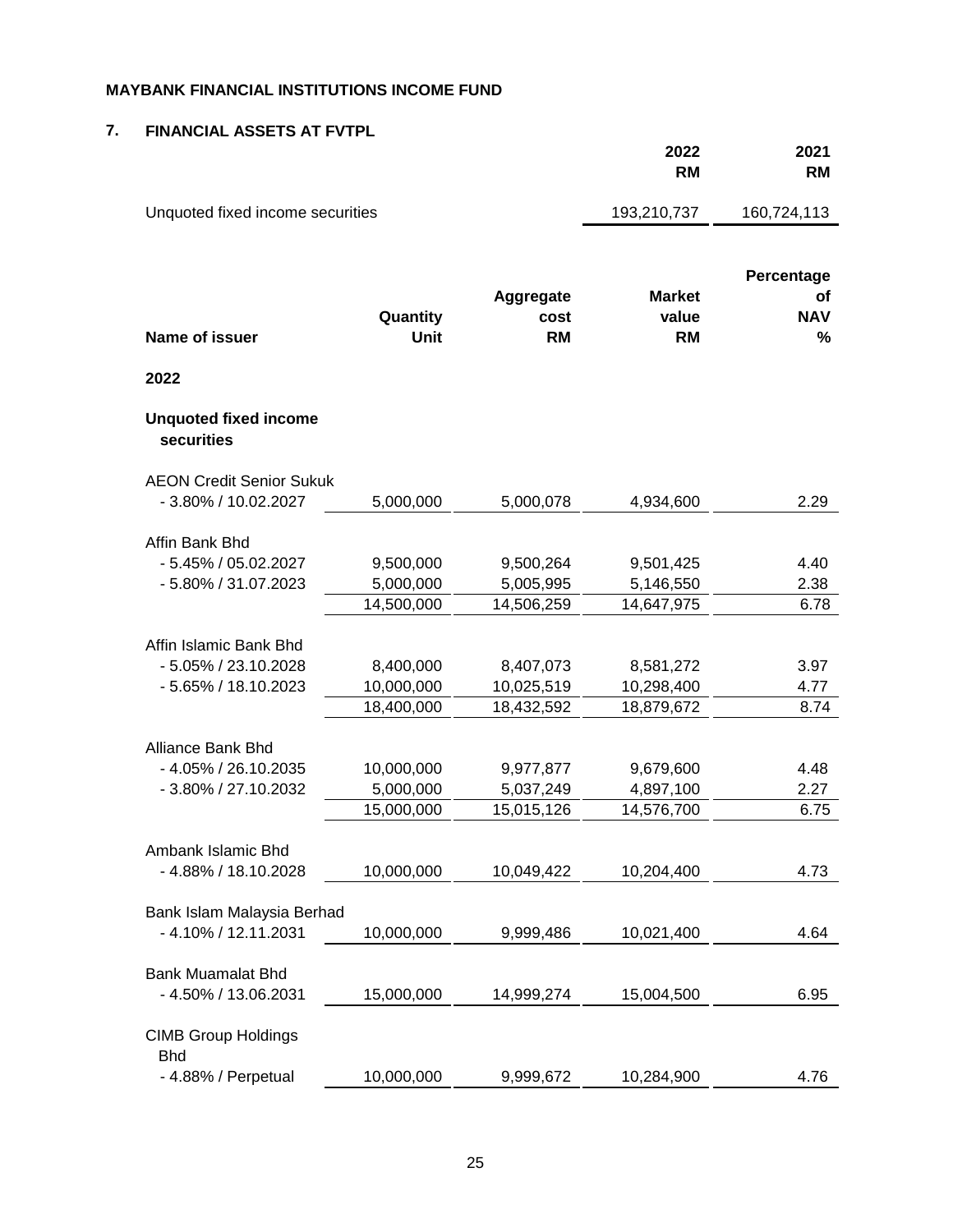# **7. FINANCIAL ASSETS AT FVTPL (CONT'D)**

|                                                     |                         |                                |                                     | Percentage            |
|-----------------------------------------------------|-------------------------|--------------------------------|-------------------------------------|-----------------------|
| Name of issuer                                      | Quantity<br><b>Unit</b> | Aggregate<br>cost<br><b>RM</b> | <b>Market</b><br>value<br><b>RM</b> | οf<br><b>NAV</b><br>% |
| 2022 (cont'd)                                       |                         |                                |                                     |                       |
| <b>Unquoted fixed income</b><br>securities (cont'd) |                         |                                |                                     |                       |
| <b>CIMB Thai Public</b><br><b>Company Limited</b>   |                         |                                |                                     |                       |
| - 4.15% / 06.07.2029                                | 10,000,000              | 10,138,570                     | 10,065,200                          | 4.66                  |
| - 3.90% / 11.07.2031                                | 15,000,000              | 14,844,817                     | 14,719,500                          | 6.82                  |
|                                                     | 25,000,000              | 24,983,387                     | 24,784,700                          | 11.48                 |
|                                                     |                         |                                |                                     |                       |
| Imitiaz Sukuk II Berhad                             |                         |                                |                                     |                       |
| - 3.90% / 19.04.2028                                | 5,000,000               | 4,956,422                      | 4,954,100                           | 2.29                  |
| Malayan Banking Berhad<br>("MBB") *                 |                         |                                |                                     |                       |
| - 4.08% / 25.09.2024                                | 10,000,000              | 9,999,585                      | 10,163,600                          | 4.71                  |
|                                                     |                         |                                |                                     |                       |
| <b>MBSB Bank</b>                                    |                         |                                |                                     |                       |
| - 5.25% / 19.12.2031                                | 10,000,000              | 10,419,779                     | 10,461,600                          | 4.85                  |
| National Bank of Abu<br>Dhabi                       |                         |                                |                                     |                       |
| - 4.75% / 09.12.2027                                | 5,500,000               | 5,484,451                      | 5,722,200                           | 2.65                  |
| Public Bank Bhd                                     |                         |                                |                                     |                       |
| - 4.85% / 23.04.2027                                | 3,000,000               | 3,000,501                      | 3,015,540                           | 1.40                  |
|                                                     |                         |                                |                                     |                       |
| Sabah Development<br>Bank Bhd                       |                         |                                |                                     |                       |
| - 5.30% / 27.04.2023                                | 5,000,000               | 5,107,269                      | 5,117,600                           | 2.37                  |
| - 5.50% / 27.02.2026                                | 15,000,000              | 15,424,984                     | 15,582,600                          | 7.22                  |
| - 4.20% / 13.12.2023                                | 5,000,000               | 5,008,660                      | 5,039,800                           | 2.33                  |
|                                                     | 25,000,000              | 25,540,913                     | 25,740,000                          | 11.92                 |
|                                                     |                         |                                |                                     |                       |
| <b>SME Bank Bhd</b>                                 |                         |                                |                                     |                       |
| - 3.30% / 23.04.2027                                | 5,000,000               | 4,999,918                      | 4,913,850                           | 2.28                  |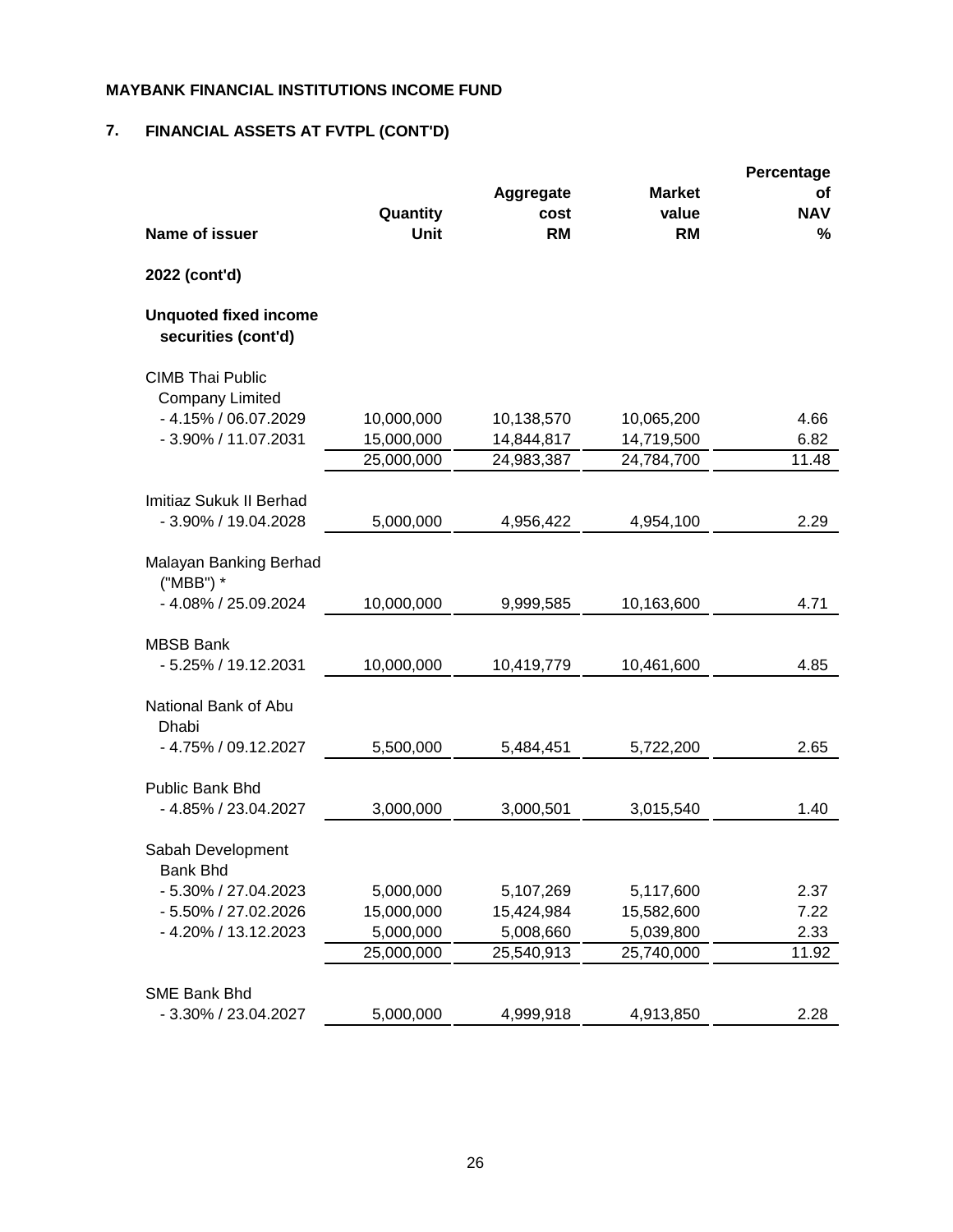# **7. FINANCIAL ASSETS AT FVTPL (CONT'D)**

| <b>Name of issuer</b>                                  | Quantity<br><b>Unit</b> | Aggregate<br>cost<br><b>RM</b> | <b>Market</b><br>value<br><b>RM</b> | Percentage<br>Οf<br><b>NAV</b><br>% |
|--------------------------------------------------------|-------------------------|--------------------------------|-------------------------------------|-------------------------------------|
|                                                        |                         |                                |                                     |                                     |
| 2022 (cont'd)                                          |                         |                                |                                     |                                     |
| <b>Unquoted fixed income</b><br>securities (cont'd)    |                         |                                |                                     |                                     |
| <b>UOB Malaysia Bhd</b><br>$-3.00\%$ / 02.08.2030      | 5,000,000               | 5,000,086                      | 4,901,000                           | 2.27                                |
| <b>Total unquoted</b><br>fixed income<br>securities    | 191,400,000             | 192,386,951                    | 193,210,737                         | 89.49                               |
|                                                        |                         |                                |                                     |                                     |
| Unrealised gain on unquoted<br>fixed income securities |                         |                                | 823,786                             |                                     |
| 2021                                                   |                         |                                |                                     |                                     |
| <b>Unquoted fixed income</b><br>securities             |                         |                                |                                     |                                     |
| <b>AEON Credit Senior Sukuk</b>                        |                         |                                |                                     |                                     |
| - 3.80% / 10.02.2027                                   | 5,000,000               | 5,000,000                      | 5,131,550                           | 2.87                                |
| Affin Bank Bhd                                         |                         |                                |                                     |                                     |
| $-5.45\%$ / 05.02.2027                                 | 9,500,000               | 9,591,060                      | 9,695,320                           | 5.42                                |
| - 5.80% / 31.07.2023                                   | 5,000,000               | 5,064,934                      | 5,175,000                           | 2.89                                |
|                                                        | 14,500,000              | 14,655,994                     | 14,870,320                          | 8.31                                |
|                                                        |                         |                                |                                     |                                     |
| Affin Islamic Bank Bhd                                 |                         |                                |                                     |                                     |
| - 5.65% / 18.10.2023                                   | 10,000,000              | 10,259,451                     | 10,314,600                          | 5.76                                |
| - 5.05% / 23.10.2028                                   | 8,400,000<br>18,400,000 | 8,426,840                      | 8,666,448                           | 4.84                                |
|                                                        |                         | 18,686,291                     | 18,981,048                          | 10.60                               |
| Ambank Islamic Bhd                                     |                         |                                |                                     |                                     |
| - 4.88% / 18.10.2028                                   | 10,000,000              | 10,182,139                     | 10,546,200                          | 5.89                                |
|                                                        |                         |                                |                                     |                                     |
| Alliance Bank Bhd                                      |                         |                                |                                     |                                     |
| - 4.05% / 26.10.2035                                   | 5,000,000               | 5,000,000                      | 5,079,900                           | 2.84                                |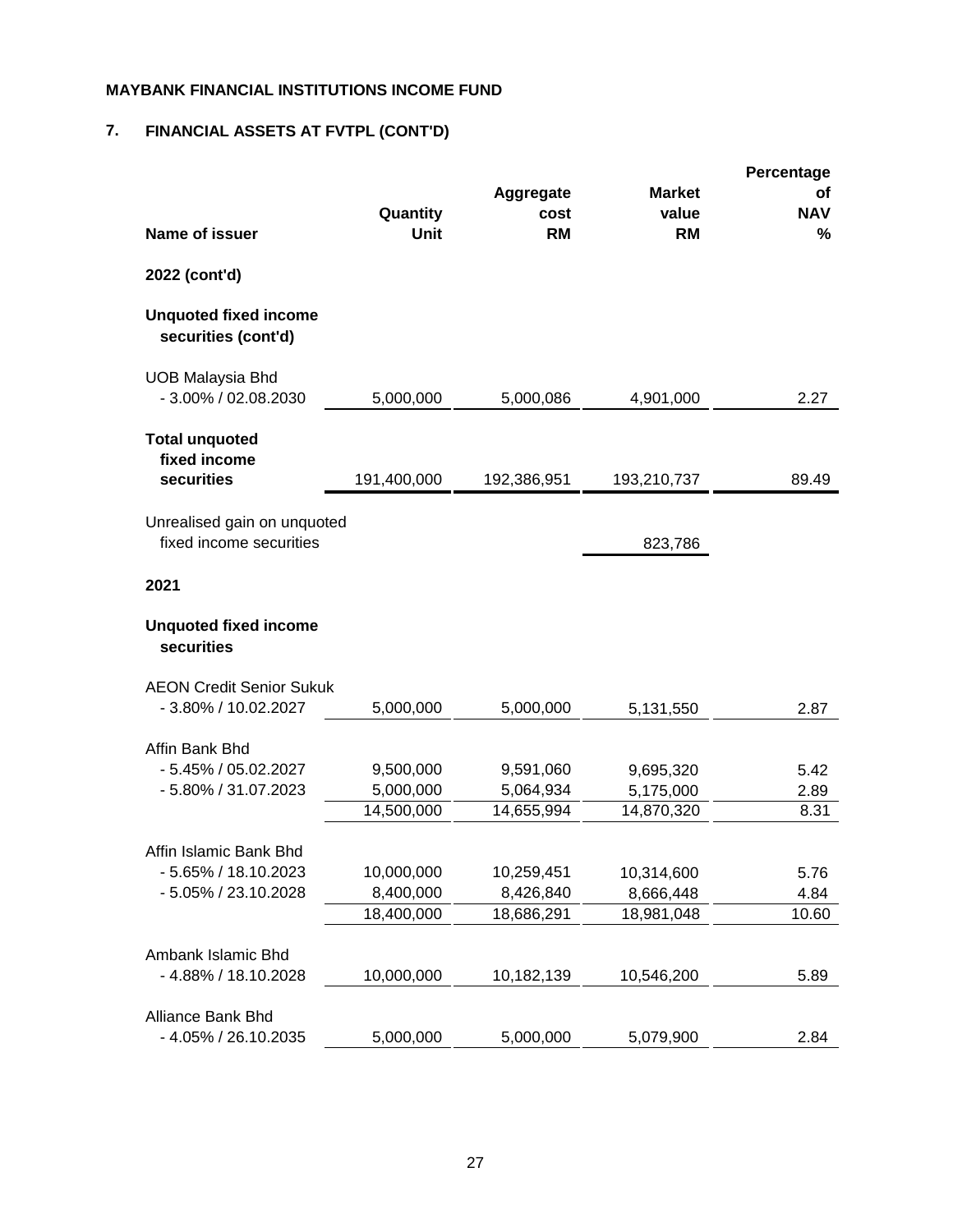## **7. FINANCIAL ASSETS AT FVTPL (CONT'D)**

|                                                     |                          |                          |                    | Percentage      |
|-----------------------------------------------------|--------------------------|--------------------------|--------------------|-----------------|
|                                                     |                          | Aggregate                | <b>Market</b>      | οf              |
| <b>Name of issuer</b>                               | Quantity<br>Unit         | cost<br><b>RM</b>        | value<br><b>RM</b> | <b>NAV</b><br>% |
| 2021 (cont'd)                                       |                          |                          |                    |                 |
|                                                     |                          |                          |                    |                 |
| <b>Unquoted fixed income</b><br>securities (cont'd) |                          |                          |                    |                 |
| <b>CIMB Group Holdings</b><br><b>Bhd</b>            |                          |                          |                    |                 |
| - 4.88% / Perpetual                                 | 10,000,000               | 10,000,000               | 10,449,200         | 5.84            |
| - 5.80% / 25.05.2021                                | 5,000,000                | 5,011,715                | 5,045,500          | 2.82            |
|                                                     | 15,000,000               | 15,011,715               | 15,494,700         | 8.66            |
|                                                     |                          |                          |                    |                 |
| MBB *<br>- 4.08% / 25.09.2024                       |                          |                          | 10,351,900         |                 |
| - 4.63% / 31.01.2029                                | 10,000,000<br>10,000,000 | 10,000,000<br>10,000,000 | 10,547,200         | 5.78<br>5.89    |
|                                                     | 20,000,000               | 20,000,000               | 20,899,100         | 11.67           |
|                                                     |                          |                          |                    |                 |
| <b>MBSB Bank</b>                                    |                          |                          |                    |                 |
| - 5.05% / 20.12.2029                                | 5,000,000                | 5,000,000                | 5,259,750          | 2.94            |
| <b>Bank Muamalat Bhd</b>                            |                          |                          |                    |                 |
| - 5.50% / 25.11.2021                                | 28,100,000               | 28,262,460               | 28,500,425         | 15.92           |
|                                                     |                          |                          |                    |                 |
| National Bank of Abu<br>Dhabi                       |                          |                          |                    |                 |
| - 4.75% / 09.12.2027                                | 5,500,000                | 5,482,237                | 6,073,100          | 3.39            |
|                                                     |                          |                          |                    |                 |
| <b>Public Bank Bhd</b>                              |                          |                          |                    |                 |
| - 4.85% / 23.04.2027                                | 3,000,000                | 3,013,600                | 3,082,320          | 1.72            |
| Sabah Development<br><b>Bank Bhd</b>                |                          |                          |                    |                 |
| - 5.50% / 27.02.2026                                | 15,000,000               | 15,517,443               | 16,624,350         | 9.29            |
|                                                     |                          |                          |                    |                 |
| <b>SME Bank Bhd</b><br>- 3.30% / 23.04.2027         | 5,000,000                | 5,000,000                | 5,172,350          | 2.89            |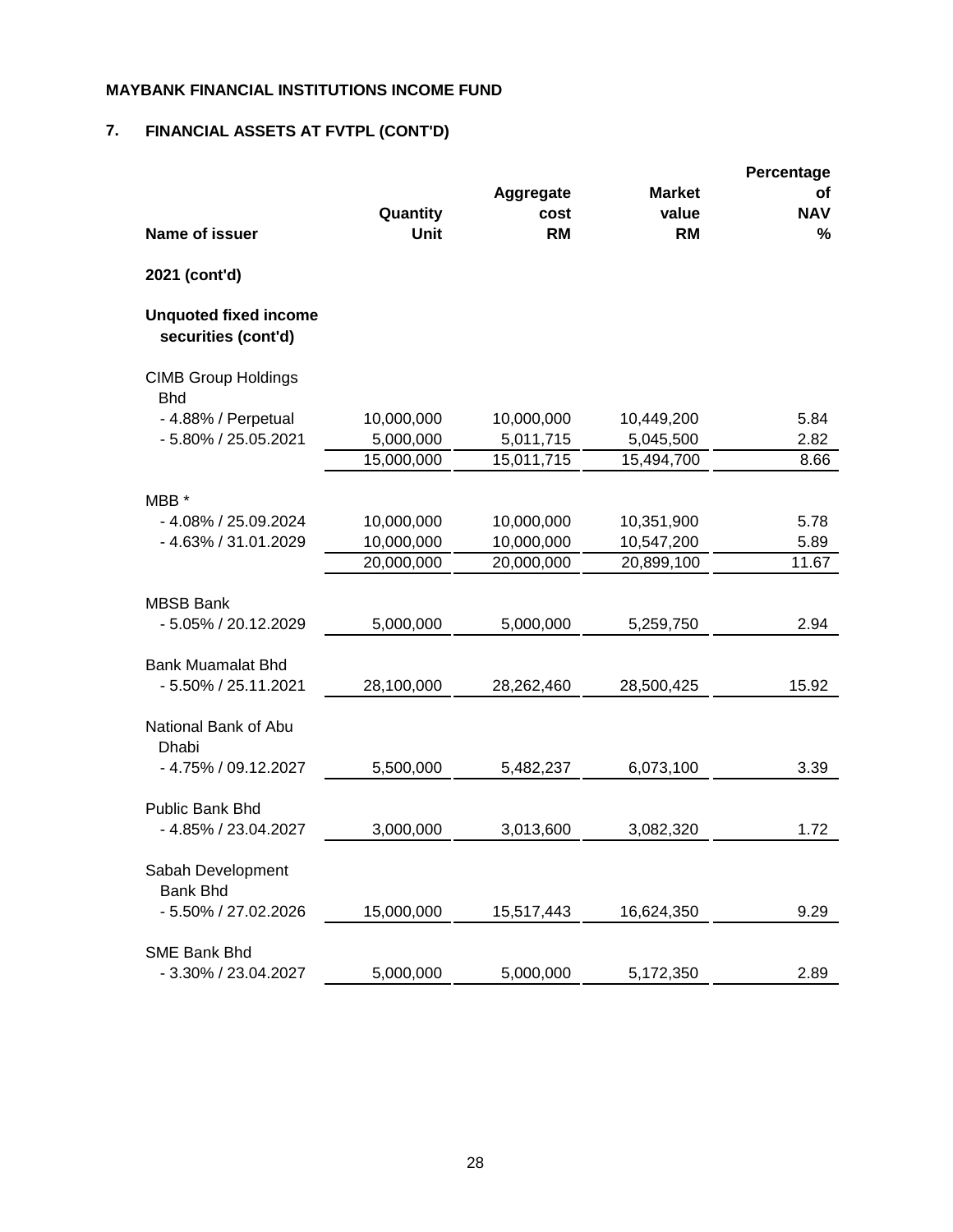## **7. FINANCIAL ASSETS AT FVTPL (CONT'D)**

| Name of issuer                                         | Quantity<br>Unit | Aggregate<br>cost<br><b>RM</b> | <b>Market</b><br>value<br><b>RM</b> | Percentage<br>οf<br><b>NAV</b><br>℅ |
|--------------------------------------------------------|------------------|--------------------------------|-------------------------------------|-------------------------------------|
| 2021 (cont'd)                                          |                  |                                |                                     |                                     |
| <b>UOB Malaysia Bhd</b><br>$-3.00\%$ / 02.08.2030      | 5,000,000        | 5,000,000                      | 5,009,000                           | 2.80                                |
| <b>Total unquoted</b><br>fixed income<br>securities    | 154,500,000      | 155,811,879                    | 160,724,113                         | 89.79                               |
| Unrealised gain on unquoted<br>fixed income securities |                  |                                | 4,912,234                           |                                     |

\* MBB is the ultimate holding company of the Manager.

### **8. DEPOSIT WITH A LICENSED FINANCIAL INSTITUTION**

|                                                                                      | 2022<br><b>RM</b> | 2021<br><b>RM</b> |
|--------------------------------------------------------------------------------------|-------------------|-------------------|
| Deposit with a licensed financial institution<br>with maturity of less than 3 months | 20.520.000        | 16.323.000        |

The weighted average effective interest rates ("WAEIR") p.a. and average maturity of deposit with a licensed financial institution as at the reporting date are as follows:

|                                                   | 2022                   |                                    | 2021                   |                                    |
|---------------------------------------------------|------------------------|------------------------------------|------------------------|------------------------------------|
|                                                   | <b>WAEIR</b><br>% p.a. | Average<br>maturity<br><b>Days</b> | <b>WAEIR</b><br>% p.a. | Average<br>maturity<br><b>Days</b> |
| Deposit with<br>maturity of less<br>than 3 months | 1.75                   | 3                                  | 1.77                   | 4                                  |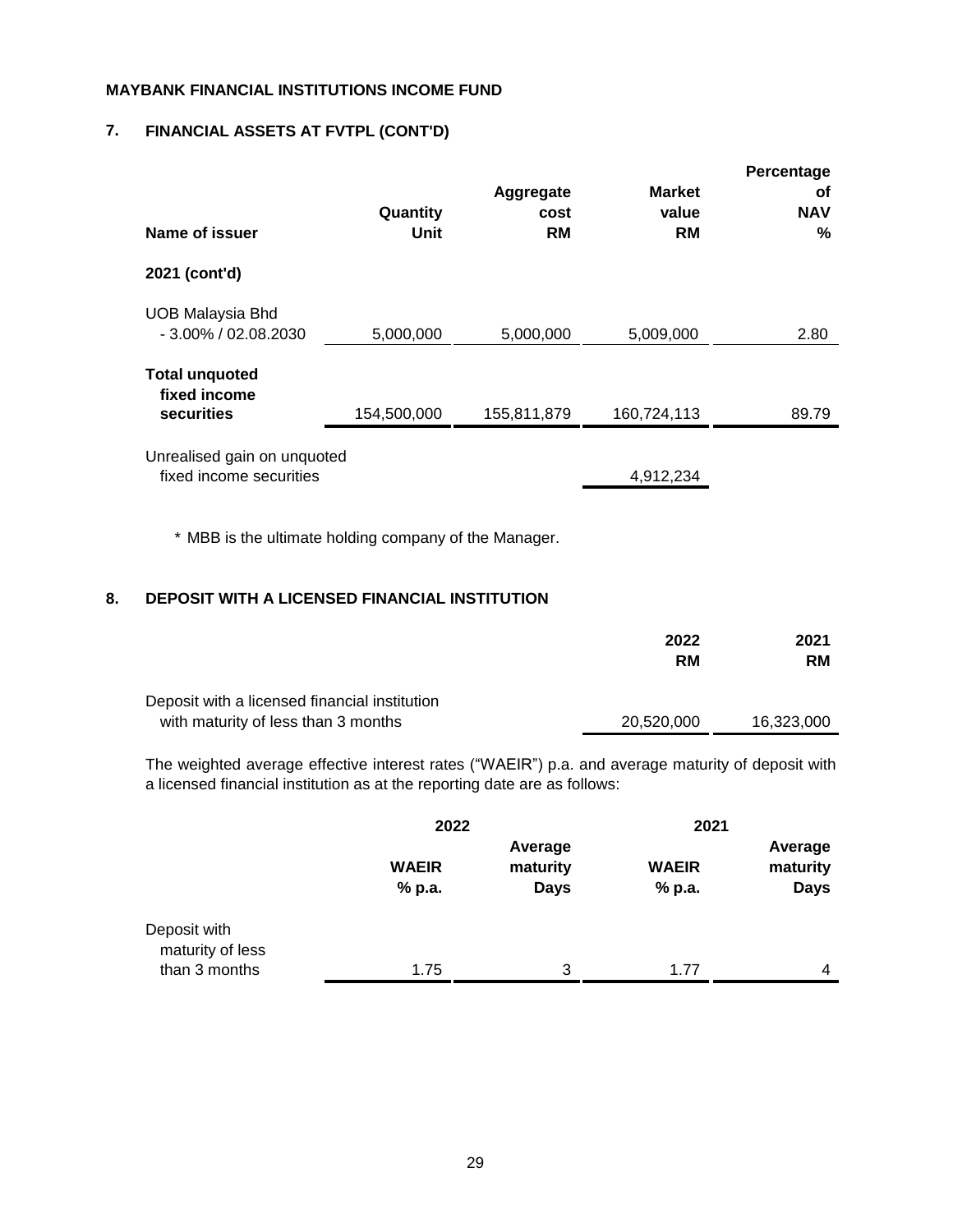#### **9. AMOUNT DUE TO MANAGER**

|                              | <b>Note</b> | 2022      | 2021      |
|------------------------------|-------------|-----------|-----------|
|                              |             | <b>RM</b> | <b>RM</b> |
| <b>Amount due to Manager</b> |             |           |           |
| Redemption of units          | (i)         | ٠         | 285,237   |
| Manager's fee                | (ii)        | 64.077    | 52.644    |
|                              |             | 64.077    | 337,881   |

(i) The amount represents amount payable to the manager for units redeemed.

(ii) The amount represents the amount payable to the Manager arising from the accruals for manager's fee at the end of the financial year. The normal credit term for manager's fee is 15 days (2021: 15 days).

#### **10. AMOUNT DUE TO TRUSTEE**

The amount due to Trustee relates to the amount payable to the Trustee arising from the accrued Trustee's fee at the end of the financial year. The normal credit term for Trustee's fee is 15 days (2021: 15 days).

#### **11. TOTAL EQUITY**

|                               |             | 2022        | 2021        |
|-------------------------------|-------------|-------------|-------------|
|                               | <b>Note</b> | <b>RM</b>   | <b>RM</b>   |
| Unitholders' capital          | 11 $(a)$    | 210,807,452 | 171,025,375 |
| Accumulated realised income   | 11(b)       | 4,836,176   | 3,057,486   |
| Accumulated unrealised income | 11 $(c)$    | 250.940     | 4.912.234   |
|                               |             | 215,894,568 | 178,995,095 |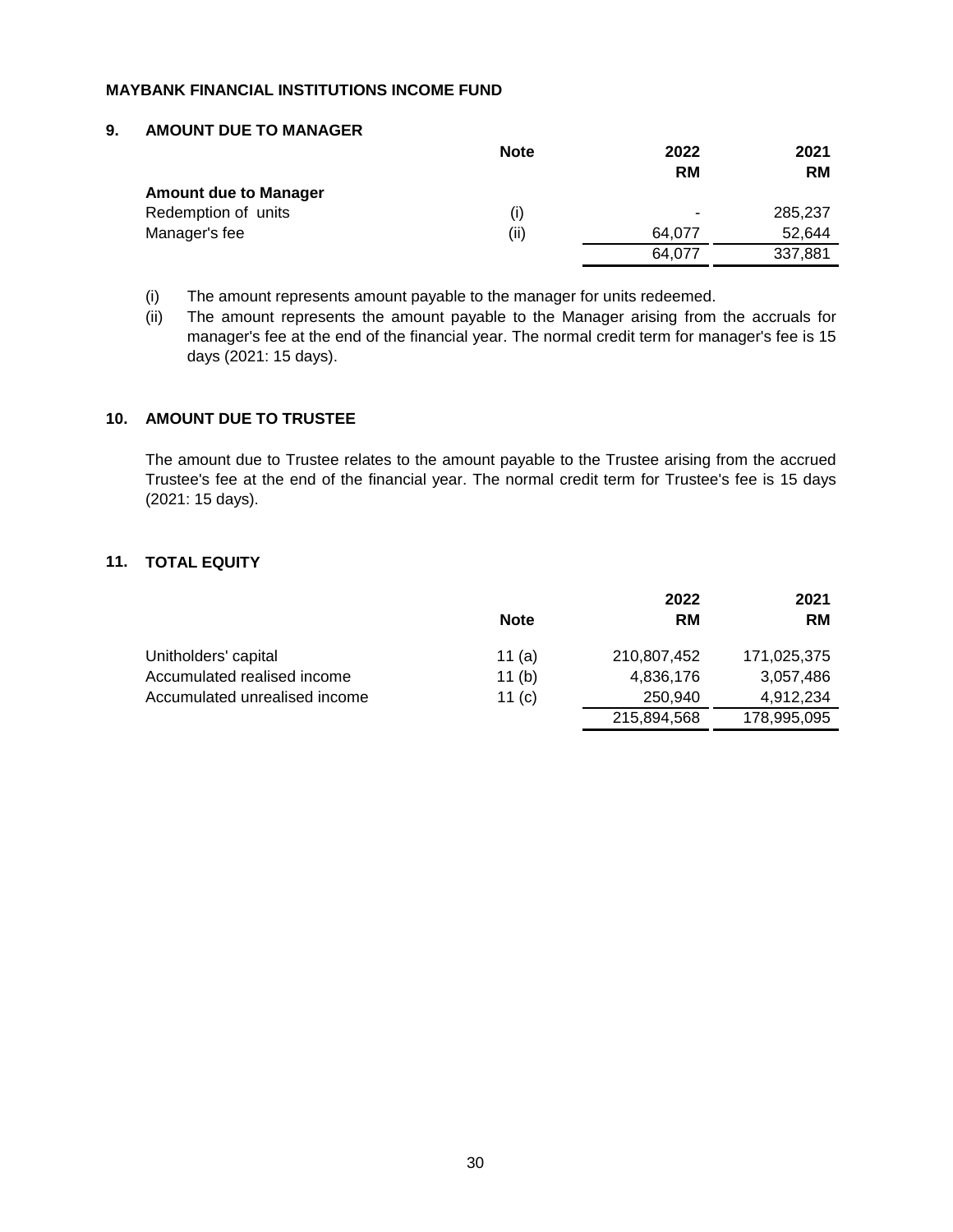## **11. TOTAL EQUITY (CONT'D)**

## **(a) Unitholders' capital**

|                                     | 2022         |             | 2021         |              |
|-------------------------------------|--------------|-------------|--------------|--------------|
|                                     | No. of units | <b>RM</b>   | No. of units | <b>RM</b>    |
| At the beginning<br>of the          |              |             |              |              |
| financial year                      | 170,902,195  | 171,025,375 | 169,985,191  | 169,892,469  |
| Creation of units                   | 33,657,857   | 35,132,456  | 11,362,235   | 11,984,756   |
| Reinvestment                        |              |             |              |              |
| of units                            | 6,307,726    | 6,513,556   | 2,569,091    | 2,698,573    |
| Cancellation                        |              |             |              |              |
| of units                            | (902, 683)   | (943,039)   | (13,014,322) | (13,822,419) |
| <b>Distribution</b><br>equalisation |              |             |              |              |
| (Note 12)                           |              | (920, 896)  |              | 271,996      |
| At the end of the                   |              |             |              |              |
| financial year                      | 209,965,095  | 210,807,452 | 170,902,195  | 171,025,375  |

As of end of the financial year, there were no units held by the Manager and related party (2021: Nil).

## **(b) Accumulated realised income**

|                                                 | 2022<br><b>RM</b> | 2021<br><b>RM</b> |
|-------------------------------------------------|-------------------|-------------------|
| At the beginning of the financial year          | 3,057,486         | 5,958,605         |
| Net realised income for the financial year      | 8,172,486         | 6,891,753         |
| Distributions out of realised reserve (Note 12) | (6, 393, 796)     | (9,792,872)       |
| At the end of the financial year                | 4,836,176         | 3,057,486         |

#### **(c) Accumulated unrealised income**

|                                                     | 2022<br><b>RM</b> | 2021<br><b>RM</b> |
|-----------------------------------------------------|-------------------|-------------------|
| At the beginning of the financial year              | 4.912.234         | 3,551,068         |
| Net unrealised (loss)/income for the financial year | (4,661,294)       | 1,361,166         |
| At the end of the financial year                    | 250.940           | 4.912.234         |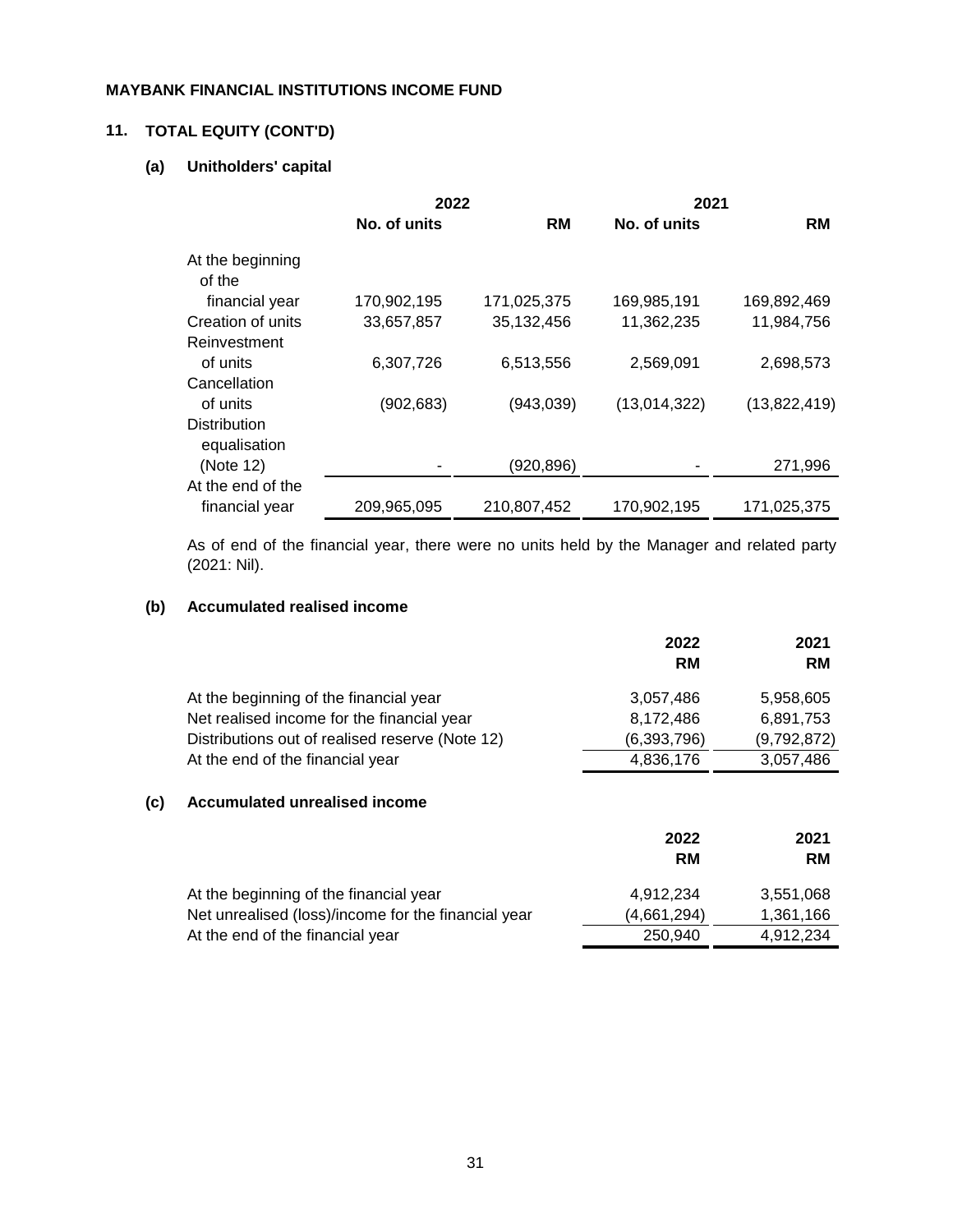#### **12. DISTRIBUTIONS**

|                                                    | 2022       | 2021       |
|----------------------------------------------------|------------|------------|
|                                                    | <b>RM</b>  | <b>RM</b>  |
| Interest income                                    | 3,667,004  | 4,208,942  |
| Previous year's net realised income *              | 3,057,486  | 5,958,605  |
| Less: Expenses                                     | (330, 694) | (374, 674) |
| Distributions out of realised reserve (Note 11(b)) | 6,393,796  | 9,792,872  |
| Distribution equalisation (Note 11(a))             | 920,896    | (271, 996) |
| Distributions for the financial year               | 7,314,692  | 9,520,876  |

\* A portion of the distributions were made from prior year's net realised income.

| Analysed by:                         |           |           |
|--------------------------------------|-----------|-----------|
| Cash distribution                    | 801.136   | 6,822,303 |
| Reinvestment of units (Note 11(a))   | 6,513,556 | 2,698,573 |
| Distributions for the financial year | 7.314.692 | 9.520.876 |

A portion of the distributions declared were settled in the form of units and presented as 'reinvestment of units' in Note 11(a) on payment date.

| Distribution dates (ex-date) | Gross/net<br>distributions<br>per unit (sen) |
|------------------------------|----------------------------------------------|
| 2022                         |                                              |
| 28 July 2021                 | 2.00                                         |
| 27 January 2022              | 1.70                                         |
|                              | 3.70                                         |
| 2021                         |                                              |
| 27 February 2020             | 2.00                                         |
| 28 July 2020                 | 1.70                                         |
| 26 January 2021              | 2.00                                         |
|                              | 5.70                                         |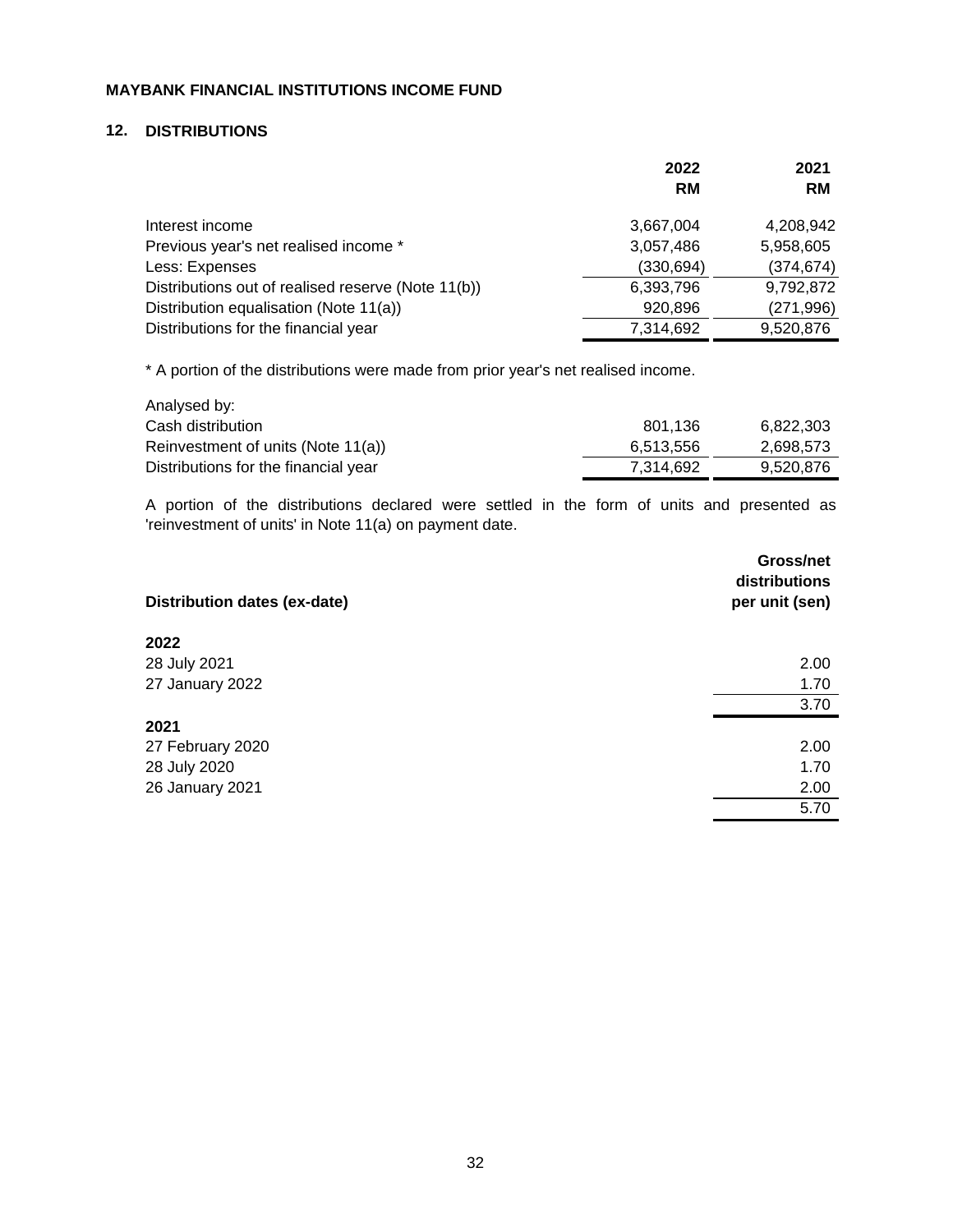#### **13. TRANSACTIONS WITH BROKERS/DEALERS/FINANCIAL INSTITUTIONS**

Details of transactions with brokers/dealers for the financial year are as follows:

|                           | 2022       |            | 2021       |            |
|---------------------------|------------|------------|------------|------------|
|                           |            | Percentage |            | Percentage |
|                           | Value of   | of total   | Value of   | of total   |
|                           | trade      | trade      | trade      | trade      |
|                           | <b>RM</b>  | %          | <b>RM</b>  | %          |
| <b>RHB Investment</b>     |            |            |            |            |
| <b>Bank Bhd</b>           | 19,858,850 | 20.67      | 5,316,840  | 14.89      |
| <b>Standard Chartered</b> |            |            |            |            |
| Bank (M) Bhd              | 15,532,000 | 16.17      |            |            |
| Hong Leong Bank Bhd       | 15,482,000 | 16.11      |            |            |
| MBB *                     | 15,000,000 | 15.61      | 10,000,000 | 28.00      |
| Bank Islam Bhd            | 10,000,000 | 10.41      | 10,394,044 | 29.11      |
| Affin Hwang               |            |            |            |            |
| Investment                |            |            |            |            |
| <b>Bank Bhd</b>           | 5,123,300  | 5.33       |            |            |
| <b>Standard Chartered</b> |            |            |            |            |
| <b>Bank Singapore</b>     | 5,075,000  | 5.28       |            |            |
| Ambank (M) Bhd            | 5,009,500  | 5.21       |            |            |
| CIMB Bank Bhd             | 5,000,000  | 5.20       | 10,000,000 | 28.00      |
|                           | 96,080,650 | 100.00     | 35,710,884 | 100.00     |

\* MBB is the ultimate holding company of the Manager.

Details of transactions, primarily deposits with licensed financial institutions for the financial year are as follows:

|                               | 2022          |            | 2021             |            |
|-------------------------------|---------------|------------|------------------|------------|
|                               |               | Percentage |                  | Percentage |
|                               | Value of      | of total   | Value of         | of total   |
|                               | placements    | placements | placements       | placements |
|                               | <b>RM</b>     | %          | <b>RM</b>        | %          |
| <b>Financial institutions</b> |               |            |                  |            |
| MBB *                         | 3,123,040,000 | 69.52      | 3,772,899,000    | 91.19      |
| Maybank Islamic Bhd           |               |            |                  |            |
| ("MIB") **                    | 1,369,185,000 | 30.48      | -                |            |
| <b>Public Bank Bhd</b>        |               |            | 364,376,789      | 8.81       |
|                               | 4,492,225,000 | 100.00     | 4, 137, 275, 789 | 100.00     |

\* MBB is the ultimate holding company of the Manager.

\*\* MIB is a subsidiary of MBB, the ultimate holding company of the Manager.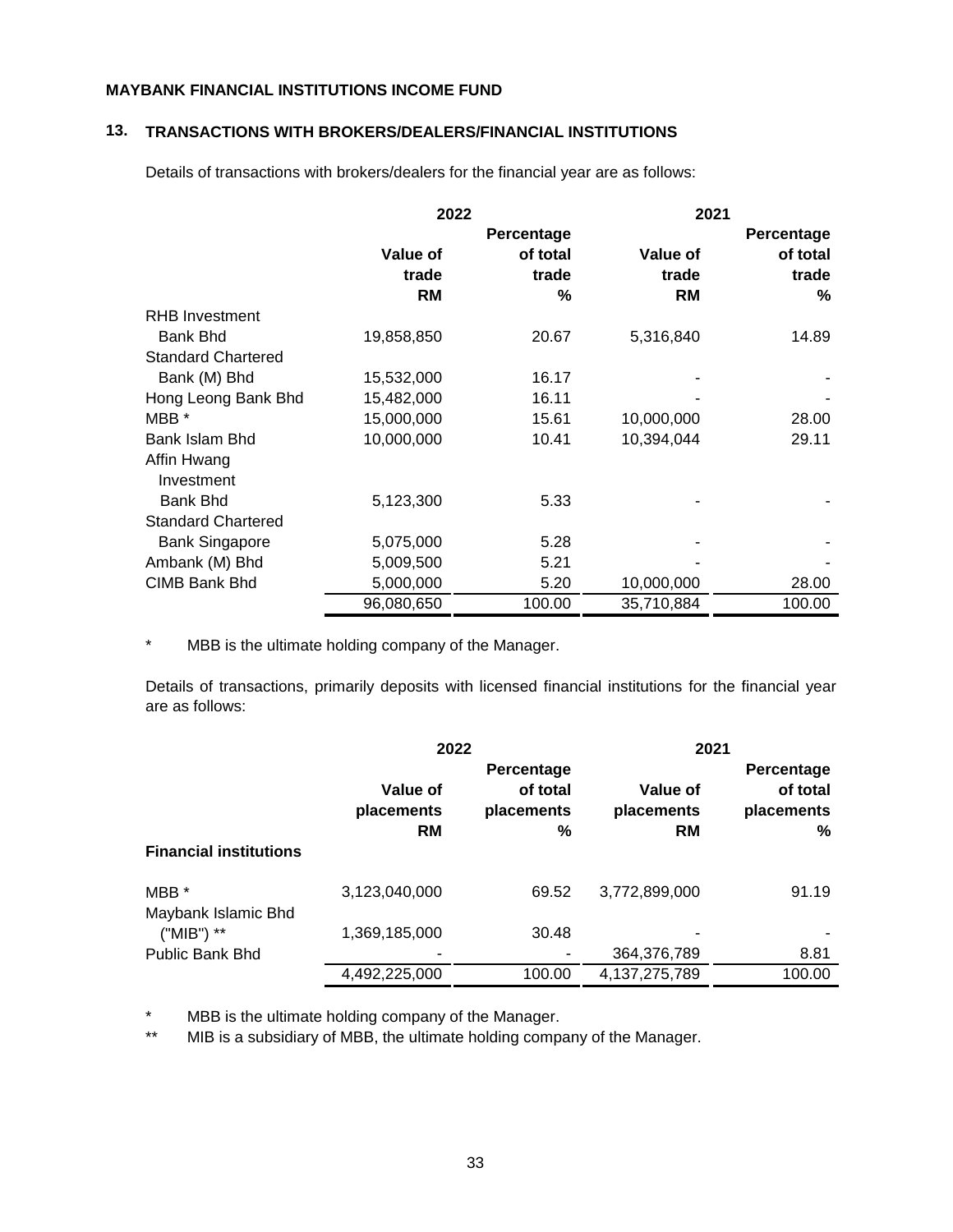#### **14. SIGNIFICANT RELATED PARTY TRANSACTIONS AND BALANCES**

For the purpose of these financial statements, parties are considered to be related to the Fund or the Manager if the Fund or the Manager has the ability directly or indirectly, to control the party or exercise significant influence over the party in making financial and operating decision, or vice versa, or where the Fund or the Manager and the party are subject to common control or common significant influence. Related parties may be individuals or other entities.

In addition to the related party information disclosed elsewhere in the financial statements, the following are the significant related party transactions and balances of the Fund:

|     |                                                | 2022<br><b>RM</b> | 2021<br><b>RM</b> |
|-----|------------------------------------------------|-------------------|-------------------|
| (a) | Significant related party transactions<br>MBB: |                   |                   |
|     | Interest income from deposit                   | 213,566           | 289,622           |
|     | Interest income from fixed income securities   | 609,389           | 3,805             |
|     |                                                | 822,955           | 293,427           |
|     | MIB:                                           |                   |                   |
|     | Profit income from deposit                     | 92,820            |                   |
|     |                                                | 2022<br><b>RM</b> | 2021<br><b>RM</b> |
| (b) | Significant related party balances<br>MBB:     |                   |                   |
|     | Deposit with a licensed financial institution  | 20,520,000        | 16,323,000        |
|     | Interest income receivable                     | 984               | 2,375             |
|     | Fixed income securities                        | 10,163,600        | 20,899,100        |
|     |                                                | 30,684,584        | 37,224,475        |

The Manager is of the opinion that the transactions with the related parties have been entered into in the normal course of business and have been established on terms and conditions that are not materially different from that obtainable in transactions with unrelated parties.

#### **15. MANAGEMENT EXPENSE RATIO ("MER")**

The MER of the Fund is the total expenses expressed as an annual percentage of the Fund's daily average NAV. For the financial year ended 31 January 2022, the MER of the Fund stood at 0.41% (2021: 0.41%).

#### **16. PORTFOLIO TURNOVER RATIO ("PTR")**

The PTR of the Fund is the ratio of average of the total acquisitions and disposals of the investment in the Fund for the financial year to the daily average NAV of the Fund. For the financial year ended 31 January 2022, the PTR of the Fund stood at 0.34 times (2021: 0.16 times).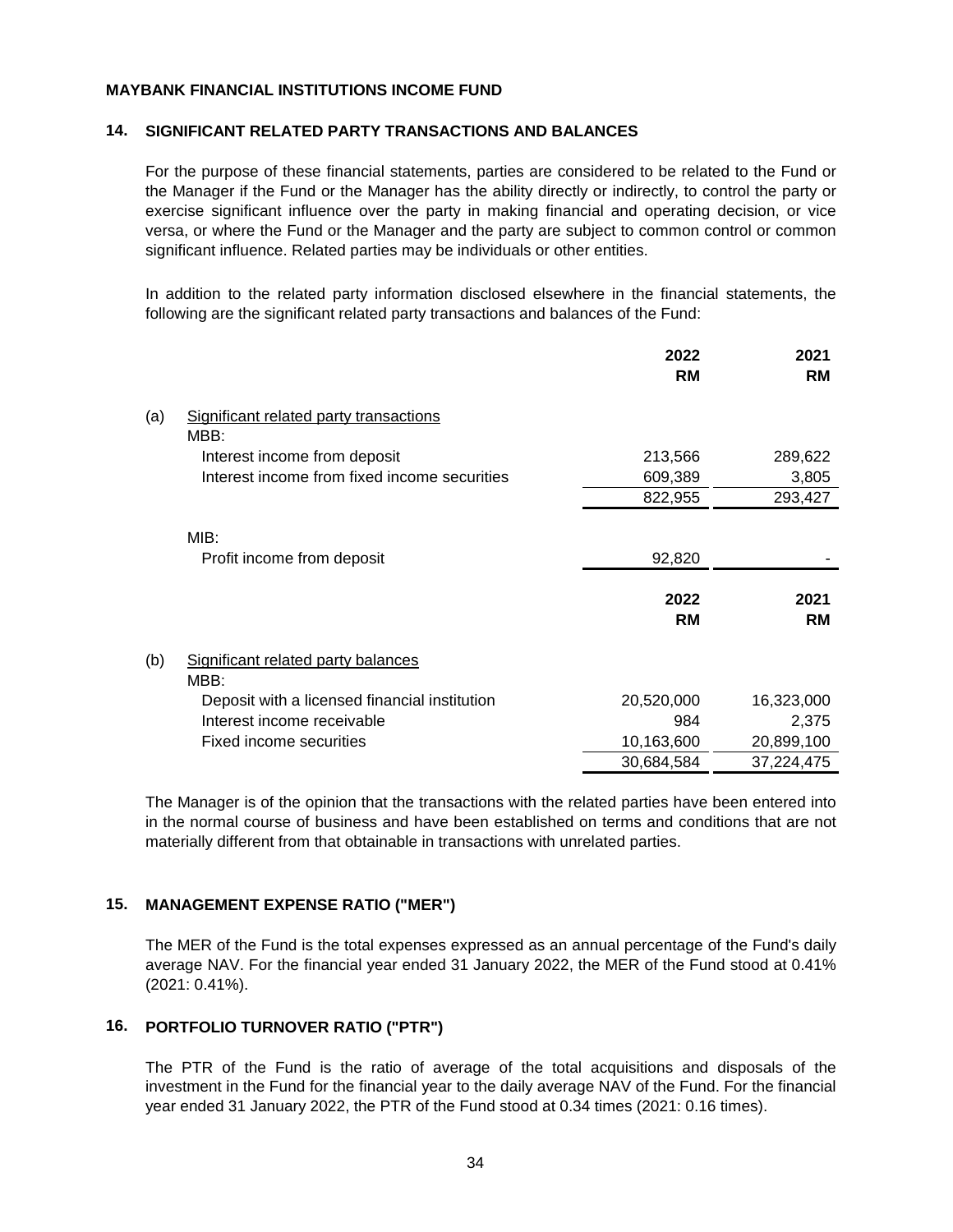#### **17. SEGMENT INFORMATION**

The Portfolio Management Committee (the "PMC") of the Manager, being the chief operating decision-maker, makes the strategic decisions on resources allocation of the Fund. The decisions are based on an integrated investment strategy to ensure the Fund achieves its targeted return with an acceptable level of risk within the portfolio.

The PMC is responsible for the performance of the Fund by investing up to 95% of its NAV in RMdenominated fixed income securities issued by financial institutions and/or bank guaranteed bonds. The remaining balance will be invested in fixed deposit and/or money market instruments.

On this basis, the PMC considers the business of the Fund to have a single operating segment located in Malaysia. Asset allocation decisions are based on a single, integrated investments strategy and the Fund's performance is evaluated on an overall basis.

The internal reporting of the Fund's assets, liabilities and performance is prepared on a consistent basis with the measurement and recognition principles of MFRS and IFRS.

There were no changes in the reportable operating segments during the financial year.

#### **18. FINANCIAL INSTRUMENTS**

#### **(a) Classification of financial instruments**

The Fund's financial assets and financial liabilities are measured on an ongoing basis at either fair value or at amortised cost based on their respective classification. The significant accounting policies in Note 2.3 to Note 2.14 to the financial statements describe how the classes of financial instruments are measured and how income and expenses are recognised.

The following table analyses the financial assets and financial liabilities (excluding tax-related matters) of the Fund in the statement of financial position as at the reporting date by the classes of financial instrument to which they are assigned, and therefore by the measurement basis.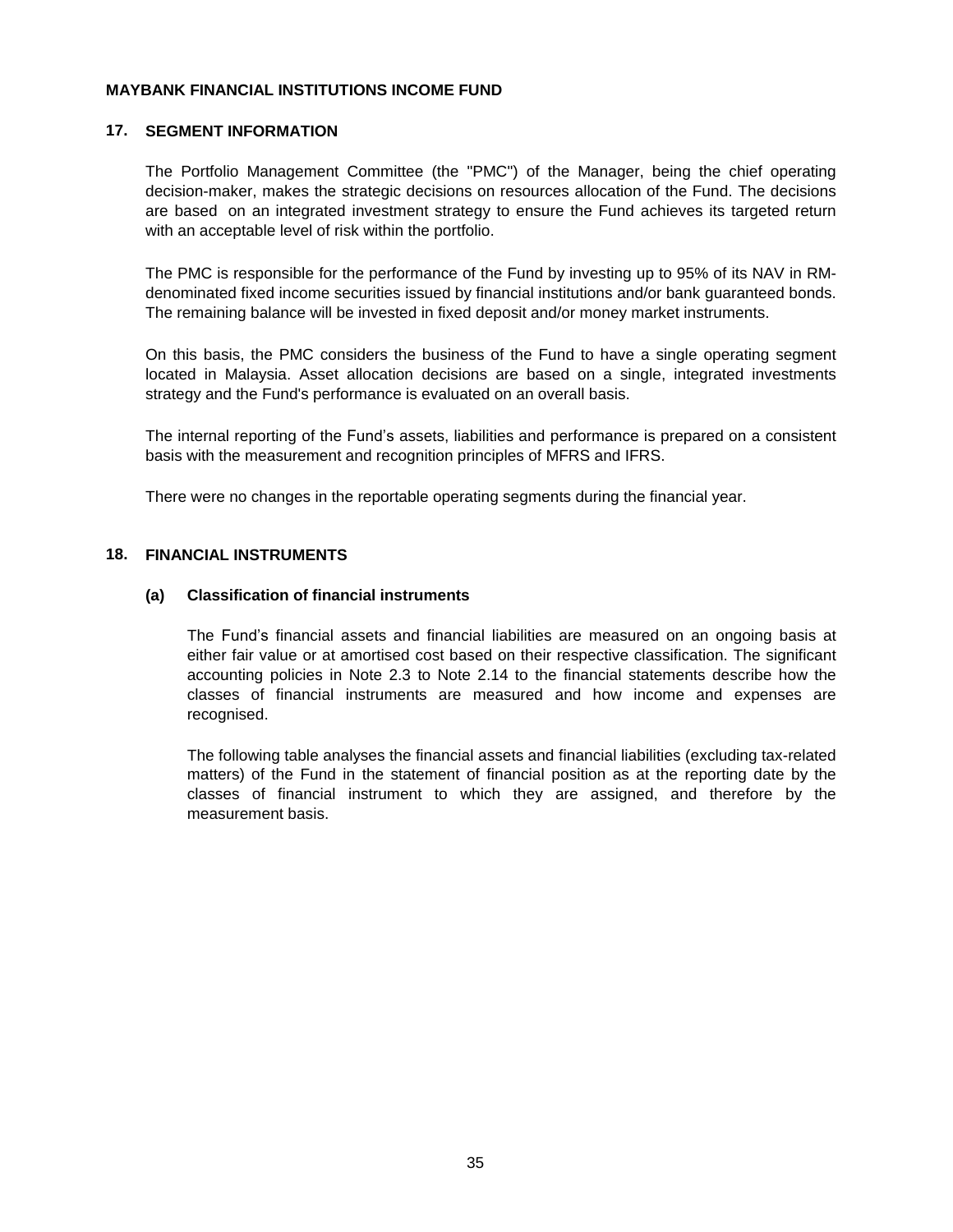## **18. FINANCIAL INSTRUMENTS (CONT'D)**

## **(a) Classification of financial instruments (cont'd)**

| 2022                                                                           | <b>Financial</b><br>assets<br>at FVTPL<br><b>RM</b> | <b>Financial</b><br>assets at<br>amortised<br>cost<br><b>RM</b> | <b>Financial</b><br>liabilities at<br>amortised<br>cost<br><b>RM</b> | <b>Total</b><br><b>RM</b> |
|--------------------------------------------------------------------------------|-----------------------------------------------------|-----------------------------------------------------------------|----------------------------------------------------------------------|---------------------------|
| <b>Financial assets</b>                                                        |                                                     |                                                                 |                                                                      |                           |
| <b>Financial assets</b><br>at FVTPL<br>Deposit with a<br>licensed<br>financial | 193,210,737                                         |                                                                 |                                                                      | 193,210,737               |
| institution                                                                    |                                                     | 20,520,000                                                      |                                                                      | 20,520,000                |
| Interest income<br>receivable<br>Cash at bank                                  |                                                     | 2,107,946<br>148,629                                            |                                                                      | 2,107,946<br>148,629      |
| <b>Total financial</b><br>assets                                               | 193,210,737                                         | 22,776,575                                                      |                                                                      | 215,987,312               |
| <b>Financial liabilities</b>                                                   |                                                     |                                                                 |                                                                      |                           |
| Amount due to<br>Manager                                                       |                                                     |                                                                 | 64,077                                                               | 64,077                    |
| Amount due to<br><b>Trustee</b>                                                |                                                     |                                                                 | 9,154                                                                | 9,154                     |
| Other payables<br>and accruals                                                 |                                                     |                                                                 | 19,513                                                               | 19,513                    |
| <b>Total financial</b>                                                         |                                                     |                                                                 |                                                                      |                           |
| <b>liabilities</b>                                                             |                                                     |                                                                 | 92,744                                                               | 92,744                    |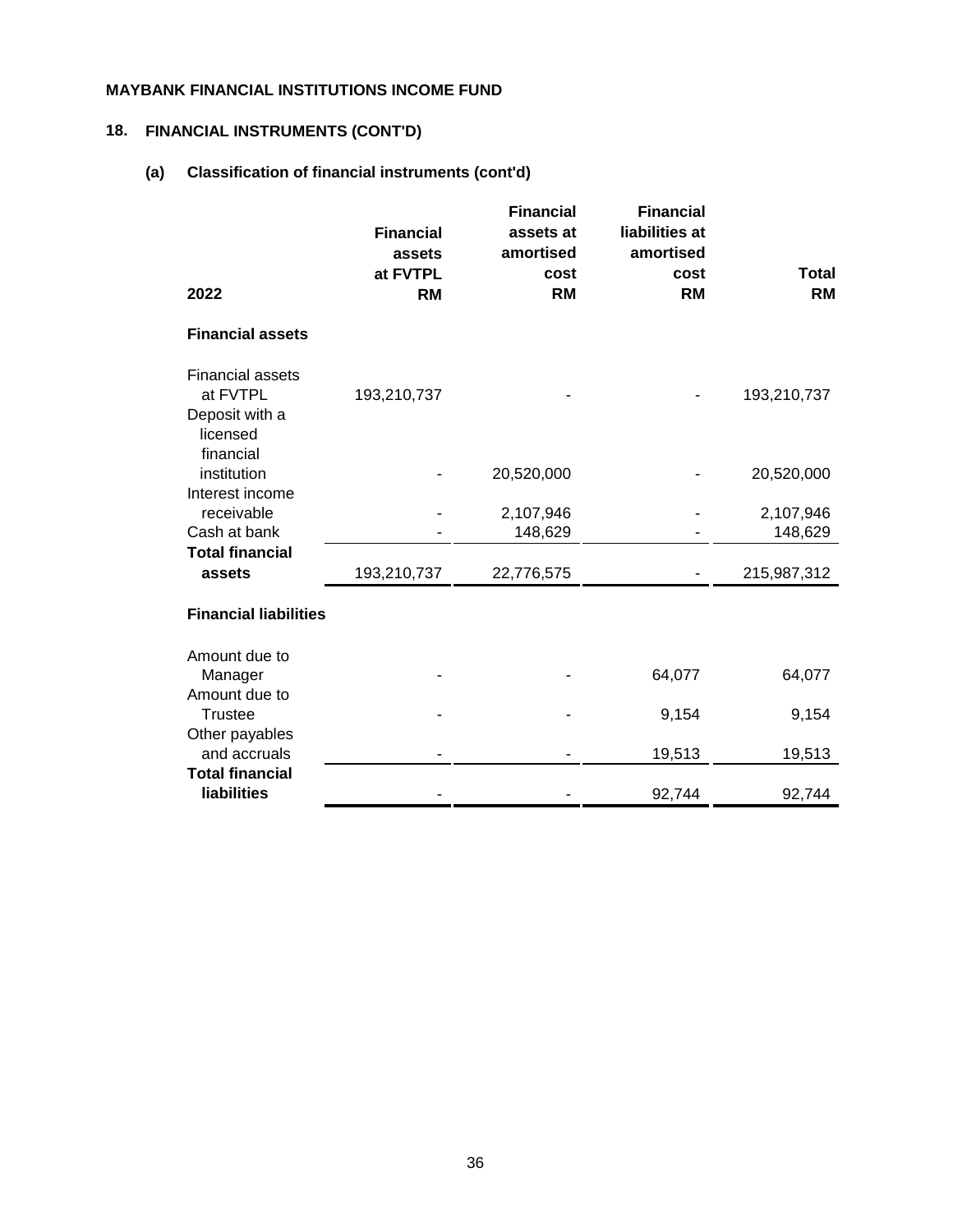#### **18. FINANCIAL INSTRUMENTS (CONT'D)**

#### **(a) Classification of financial instruments (cont'd)**

| 2021                                                                           | <b>Financial</b><br>assets<br>at FVTPL<br><b>RM</b> | <b>Financial</b><br>assets at<br>amortised<br>cost<br><b>RM</b> | <b>Financial</b><br>liabilities at<br>amortised<br>cost<br><b>RM</b> | <b>Total</b><br><b>RM</b> |
|--------------------------------------------------------------------------------|-----------------------------------------------------|-----------------------------------------------------------------|----------------------------------------------------------------------|---------------------------|
|                                                                                |                                                     |                                                                 |                                                                      |                           |
| <b>Financial assets</b>                                                        |                                                     |                                                                 |                                                                      |                           |
| <b>Financial assets</b><br>at FVTPL<br>Deposit with a<br>licensed<br>financial | 160,724,113                                         |                                                                 |                                                                      | 160,724,113               |
| institution                                                                    |                                                     | 16,323,000                                                      |                                                                      | 16,323,000                |
| Interest income<br>receivable<br>Cash at bank                                  |                                                     | 1,935,084<br>379,293                                            |                                                                      | 1,935,084<br>379,293      |
| <b>Total financial</b><br>assets                                               | 160,724,113                                         | 18,637,377                                                      |                                                                      | 179,361,490               |
| <b>Financial liabilities</b>                                                   |                                                     |                                                                 |                                                                      |                           |
| Amount due to<br>Manager                                                       |                                                     |                                                                 | 337,881                                                              | 337,881                   |
| Amount due to<br><b>Trustee</b>                                                |                                                     |                                                                 | 7,521                                                                | 7,521                     |
| Other payables<br>and accruals                                                 |                                                     |                                                                 | 20,993                                                               | 20,993                    |
| <b>Total financial</b><br><b>liabilities</b>                                   |                                                     |                                                                 | 366,395                                                              | 366,395                   |
|                                                                                |                                                     |                                                                 |                                                                      |                           |

#### **(b) Financial instruments that are carried at fair value**

The Fund's FVTPL financial assets are carried at fair value and revalued on a daily basis based on fair value prices quoted by Bond Pricing Agency Malaysia Sdn Bhd.

#### **(c) Fair value hierarchy**

The Fund uses the following hierarchy for determining the fair value of financial instruments by valuation technique:

- Level 1: Quoted prices (unadjusted) in active markets for identical assets or liabilities.
- Level 2: Inputs other than quoted prices included within Level 1 that are observable for the asset or liability, either directly (i.e. prices) or indirectly (i.e. derived from prices).
- Level 3: Inputs for the asset or liability that are not based on observable market data (unobservable inputs).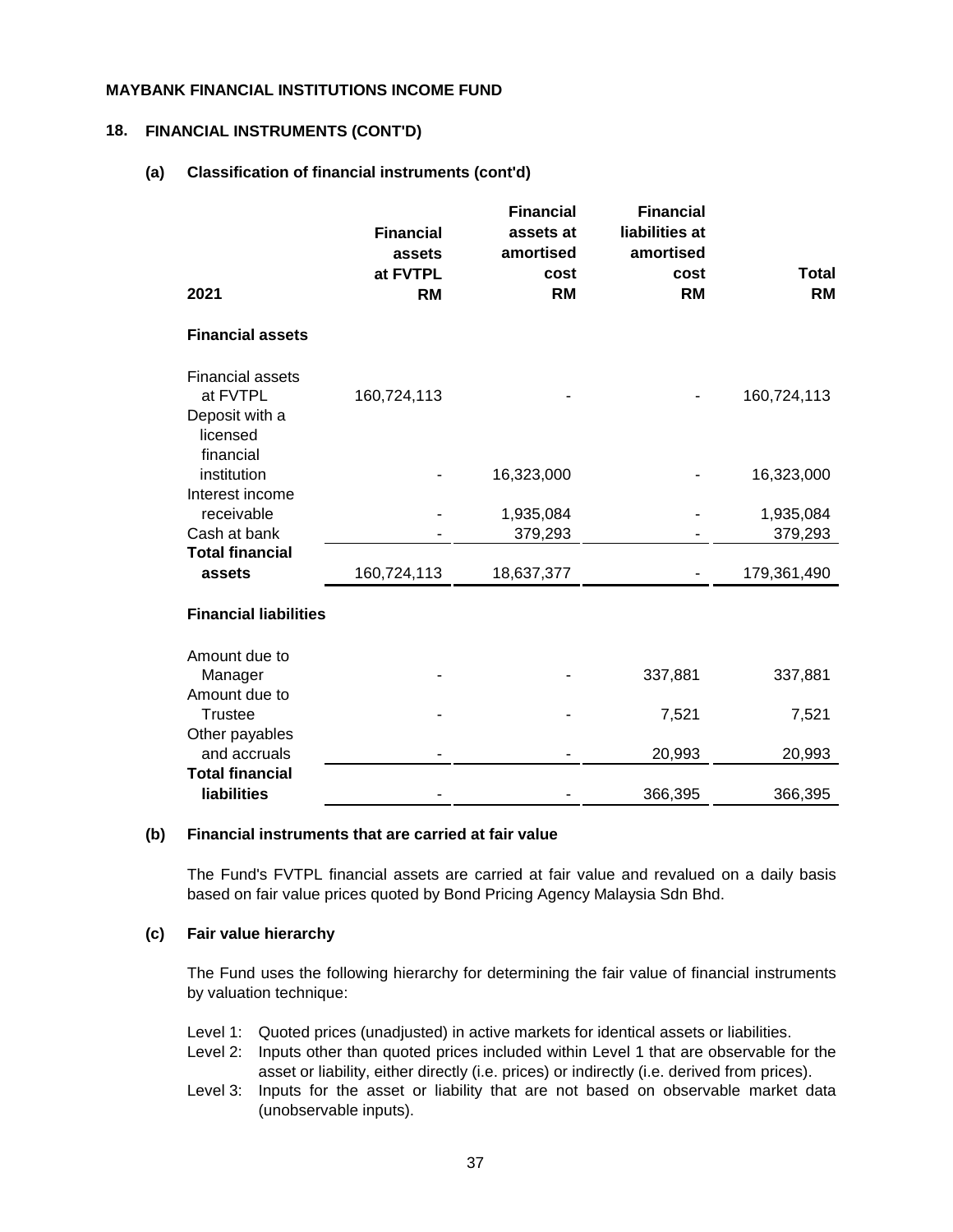#### **18. FINANCIAL INSTRUMENTS (CONT'D)**

#### **(c) Fair value hierarchy (cont'd)**

|                                   | Level 1<br><b>RM</b> | Level 2<br><b>RM</b> | Level 3<br><b>RM</b> |
|-----------------------------------|----------------------|----------------------|----------------------|
| 2022<br>Financial assets at FVTPL | ۰                    | 193,210,737          | -                    |
| 2021<br>Financial assets at FVTPL | ۰                    | 160,724,113          | -                    |

#### **(d) Financial instruments that are not carried at fair value and whose carrying amounts are reasonable approximations of fair value**

Other than its securities, the Fund's financial instruments are not carried at fair value but their carrying amounts are reasonable approximations of fair value due to their short term nature. There were no financial instruments which are not carried at fair value and whose carrying amounts are not reasonable approximations of their respective fair values.

#### **19. FINANCIAL RISK MANAGEMENT OBJECTIVES AND POLICIES**

#### **(a) Introduction**

The Fund's objective in managing risk is the creation and protection of unitholders' capital. Risks are inherent in the Fund's activities, but they are managed through a process of ongoing identification, measurement and monitoring of risks.

Financial risk management is also carried out through sound internal control systems and adherence to the investment restrictions as stipulated in the Deeds, the SC's Guidelines on Unlisted Capital Market Products under the Lodge and Launch Framework and the Capital Markets and Services Act 2007.

#### **(b) Market risk**

Market risk is the risk that the fair value or future cash flows of financial instruments will fluctuate due to changes in market variables such as interest rates, foreign exchange rates and security prices. However, the Fund is not exposed to currency risk as it does not hold investments denominated in currencies other than in RM as at the reporting date. The Fund is also not exposed to equity price risk as it does not hold any equity investments as at the reporting date.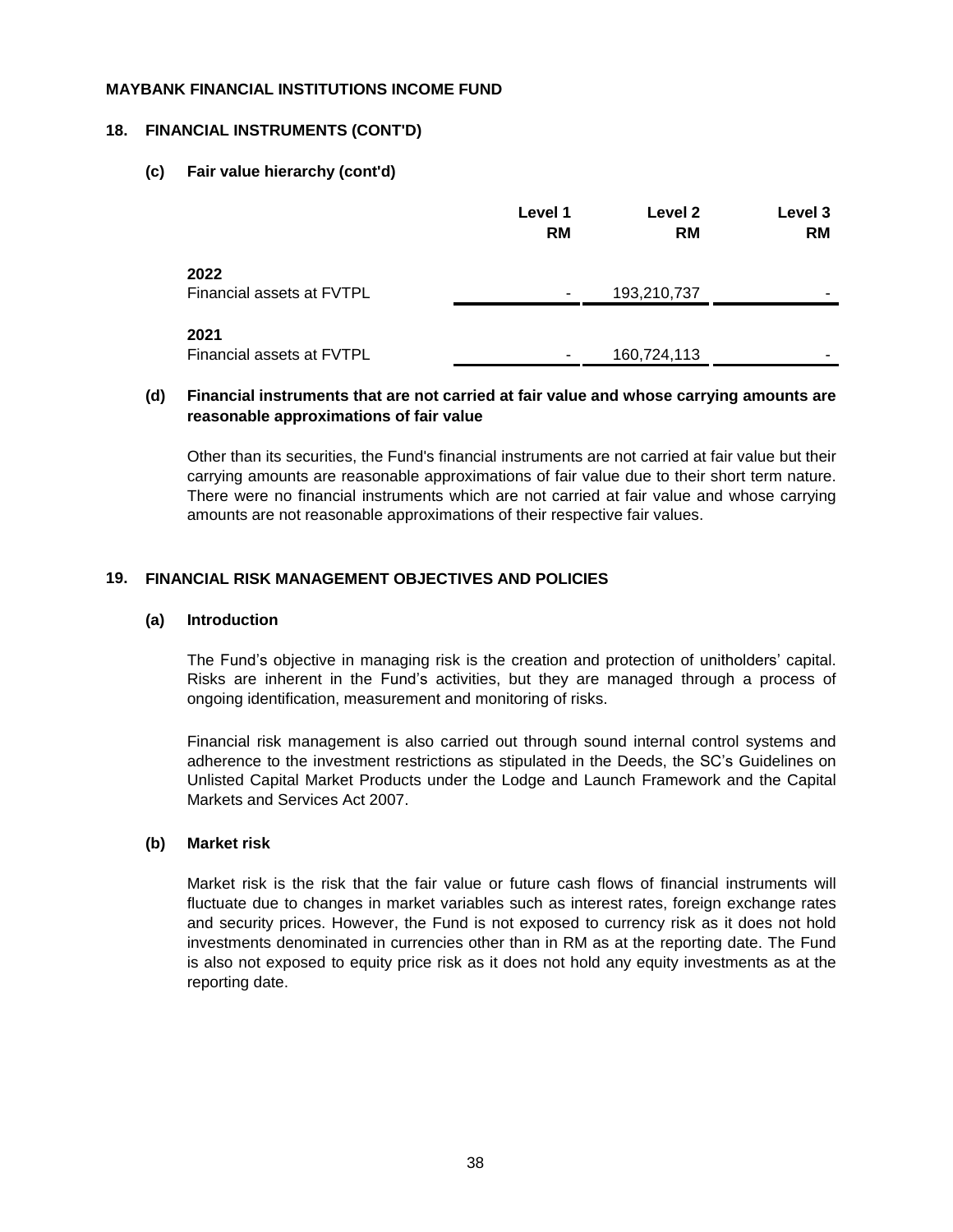#### **19. FINANCIAL RISK MANAGEMENT OBJECTIVES AND POLICIES (CONT'D)**

#### **(b) Market risk (cont'd)**

#### **(i) Interest rate risk**

Unquoted fixed income securities are particularly sensitive to movements in market interest rates. When interest rates rise, the value of fixed income securities will fall and vice versa, thus affecting the NAV of the Fund. The sensitivity to market interest rate changes are normally greater for longer tenured securities when compared to shorter tenured securities.

The table below summarises the sensitivity of the Fund's NAV to movements in prices of unquoted fixed income securities held by the Fund as a result of movements in market interest rates. The analysis is based on the assumptions that the interest rates increased and decreased by 1% (100 basis points) with all other variables held constant.

|                         | <b>Changes in</b><br>interest rates<br>$\%$ | <b>Effect on NAV</b><br>(Decrease)/<br><b>Increase</b><br><b>RM</b> |
|-------------------------|---------------------------------------------|---------------------------------------------------------------------|
| 2022                    |                                             |                                                                     |
| <b>Financial assets</b> | $+1$                                        | (8,429,440)                                                         |
| at FVTPL                | -1                                          | 9,098,956                                                           |
| 2021                    |                                             |                                                                     |
| <b>Financial assets</b> | $+1$                                        | (4,904,040)                                                         |
| at FVTPL                | -1                                          | 5,194,212                                                           |

The impact to net income after taxation is expected to be the same as the effects on NAV.

#### **(c) Credit risk**

Credit risk is the risk that the issuer/counterparty to a financial instrument will default on its obligation resulting in a financial loss to the Fund. The Fund is exposed to the risk of creditrelated losses that can occur as a result of an issuer/counterparty's inability or unwillingness to honour its contractual obligations to make timely repayments of profit, principal and proceeds from realisation of investments. These credit exposures exist within financing relationships and other transactions.

The Manager manages the Fund's credit risk by undertaking credit evaluation and close monitoring of any changes to the issuer/counterparty's credit profile to minimise such risk. It is the Fund's policy to enter into financial instruments with reputable counterparties. The Manager also closely monitors the creditworthiness of the Fund's other counterparties (e.g. brokers, custodian, banks, etc.) by reviewing their credit ratings and credit profile on a regular basis.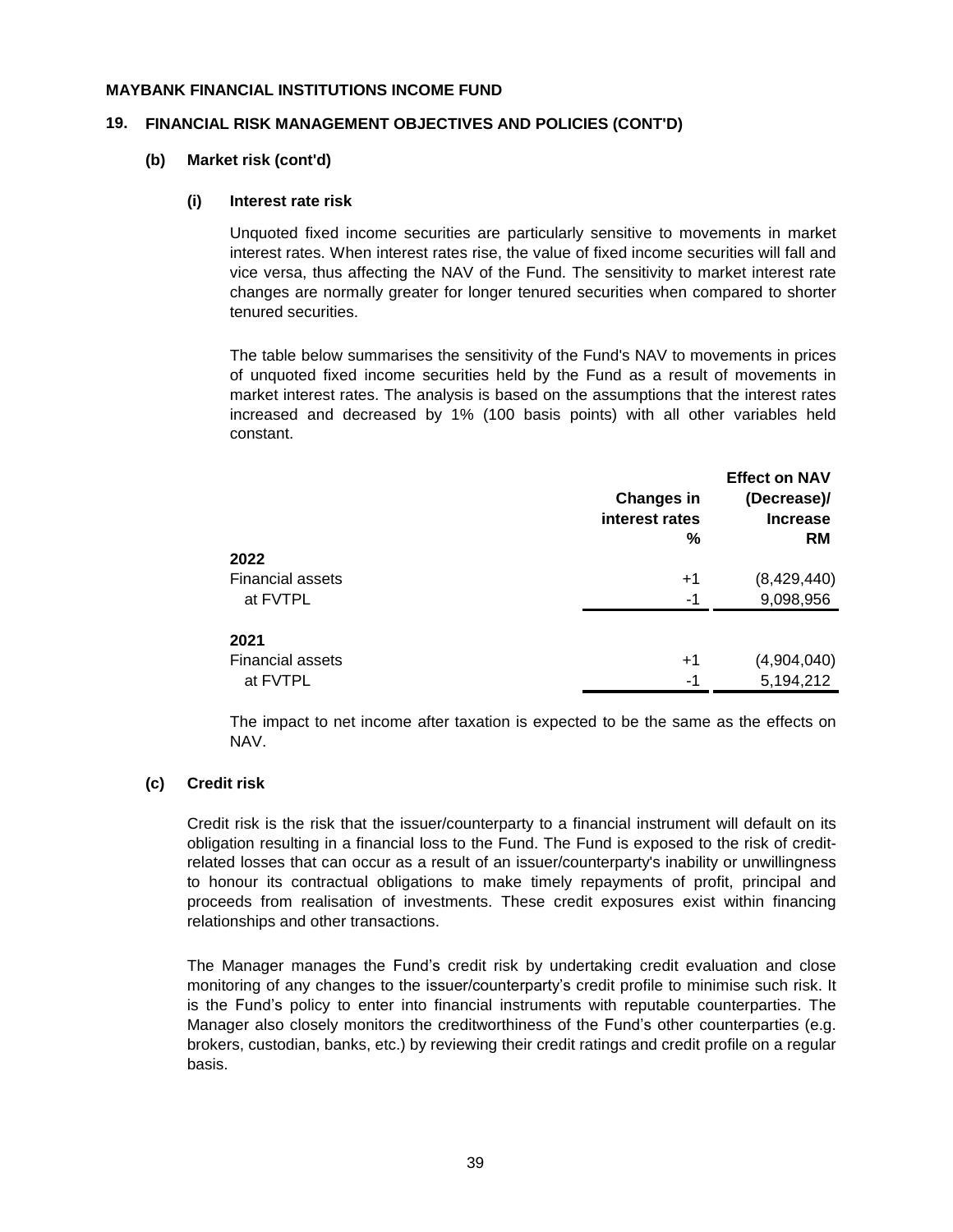#### **19. FINANCIAL RISK MANAGEMENT OBJECTIVES AND POLICIES (CONT'D)**

#### **(c) Credit risk (cont'd)**

#### **(i) Credit risk exposure**

At the reporting date, the Fund's maximum exposure to credit risk is represented by the carrying amount of each class of financial asset recognised in the statement of financial position. None of the Fund's financial assets were past due or impaired as at the reporting date.

#### **(ii) Credit risk concentration**

The following table analyses the Fund's investments in unquoted fixed income securities, cash at bank, deposit with a licensed financial institution, interest receivables on unquoted fixed income securities and interest receivable on deposit with a licensed financial institution by rating categories. The ratings for the Fund's investments in unquoted fixed income securities and interest receivables on unquoted fixed income securities were obtained from RAM and MARC while the ratings for cash at bank, deposit with a licensed financial institution and interest receivable on deposit with a licensed financial institution were obtained from RAM's official website.

|                            | 2022        |                              | 2021        |                              |
|----------------------------|-------------|------------------------------|-------------|------------------------------|
|                            |             | As a<br>percentage<br>of NAV |             | As a<br>percentage<br>of NAV |
|                            | RM          | ℅                            | <b>RM</b>   | ℅                            |
| <b>Financial</b><br>assets |             |                              |             |                              |
| AAA                        | 20,669,613  | 9.57                         | 16,704,668  | 9.33                         |
| AA1                        | 39,974,610  | 18.52                        | 41,837,393  | 23.37                        |
| AA <sub>2</sub>            | 5,009,662   | 2.32                         |             |                              |
| AA3                        | 40,172,505  | 18.61                        | 26,405,712  | 14.75                        |
| A <sub>1</sub>             | 49,240,257  | 22.81                        | 34,327,486  | 19.18                        |
| A2                         | 14,734,823  | 6.83                         | 33,924,455  | 18.95                        |
| A3                         | 41,227,238  | 19.10                        | 20,943,769  | 11.70                        |
| Government                 |             |                              |             |                              |
| guaranteed                 | 4,958,603   | 2.30                         | 5,218,007   | 2.92                         |
|                            | 215,987,312 | 100.04                       | 179,361,490 | 100.20                       |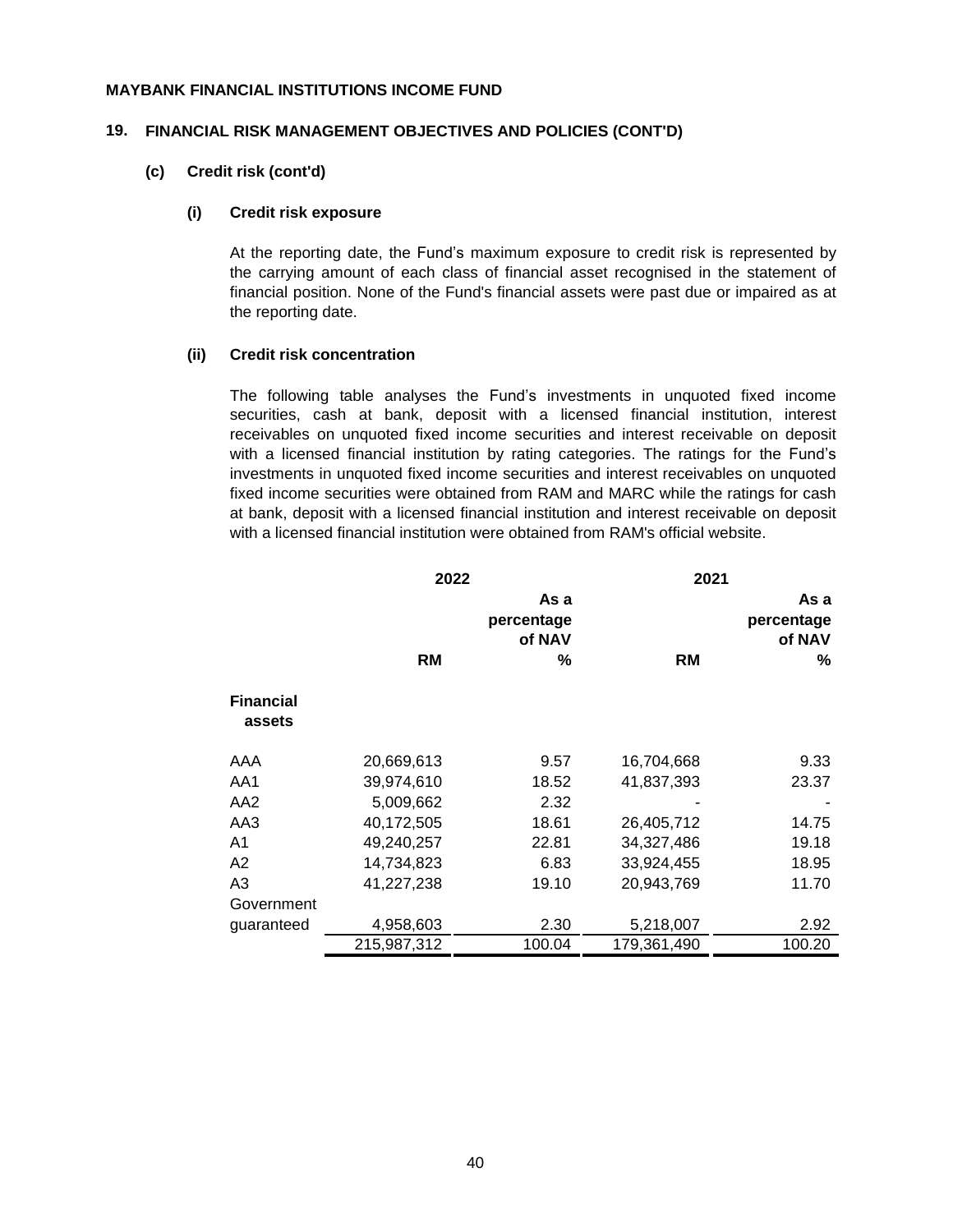#### **19. FINANCIAL RISK MANAGEMENT OBJECTIVES AND POLICIES (CONT'D)**

#### **(d) Liquidity risk**

Liquidity risk is defined as the risk that the Fund will encounter difficulty in meeting obligations associated with financial liabilities that are settled by delivering cash or another financial asset. Exposure to liquidity risk arises because of the possibility that the Fund could be required to pay its liabilities or redeem its units earlier than expected.

The Fund is exposed to cash redemptions of its units on a regular basis. Units sold to unitholders by the Manager are redeemable at the unitholders' option based on the Fund's NAV per unit at the time of redemption calculated in accordance with the Deeds of the Fund.

The Manager's policy is to always maintain a prudent and sufficient level of liquid assets so as to meet normal operating requirements and expected redemption requests by unitholders. Liquid assets comprise cash at bank and deposits with licensed financial institutions which are capable of being converted into cash within 7 days.

The following table summarises the maturity profile of the Fund's financial assets, financial liabilities and unitholders' equity to provide a complete view of the Fund's contractual commitments and liquidity:

|                                                              | Less than<br>1 month | More than<br>1 month | <b>Total</b> |
|--------------------------------------------------------------|----------------------|----------------------|--------------|
|                                                              | <b>RM</b>            | <b>RM</b>            | <b>RM</b>    |
| 2022                                                         |                      |                      |              |
| <b>Financial assets</b>                                      |                      |                      |              |
| Financial assets at FVTPL                                    |                      | 193,210,737          | 193,210,737  |
| Deposit with licensed                                        |                      |                      |              |
| financial institution                                        | 20,520,000           |                      | 20,520,000   |
| Interest income receivables                                  | 984                  | 2,106,962            | 2,107,946    |
| Cash at bank                                                 | 148,629              |                      | 148,629      |
| Total undiscounted financial                                 |                      |                      |              |
| assets                                                       | 20,669,613           | 195,317,699          | 215,987,312  |
| <b>Financial liabilities and</b>                             |                      |                      |              |
| unitholders' equity                                          |                      |                      |              |
| Amount due to Manager                                        | 64,077               |                      | 64,077       |
| Amount due to Trustee                                        | 9,154                |                      | 9,154        |
| Other payables and accruals                                  | 19,513               |                      | 19,513       |
| Unitholders' equity                                          | 215,894,568          |                      | 215,894,568  |
| Total undiscounted financial<br>liabilities and unitholders' |                      |                      |              |
| equity                                                       | 215,987,312          |                      | 215,987,312  |
| Liquidity (gap)/surplus                                      | (195, 317, 699)      | 195,317,699          |              |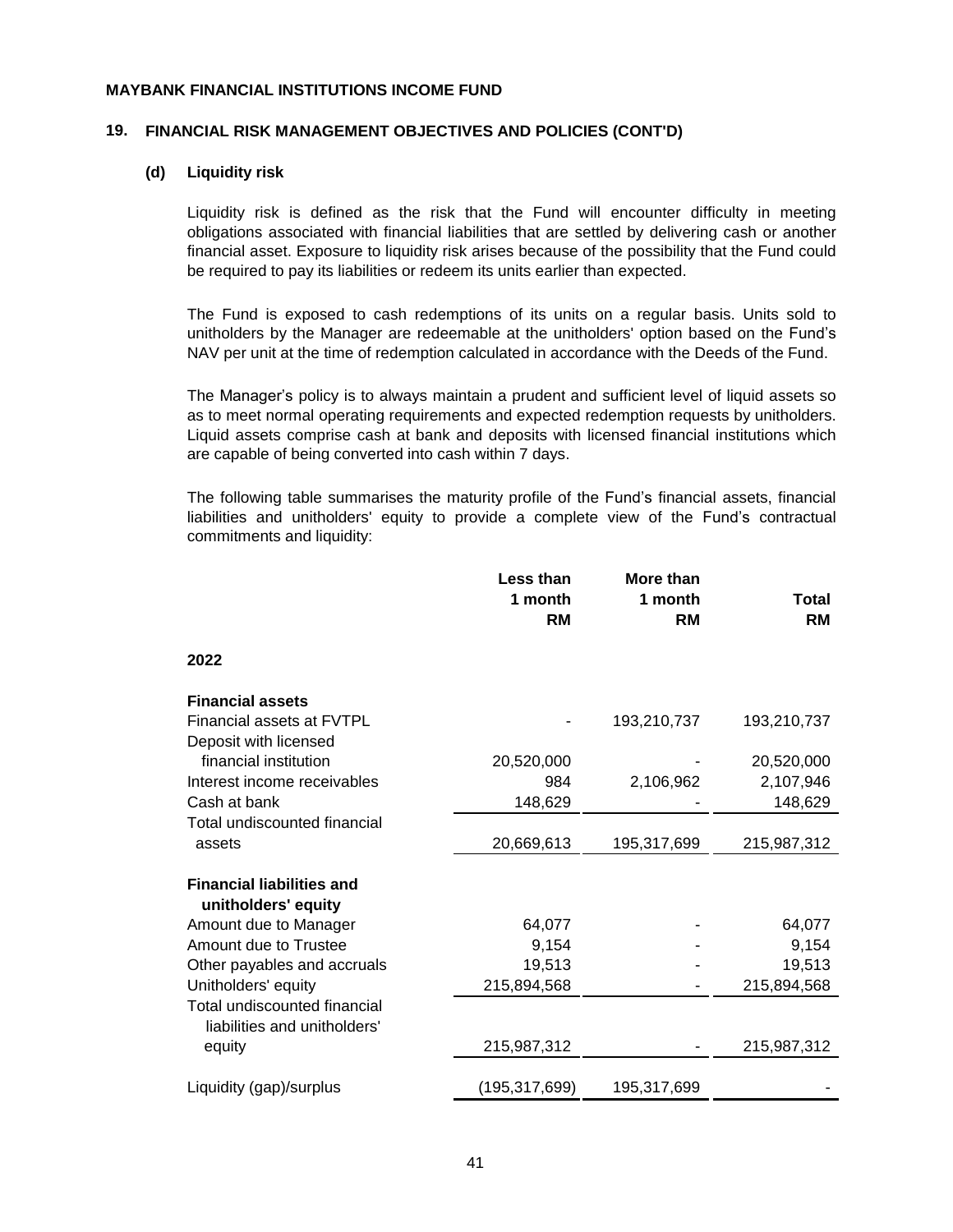#### **19. FINANCIAL RISK MANAGEMENT OBJECTIVES AND POLICIES (CONT'D)**

#### **(d) Liquidity risk (cont'd)**

The following table summarises the maturity profile of the Fund's financial assets, financial liabilities and unitholders' equity to provide a complete view of the Fund's contractual commitments and liquidity (cont'd):

|                                                              | Less than<br>1 month | More than<br>1 month | <b>Total</b> |
|--------------------------------------------------------------|----------------------|----------------------|--------------|
| 2021                                                         | <b>RM</b>            | <b>RM</b>            | RM           |
| <b>Financial assets</b>                                      |                      |                      |              |
| Financial assets at FVTPL                                    |                      | 160,724,113          | 160,724,113  |
| Deposit with licensed                                        |                      |                      |              |
| financial institution                                        | 16,323,000           |                      | 16,323,000   |
| Interest income receivables                                  | 2,375                | 1,932,709            | 1,935,084    |
| Cash at bank                                                 | 379,293              |                      | 379,293      |
| Total undiscounted financial                                 |                      |                      |              |
| assets                                                       | 16,704,668           | 162,656,822          | 179,361,490  |
| <b>Financial liabilities and</b><br>unitholders' equity      |                      |                      |              |
| Amount due to Manager                                        | 337,881              |                      | 337,881      |
| Amount due to Trustee                                        | 7,521                |                      | 7,521        |
| Other payables and accruals                                  | 20,993               |                      | 20,993       |
| Unitholders' equity                                          | 178,995,095          |                      | 178,995,095  |
| Total undiscounted financial<br>liabilities and unitholders' |                      |                      |              |
| equity                                                       | 179,361,490          |                      | 179,361,490  |
| Liquidity (gap)/surplus                                      | (162,656,822)        | 162,656,822          |              |

#### **(i) Financial assets**

Deposits with licensed financial institutions are grouped based on the expected date on which these assets will be realised. For other assets, the analysis into maturity groupings is based on the remaining period from the end of the reporting year to the contractual maturity date or if earlier, the expected date on which the assets will be realised.

#### **(ii) Financial liabilities**

The maturity grouping is based on the remaining period from the end of the reporting date to the contractual maturity date. When a counterparty has a choice of when the amount is paid, the liability is allocated to the earliest period in which the Fund is required to settle its financial obligation.

#### **(iii) Unitholders' equity**

As unitholders could request for cancellation of their units within ten calendar day from transaction date, unitholders' equity has been categorised as having a maturity of "less than 1 month".